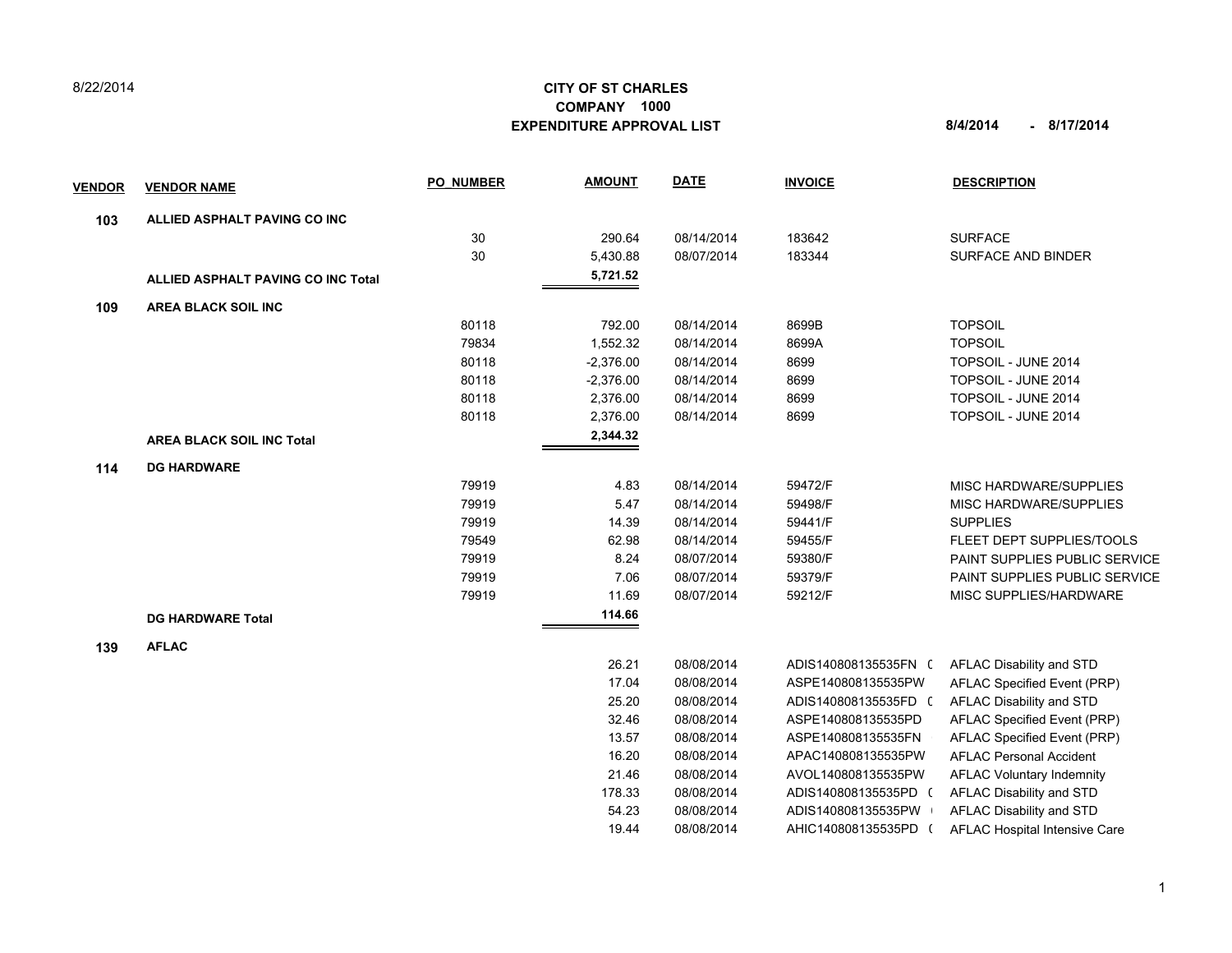| <b>VENDOR</b> | <b>VENDOR NAME</b>                   | <b>PO NUMBER</b> | <u>AMOUNT</u> | <b>DATE</b> | <b>INVOICE</b>       | <b>DESCRIPTION</b>               |
|---------------|--------------------------------------|------------------|---------------|-------------|----------------------|----------------------------------|
|               |                                      |                  | 8.10          | 08/08/2014  | AHIC140808135535FD ( | AFLAC Hospital Intensive Care    |
|               |                                      |                  | 27.89         | 08/08/2014  | APAC140808135535FD   | <b>AFLAC Personal Accident</b>   |
|               |                                      |                  | 24.92         | 08/08/2014  | ACAN140808135535IS ( | <b>AFLAC Cancer Insurance</b>    |
|               |                                      |                  | 55.90         | 08/08/2014  | AHIC140808135535PW   | AFLAC Hospital Intensive Care    |
|               |                                      |                  | 15.42         | 08/08/2014  | ACAN140808135535HR   | <b>AFLAC Cancer Insurance</b>    |
|               |                                      |                  | 60.90         | 08/08/2014  | AVOL140808135535FN   | <b>AFLAC Voluntary Indemnity</b> |
|               |                                      |                  | 181.28        | 08/08/2014  | ACAN140808135535PD   | <b>AFLAC Cancer Insurance</b>    |
|               |                                      |                  | 16.32         | 08/08/2014  | APAC140808135535FN   | <b>AFLAC Personal Accident</b>   |
|               |                                      |                  | 122.06        | 08/08/2014  | APAC140808135535PD   | <b>AFLAC Personal Accident</b>   |
|               |                                      |                  | 108.29        | 08/08/2014  | ACAN140808135535PW   | <b>AFLAC Cancer Insurance</b>    |
|               |                                      |                  | 158.49        | 08/08/2014  | AVOL140808135535PD   | <b>AFLAC Voluntary Indemnity</b> |
|               | <b>AFLAC Total</b>                   |                  | 1,183.71      |             |                      |                                  |
| 140           | <b>CINTAS CORPORATION NO 2</b>       |                  |               |             |                      |                                  |
|               |                                      | 80149            | 205.03        | 08/07/2014  | F94000829255         | SERVICE CALL 200 WALNUT          |
|               |                                      | 80149            | 977.30        | 08/07/2014  | F9400082957          | SERVICE CALL 100 W ILLINOIS      |
|               | <b>CINTAS CORPORATION NO 2 Total</b> |                  | 1,182.33      |             |                      |                                  |
| 145           | AIR ONE EQUIPMENT INC                |                  |               |             |                      |                                  |
|               |                                      | 79430            | 1,995.00      | 08/07/2014  | 96609                | TURN OUT GEAR FIRE DEPT          |
|               |                                      | 79430            | 13,965.00     | 08/07/2014  | 96663                | <b>TURN OUT GEAR</b>             |
|               | AIR ONE EQUIPMENT INC Total          |                  | 15,960.00     |             |                      |                                  |
| 156           | A L EQUIPMENT COMPANY INC            |                  |               |             |                      |                                  |
|               |                                      | 80494            | 331.08        | 08/07/2014  | 163152               | FALK AND HUB ASSEMBLY            |
|               |                                      | 80189            | 8,635.89      | 08/07/2014  | 163166               | PUMP/CORD/MOTOR                  |
|               |                                      | 80641            | 234.85        | 08/14/2014  | 163359               | REXNORD SIZE E10                 |
|               | A L EQUIPMENT COMPANY INC Total      |                  | 9,201.82      |             |                      |                                  |
| 177           | AL PIEMONTE CADILLAC INC             |                  |               |             |                      |                                  |
|               |                                      |                  | $-40.00$      | 08/07/2014  | 96336                | <b>CORE RETURN</b>               |
|               |                                      | 79565            | 1,103.25      | 08/07/2014  | 149491               | <b>VEHICLE REPAIR UNIT 1780</b>  |
|               | AL PIEMONTE CADILLAC INC Total       |                  | 1,063.25      |             |                      |                                  |
| 185           | AL WARREN OIL CO INC                 |                  |               |             |                      |                                  |
|               |                                      | 80664            | 22,972.00     | 08/14/2014  | 10855988             | <b>INVENTORY GASOHOL</b>         |
|               | AL WARREN OIL CO INC Total           |                  | 22,972.00     |             |                      |                                  |
| 194           | ILL CHAP OF AMER PLAN ASSOC          |                  |               |             |                      |                                  |
|               |                                      |                  | 250.00        | 08/07/2014  | 71274785             | REGISTRATION R TUNGARE APA (     |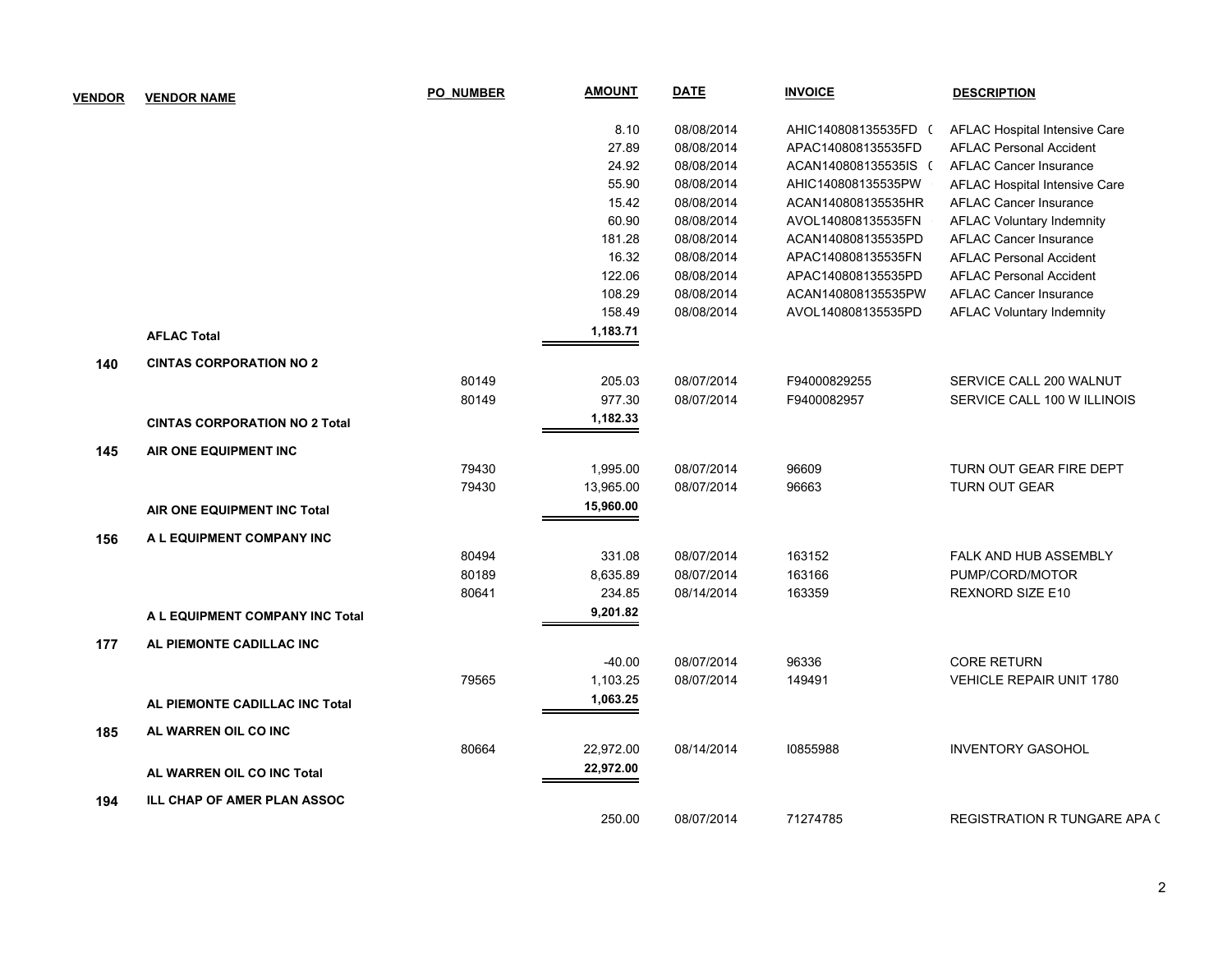| <b>VENDOR</b> | <b>VENDOR NAME</b>                           | <b>PO NUMBER</b> | <b>AMOUNT</b> | <b>DATE</b> | <b>INVOICE</b> | <b>DESCRIPTION</b>           |
|---------------|----------------------------------------------|------------------|---------------|-------------|----------------|------------------------------|
|               | ILL CHAP OF AMER PLAN ASSOC Total            |                  | 250.00        |             |                |                              |
| 272           | ASK ENTERPRISES & SON INC                    |                  |               |             |                |                              |
|               |                                              | 80294            | 1,782.20      | 08/07/2014  | 22748          | <b>INVENTORY ITEMS</b>       |
|               |                                              | 80294            | 24.25         | 08/07/2014  | 22742          | <b>INVENTORY ITEMS</b>       |
|               |                                              | 80554            | 7,940.00      | 08/07/2014  | 22741          | <b>INVENTORY ITEMS</b>       |
|               | <b>ASK ENTERPRISES &amp; SON INC Total</b>   |                  | 9,746.45      |             |                |                              |
| 275           | <b>ASSOCIATION FOR INDIVIDUAL</b>            |                  |               |             |                |                              |
|               |                                              |                  | 29,000.00     | 08/14/2014  | 081114         | MENTAL HEALTH TAX DIST       |
|               | <b>ASSOCIATION FOR INDIVIDUAL Total</b>      |                  | 29,000.00     |             |                |                              |
| 279           | ATLAS CORP & NOTARY SUPPLY CO                |                  |               |             |                |                              |
|               |                                              |                  | 35.85         | 08/14/2014  | 438444         | K WEBB - STAMP & BOOK        |
|               |                                              |                  | 19.90         | 08/14/2014  | 438373         | S CASS                       |
|               | ATLAS CORP & NOTARY SUPPLY CO Total          |                  | 55.75         |             |                |                              |
| 298           | <b>AWARDS CONCEPTS</b>                       |                  |               |             |                |                              |
|               |                                              | 79669            | 97.00         | 08/07/2014  | 10333232       | J TARRO                      |
|               |                                              | 79669            | 102.38        | 08/14/2014  | 10333915       | <b>J MAUTHE</b>              |
|               | <b>AWARDS CONCEPTS Total</b>                 |                  | 199.38        |             |                |                              |
| 305           | <b>BADGER METER INC</b>                      |                  |               |             |                |                              |
|               |                                              | 80222            | 6,749.40      | 08/07/2014  | 1006089        | <b>INVENTORY ITEMS</b>       |
|               |                                              | 80222            | 1,245.01      | 08/14/2014  | 1007067        | <b>INVENTORY ITEMS</b>       |
|               |                                              | 80205            | 10,328.76     | 08/14/2014  | 1007066        | <b>INVENTORY ITEMS</b>       |
|               | <b>BADGER METER INC Total</b>                |                  | 18,323.17     |             |                |                              |
| 364           | <b>STATE STREET COLLISION</b>                |                  |               |             |                |                              |
|               |                                              | 80636            | 1,366.25      | 08/07/2014  | 9296           | SVC V#1823 RO#50364          |
|               | <b>STATE STREET COLLISION Total</b>          |                  | 1,366.25      |             |                |                              |
| 366           | <b>B &amp; L LANDSCAPE CONTRACTORS</b>       |                  |               |             |                |                              |
|               |                                              | 79330            | 425.00        | 08/14/2014  | 22498          | SVC WILD ROSE                |
|               |                                              | 79330            | 675.00        | 08/14/2014  | 22497          | <b>SVC 10 S 14TH ST</b>      |
|               |                                              | 79330            | 2,140.00      | 08/07/2014  | 22484          | CRANE RD AND OLD QUARRY RD   |
|               | <b>B &amp; L LANDSCAPE CONTRACTORS Total</b> |                  | 3,240.00      |             |                |                              |
| 381           | <b>BOTTOMLINE PERSONAL</b>                   |                  |               |             |                |                              |
|               |                                              |                  | 39.00         | 08/07/2014  | 080514BV       | SUBSCRIPTION RENEWAL = B VAN |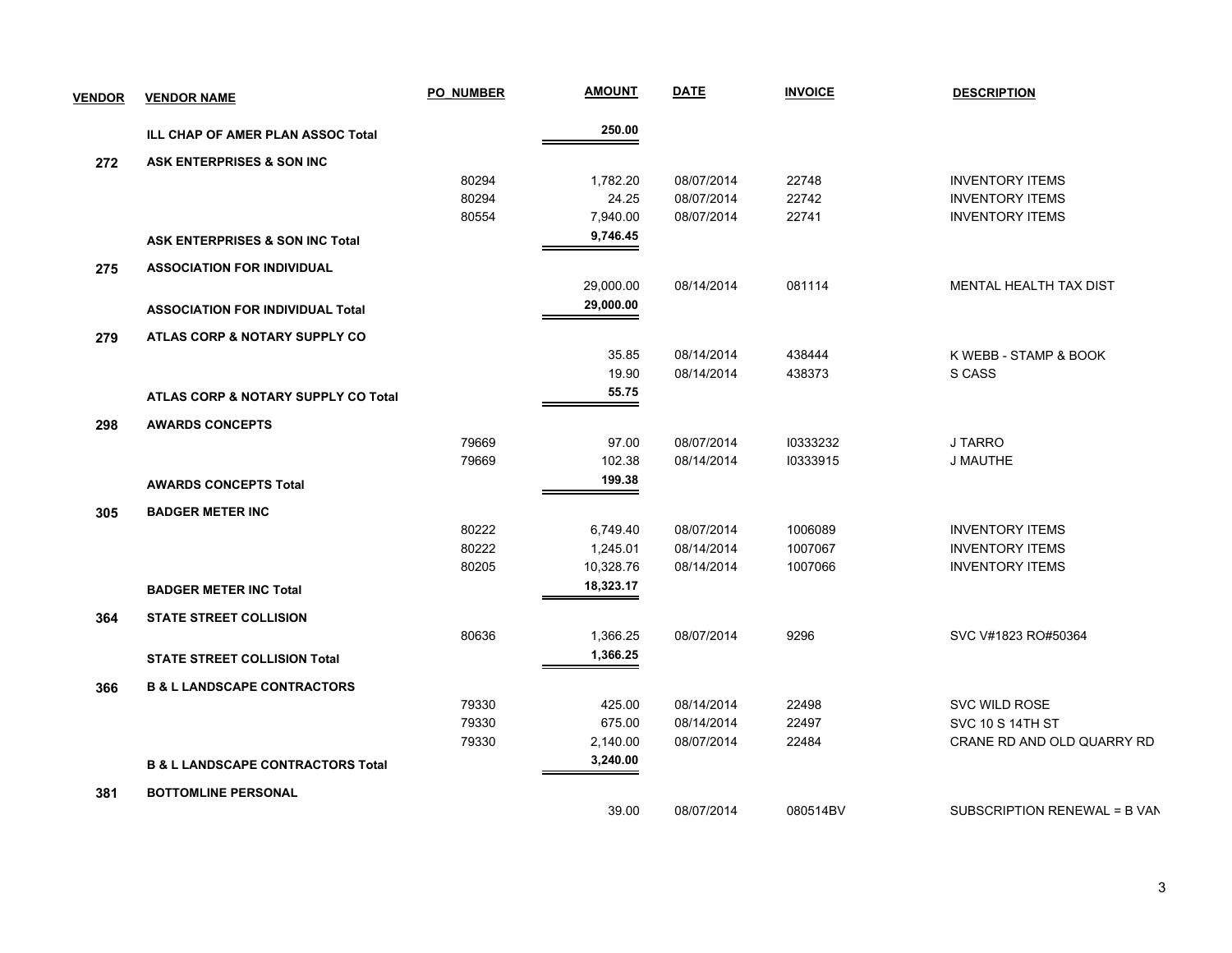| <b>VENDOR</b> | <b>VENDOR NAME</b>                      | <b>PO NUMBER</b> | <b>AMOUNT</b> | <b>DATE</b> | <b>INVOICE</b>        | <b>DESCRIPTION</b>            |
|---------------|-----------------------------------------|------------------|---------------|-------------|-----------------------|-------------------------------|
|               | <b>BOTTOMLINE PERSONAL Total</b>        |                  | 39.00         |             |                       |                               |
| 387           | <b>BRANIFF COMMUNICATIONS INC</b>       |                  |               |             |                       |                               |
|               |                                         | 80594            | 165.39        | 08/07/2014  | 0028354               | <b>INFORMER REPAIR</b>        |
|               |                                         | 80517            | 4,460.00      | 08/14/2014  | 0028378               | RELOCATE EXIST SIREN EQUIP    |
|               | <b>BRANIFF COMMUNICATIONS INC Total</b> |                  | 4,625.39      |             |                       |                               |
| 396           | <b>BROWNELLS INC</b>                    |                  |               |             |                       |                               |
|               |                                         | 80573            | 218.73        | 08/07/2014  | 10302202.00           | MAGAZINE FOR GUN POLICE DEPT  |
|               |                                         | 80084            | 29.03         | 08/14/2014  | 10169916.01           | <b>FLASHLIGHT HOLDER</b>      |
|               | <b>BROWNELLS INC Total</b>              |                  | 247.76        |             |                       |                               |
| 424           | ATLAN TECH RESELLERS INC                |                  |               |             |                       |                               |
|               |                                         | 80632            | 159.95        | 08/07/2014  | 235979                | 1000' PULL BOX                |
|               | <b>ATLAN TECH RESELLERS INC Total</b>   |                  | 159.95        |             |                       |                               |
| 428           | <b>CALEA</b>                            |                  |               |             |                       |                               |
|               |                                         | 80035            | 4,065.00      | 08/14/2014  | <b>INV16295</b>       | ANNUAL CONTINUATION FEE       |
|               | <b>CALEA Total</b>                      |                  | 4,065.00      |             |                       |                               |
| 460           | <b>CASA KANE COUNTY</b>                 |                  |               |             |                       |                               |
|               |                                         |                  | 3,750.00      | 08/14/2014  | 081114                | MENTAL HEALTH TAX DIST        |
|               | <b>CASA KANE COUNTY Total</b>           |                  | 3,750.00      |             |                       |                               |
|               |                                         |                  |               |             |                       |                               |
| 473           | <b>AT&amp;T MOBILITY</b>                |                  | 19.09         | 08/07/2014  | 287258511326X08012014 | SVC 7-24 THRU 8-23-14         |
|               |                                         |                  | 19.09         |             |                       |                               |
|               | <b>AT&amp;T MOBILITY Total</b>          |                  |               |             |                       |                               |
| 512           | <b>NORTHWEST NEWS GROUP</b>             |                  |               |             |                       |                               |
|               |                                         |                  | 293.40        | 08/07/2014  | 130061-0714           | CERT OF PUBLICATION JULY 2014 |
|               | <b>NORTHWEST NEWS GROUP Total</b>       |                  | 293.40        |             |                       |                               |
| 517           | <b>CINTAS CORPORATION</b>               |                  |               |             |                       |                               |
|               |                                         | 79548            | 61.45         | 08/14/2014  | 344821567             | WEEKLY FLEET DEPT UNIFORMS    |
|               |                                         | 79548            | 61.45         | 08/07/2014  | 344818124             | <b>UNIFORM SERVICE</b>        |
|               | <b>CINTAS CORPORATION Total</b>         |                  | 122.90        |             |                       |                               |
| 544           | <b>MERRILL COLBY</b>                    |                  |               |             |                       |                               |
|               |                                         |                  | 241.85        | 08/07/2014  | 072714                | SAFETY BOOTS UNIFORMS         |
|               | <b>MERRILL COLBY Total</b>              |                  | 241.85        |             |                       |                               |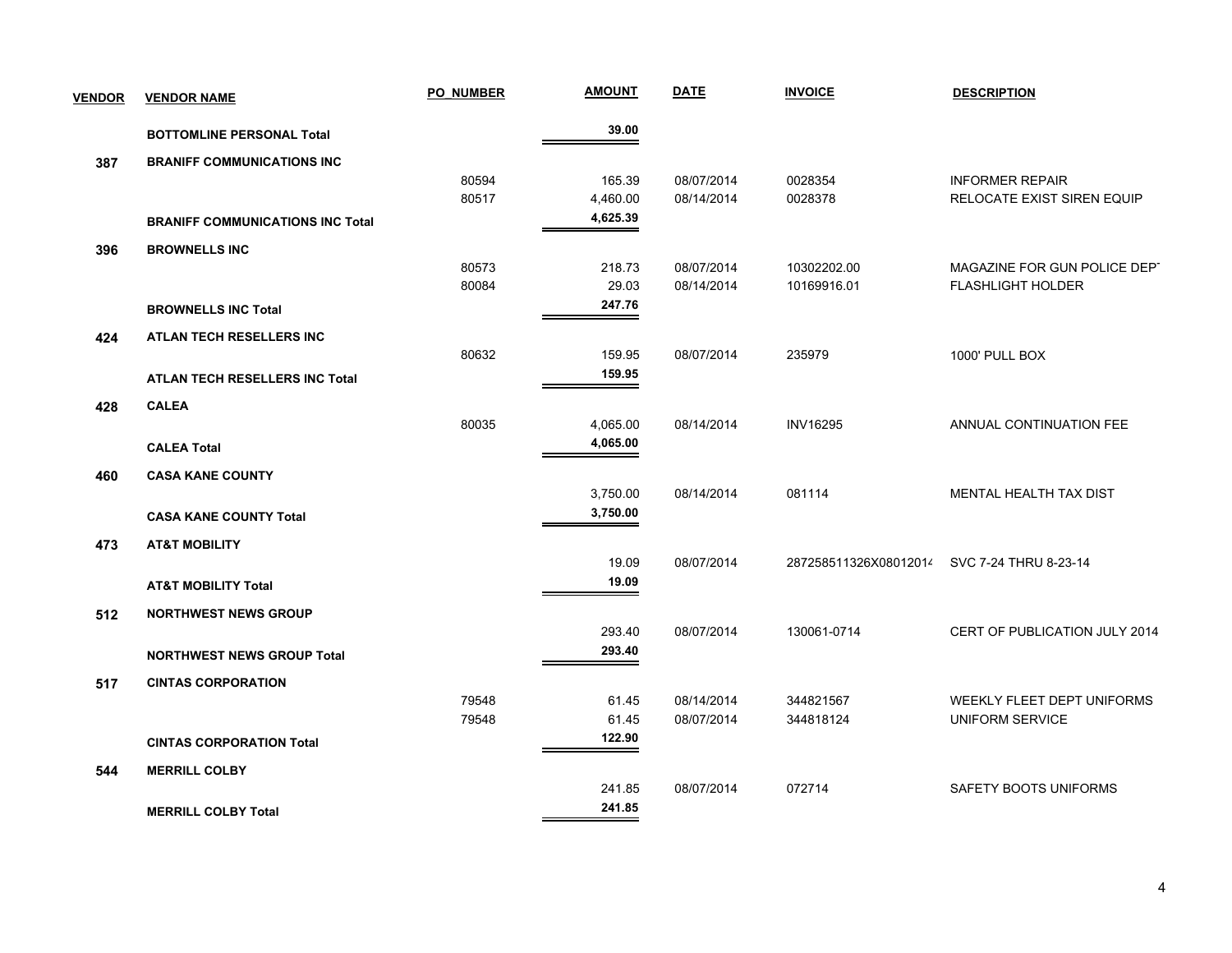| <b>VENDOR</b> | <b>VENDOR NAME</b>                       | <b>PO NUMBER</b> | <b>AMOUNT</b> | <b>DATE</b>              | <b>INVOICE</b>                           | <b>DESCRIPTION</b>                                                       |
|---------------|------------------------------------------|------------------|---------------|--------------------------|------------------------------------------|--------------------------------------------------------------------------|
| 545           | <b>COLONIAL CAFE ST CHARLES</b>          |                  |               |                          |                                          |                                                                          |
|               |                                          |                  | 20.11         | 08/07/2014               | 070114                                   | OT MEALS WW DEPT                                                         |
|               | <b>COLONIAL CAFE ST CHARLES Total</b>    |                  | 20.11         |                          |                                          |                                                                          |
| 555           | <b>COM ED</b>                            |                  |               |                          |                                          |                                                                          |
|               |                                          |                  | 171.06        | 08/07/2014               | 7646169018-AUG 1 2014                    | SVCS 7-1 THRU 7-31-14                                                    |
|               | <b>COM ED Total</b>                      |                  | 171.06        |                          |                                          |                                                                          |
| 558           | <b>COMMUNITY CRISIS CENTER INC</b>       |                  |               |                          |                                          |                                                                          |
|               |                                          |                  | 7,000.00      | 08/14/2014               | 081114                                   | MENTAL HEALTH TAX DIST                                                   |
|               | <b>COMMUNITY CRISIS CENTER INC Total</b> |                  | 7,000.00      |                          |                                          |                                                                          |
|               |                                          |                  |               |                          |                                          |                                                                          |
| 561           | <b>COMBINED CHARITIES CAMPAIGN</b>       |                  |               |                          |                                          |                                                                          |
|               |                                          |                  | 25.00<br>3.00 | 08/08/2014               | CCCA140808135535CA                       | <b>Combined Charities Campaign</b>                                       |
|               |                                          |                  | 20.00         | 08/08/2014<br>08/08/2014 | CCCA140808135535CD<br>CCCA140808135535FD | <b>Combined Charities Campaign</b><br><b>Combined Charities Campaign</b> |
|               |                                          |                  | 126.85        | 08/08/2014               | CCCA140808135535FN                       | <b>Combined Charities Campaign</b>                                       |
|               |                                          |                  | 8.00          | 08/08/2014               | CCCA140808135535HR                       | <b>Combined Charities Campaign</b>                                       |
|               |                                          |                  | 36.00         | 08/08/2014               | CCCA140808135535PD                       | <b>Combined Charities Campaign</b>                                       |
|               |                                          |                  | 15.77         | 08/08/2014               | CCCA140808135535PW                       | <b>Combined Charities Campaign</b>                                       |
|               | <b>COMBINED CHARITIES CAMPAIGN Total</b> |                  | 234.62        |                          |                                          |                                                                          |
| 564           | <b>COMCAST OF CHICAGO INC</b>            |                  |               |                          |                                          |                                                                          |
|               |                                          | 80907            | 4,252.50      | 08/15/2014               | 14129                                    | STC HISTORICAL HS MOVE                                                   |
|               |                                          |                  | 12.65         | 08/07/2014               | 072714PW                                 | SVCS 8-7 THRU 9-6-14                                                     |
|               |                                          |                  | 18.98         | 08/07/2014               | 072514FD                                 | SVCS 8-7 THRU 9-6-14                                                     |
|               |                                          |                  | 13.93         | 08/07/2014               | 072514CH                                 | SVCS 8-7 THRU 9-6-14                                                     |
|               | <b>COMCAST OF CHICAGO INC Total</b>      |                  | 4,298.06      |                          |                                          |                                                                          |
| 649           | <b>CONSTRUCTION ENTERPRISES</b>          |                  |               |                          |                                          |                                                                          |
|               |                                          | 80596            | 2,250.00      | 08/14/2014               | 364                                      | SVCS 411 N TYLER                                                         |
|               | <b>CONSTRUCTION ENTERPRISES Total</b>    |                  | 2,250.00      |                          |                                          |                                                                          |
| 666           | DECKER SUPPLY CO INC                     |                  |               |                          |                                          |                                                                          |
|               |                                          | 80523            | 3,589.64      | 08/07/2014               | 883196                                   | <b>INVENTORY ITEMS</b>                                                   |
|               | <b>DECKER SUPPLY CO INC Total</b>        |                  | 3,589.64      |                          |                                          |                                                                          |
|               | <b>THOMAS DIEHL</b>                      |                  |               |                          |                                          |                                                                          |
| 699           |                                          |                  | 123.33        | 08/14/2014               | 062614                                   | SAFETY BOOTS                                                             |
|               |                                          |                  | 123.33        |                          |                                          |                                                                          |
|               | <b>THOMAS DIEHL Total</b>                |                  |               |                          |                                          |                                                                          |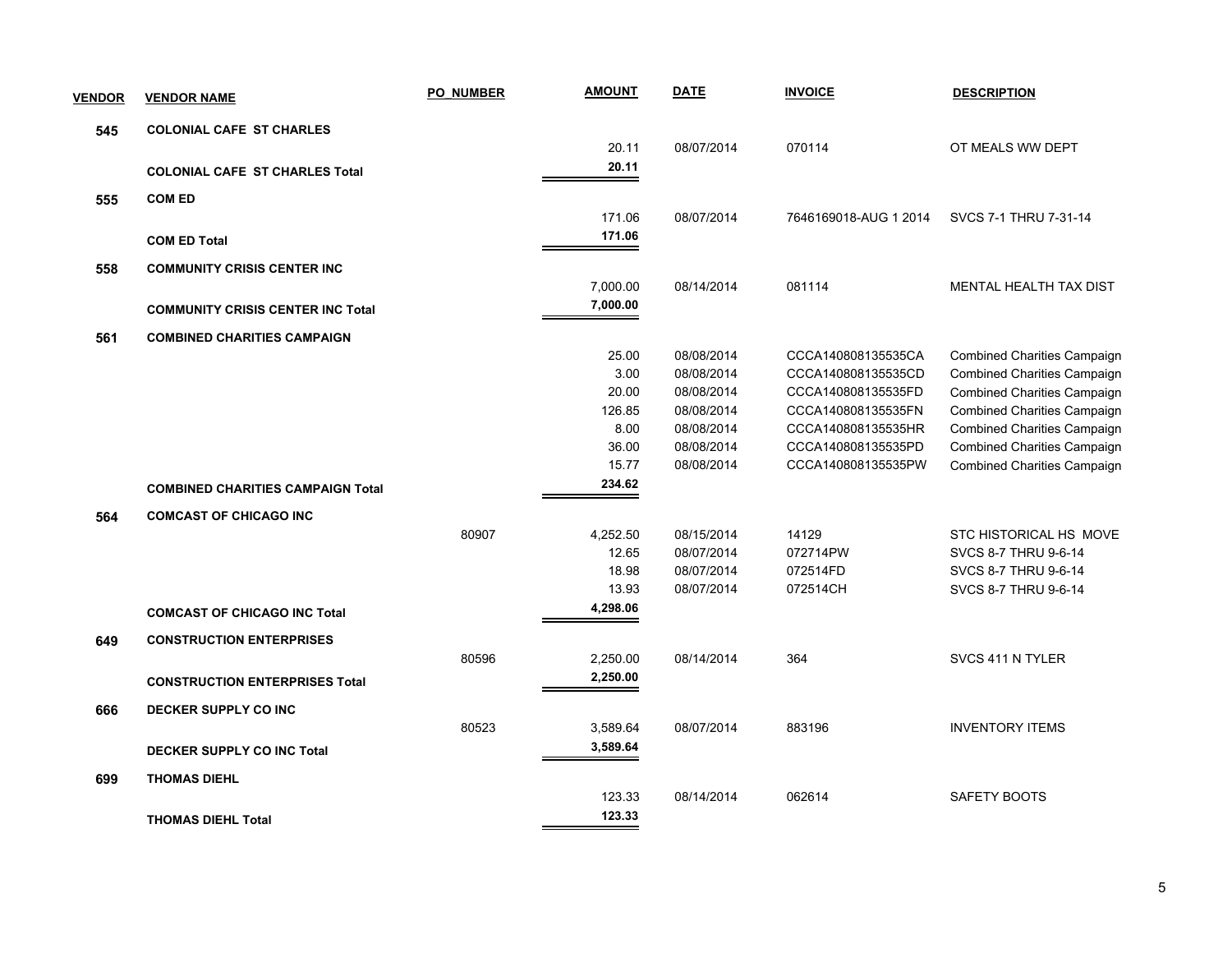| <b>VENDOR</b> | <b>VENDOR NAME</b>                          | <b>PO NUMBER</b> | <b>AMOUNT</b> | <b>DATE</b> | <b>INVOICE</b> | <b>DESCRIPTION</b>                   |
|---------------|---------------------------------------------|------------------|---------------|-------------|----------------|--------------------------------------|
| 725           | <b>DON MCCUE CHEVROLET</b>                  |                  |               |             |                |                                      |
|               |                                             | 79559            | 578.84        | 08/07/2014  | 369258         | SVC V#1806 RO#50363                  |
|               | <b>DON MCCUE CHEVROLET Total</b>            |                  | 578.84        |             |                |                                      |
| 740           | DRIESSEN CONSTRUCTION CO                    |                  |               |             |                |                                      |
|               |                                             | 80354            | 2,741.00      | 08/07/2014  | 2196           | <b>REPAIR CONF RM WALL - FINANCE</b> |
|               | <b>DRIESSEN CONSTRUCTION CO Total</b>       |                  | 2,741.00      |             |                |                                      |
| 750           | <b>DUKANE CONTRACT SERVICES</b>             |                  |               |             |                |                                      |
|               |                                             | 80567            | 75.00         | 08/07/2014  | 122647         | SVC FINANCE CONF RM                  |
|               | <b>DUKANE CONTRACT SERVICES Total</b>       |                  | 75.00         |             |                |                                      |
| 766           | <b>DYNAMIC TECHNOLIGIES</b>                 |                  |               |             |                |                                      |
|               |                                             | 80434            | 5,779.00      | 08/07/2014  | 00013195       | <b>IS-MISC SUPPLIES</b>              |
|               | <b>DYNAMIC TECHNOLIGIES Total</b>           |                  | 5,779.00      |             |                |                                      |
|               |                                             |                  |               |             |                |                                      |
| 767           | <b>EAGLE ENGRAVING INC</b>                  | 79636            | 20.35         | 08/07/2014  | 2014-1748      | SIGN & ID TAGS                       |
|               |                                             | 79520            | 73.50         | 08/14/2014  | 2014-1825      | POLICE DEPT BADGES                   |
|               | <b>EAGLE ENGRAVING INC Total</b>            |                  | 93.85         |             |                |                                      |
|               |                                             |                  |               |             |                |                                      |
| 772           | <b>ECKER CENTER FOR MENTAL HEALTH</b>       |                  |               |             |                |                                      |
|               |                                             |                  | 30,000.00     | 08/14/2014  | 081114         | MENTAL HEALTH TAX DIST               |
|               | <b>ECKER CENTER FOR MENTAL HEALTH Total</b> |                  | 30,000.00     |             |                |                                      |
| 776           | <b>HD SUPPLY WATERWORKS</b>                 |                  |               |             |                |                                      |
|               |                                             | 80775            | 140.00        | 08/14/2014  | C774603        | <b>INVENTORY ITEMS</b>               |
|               |                                             | 80674            | 110.50        | 08/14/2014  | C731978        | <b>INVENTORY ITEMS</b>               |
|               |                                             | 80598            | 504.00        | 08/14/2014  | C700783        | <b>INVENTORY ITEMS</b>               |
|               |                                             | 80088            | 1,282.88      | 08/07/2014  | C679611        | <b>WATER DEPT PARTS</b>              |
|               |                                             | 80562            | 497.00        | 08/07/2014  | C677385        | <b>INVENTORY ITEMS</b>               |
|               |                                             | 80524            | 3,710.00      | 08/07/2014  | C664664        | <b>INVENTORY ITEMS</b>               |
|               | HD SUPPLY WATERWORKS Total                  |                  | 6,244.38      |             |                |                                      |
| 783           | <b>ELDERDAY CENTER INC</b>                  |                  |               |             |                |                                      |
|               |                                             |                  | 7,500.00      | 08/14/2014  | 081114         | MENTAL HEALTH TAX DIST               |
|               | <b>ELDERDAY CENTER INC Total</b>            |                  | 7,500.00      |             |                |                                      |
| 789           | HD SUPPLY POWER SOLUTIONS LTD               |                  |               |             |                |                                      |
|               |                                             | 80451            | 259.00        | 08/07/2014  | 2602200-00     | <b>INVENTOYR ITEMS</b>               |
|               |                                             | 80451            | 392.04        | 08/14/2014  | 2602200-01     | <b>INVENTORY ITEMS</b>               |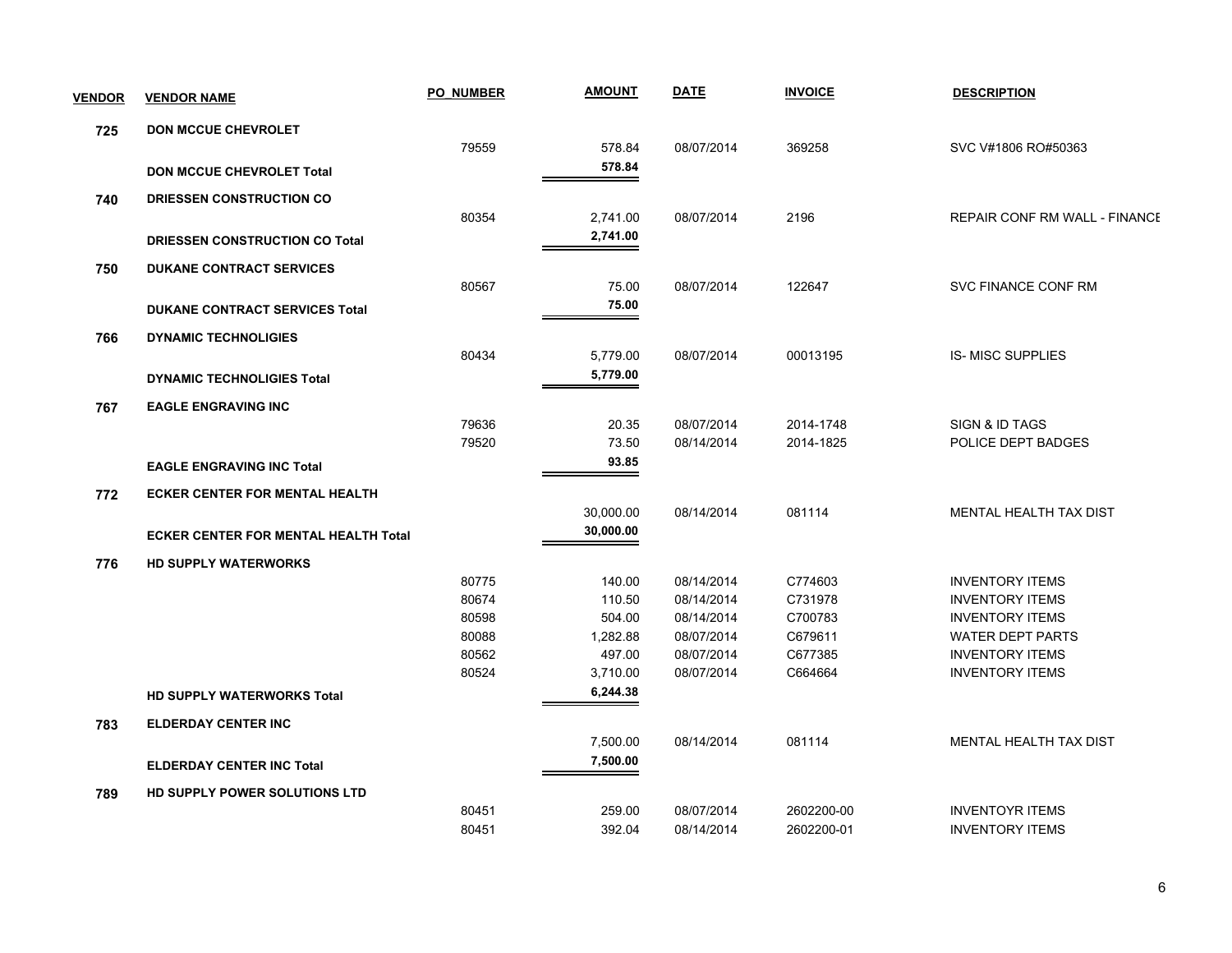| <b>VENDOR</b> | <b>VENDOR NAME</b>                  | PO NUMBER | <b>AMOUNT</b> | <b>DATE</b> | <b>INVOICE</b>     | <b>DESCRIPTION</b>               |
|---------------|-------------------------------------|-----------|---------------|-------------|--------------------|----------------------------------|
|               |                                     | 80381     | 295.00        | 08/14/2014  | 2596706-01         | <b>INVENTORY ITEMS</b>           |
|               |                                     | 80381     | 2,614.68      | 08/04/2014  | 2596931-00         | <b>INVENTORY ITEMS</b>           |
|               |                                     | 80790     | 37,394.35     | 08/11/2014  | 2627331-00         | <b>INVENTORY ITEMS</b>           |
|               |                                     | 79579     | 3,615.20      | 08/15/2014  | 2550363-00         | <b>INVENTORY ITEMS</b>           |
|               |                                     |           | $-191.66$     | 08/07/2014  | 2621814-00         | <b>CREDIT INVOICE 2602200-00</b> |
|               |                                     | 80054     | 339.00        | 08/07/2014  | 2610452-00         | <b>INVENTORY ITEMS</b>           |
|               |                                     | 80525     | 198.00        | 08/07/2014  | 2607654-01         | <b>INVENTORY ITEMS</b>           |
|               |                                     | 80525     | 450.00        | 08/07/2014  | 2607654-00         | <b>INVENTORY ITEMS</b>           |
|               | HD SUPPLY POWER SOLUTIONS LTD Total |           | 45,365.61     |             |                    |                                  |
| 799           | <b>EMBLEM ENTERPRISES INC</b>       |           |               |             |                    |                                  |
|               |                                     | 80345     | 636.96        | 08/07/2014  | 588998             | PATCHES ST CHARLES POLICE        |
|               | <b>EMBLEM ENTERPRISES INC Total</b> |           | 636.96        |             |                    |                                  |
| 826           | <b>BORDER STATES</b>                |           |               |             |                    |                                  |
|               |                                     | 80298     | 209.08        | 08/07/2014  | 907698628          | <b>INVENTORY ITEMS</b>           |
|               |                                     | 80224     | 724.20        | 08/14/2014  | 907738793          | <b>INVENTORY ITEMS</b>           |
|               |                                     | 80224     | 510.56        | 08/07/2014  | 907714452          | <b>INVENTORY ITEMS</b>           |
|               |                                     | 80599     | 36.11         | 08/14/2014  | 907738794          | <b>INVENTORY ITEMS</b>           |
|               | <b>BORDER STATES Total</b>          |           | 1,479.95      |             |                    |                                  |
| 828           | <b>BOBBY ERD</b>                    |           |               |             |                    |                                  |
|               |                                     |           | 400.00        | 08/14/2014  | 061414             | <b>UNIFORMS</b>                  |
|               | <b>BOBBY ERD Total</b>              |           | 400.00        |             |                    |                                  |
| 859           | <b>FEECE OIL CO</b>                 |           |               |             |                    |                                  |
|               |                                     | 80679     | 937.20        | 08/14/2014  | 1384724            | <b>INVENTORY ITEMS</b>           |
|               |                                     | 80679     | 1,521.00      | 08/14/2014  | 3312432            | <b>INVENTORY ITEMS</b>           |
|               | <b>FEECE OIL CO Total</b>           |           | 2,458.20      |             |                    |                                  |
| 870           | <b>FIRE PENSION FUND</b>            |           |               |             |                    |                                  |
|               |                                     |           | 294.58        | 08/08/2014  | FP1%140808135535FD | Fire Pension 1% Fee              |
|               |                                     |           | 545.63        | 08/08/2014  | FRP2140808135535FD | Fire Pension Tier 2              |
|               |                                     |           | 15,620.73     | 08/08/2014  | FRPN140808135535FD | Fire Pension                     |
|               | <b>FIRE PENSION FUND Total</b>      |           | 16,460.94     |             |                    |                                  |
| 876           | FIRST ENVIRONMENTAL LAB INC         |           |               |             |                    |                                  |
|               |                                     | 79586     | 243.00        | 08/14/2014  | 115195             | 2ND QTR WS WRF DIGESTER          |
|               |                                     | 79586     | 243.00        | 08/07/2014  | 115128             | <b>MISC SUPPLIES</b>             |
|               | FIRST ENVIRONMENTAL LAB INC Total   |           | 486.00        |             |                    |                                  |
|               |                                     |           |               |             |                    |                                  |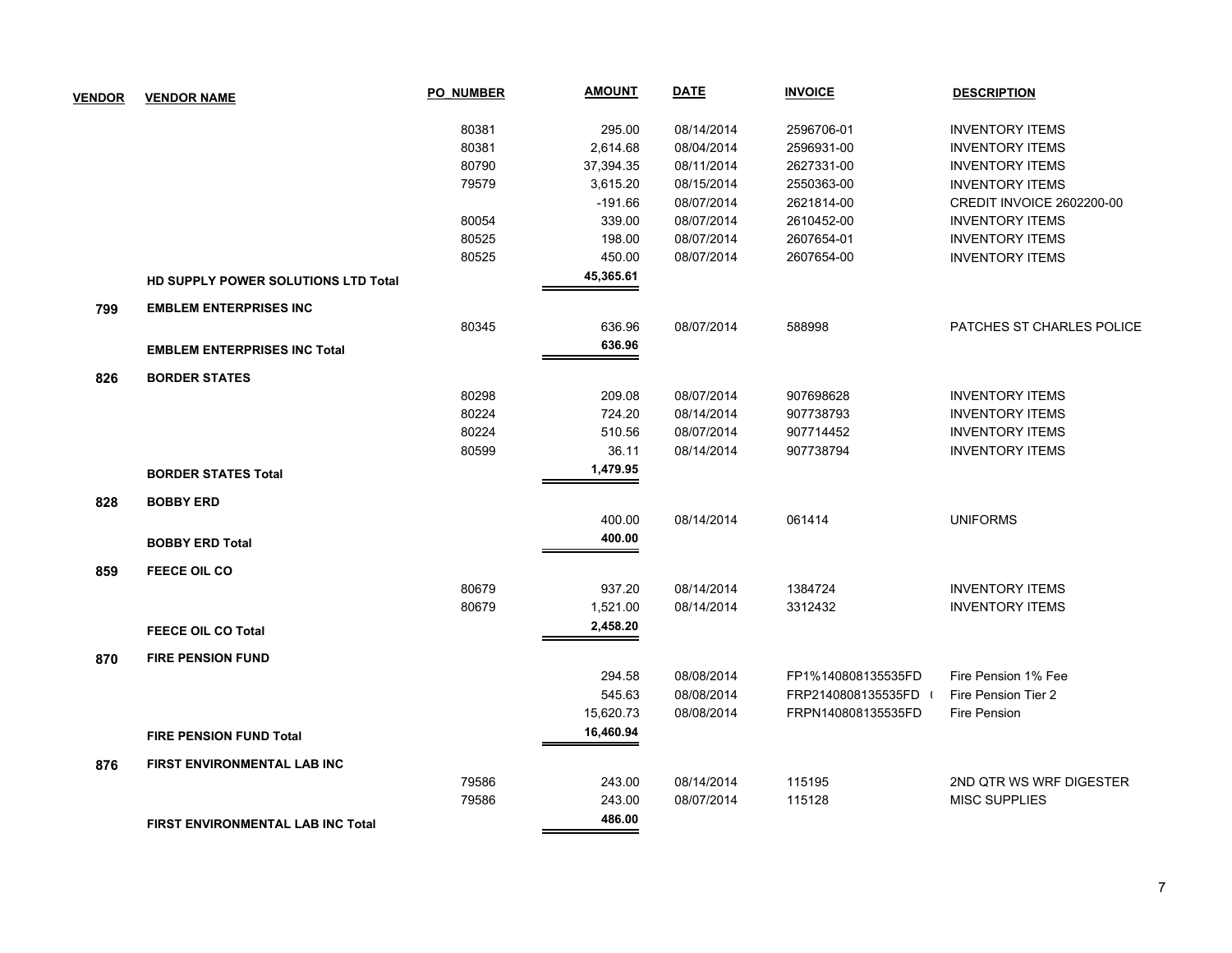| <b>VENDOR</b> | <b>VENDOR NAME</b>                    | <b>PO NUMBER</b> | <b>AMOUNT</b> | <b>DATE</b> | <b>INVOICE</b> | <b>DESCRIPTION</b>            |
|---------------|---------------------------------------|------------------|---------------|-------------|----------------|-------------------------------|
| 891           | <b>FLEET SAFETY SUPPLY</b>            |                  |               |             |                |                               |
|               |                                       | 80549            | 4,078.99      | 08/14/2014  | 60793          | <b>MISC SUPPLIES</b>          |
|               |                                       | 79502            | 21.12         | 08/07/2014  | 60732          | <b>INVENTORY ITEMS</b>        |
|               | <b>FLEET SAFETY SUPPLY Total</b>      |                  | 4,100.11      |             |                |                               |
| 912           | <b>FOX VALLEY SPECIAL RECREATION</b>  |                  |               |             |                |                               |
|               |                                       |                  | 1,250.00      | 08/14/2014  | 081114         | <b>MENTAL HEALTH TAX DIST</b> |
|               | FOX VALLEY SPECIAL RECREATION Total   |                  | 1,250.00      |             |                |                               |
| 917           | <b>FOX VALLEY HOSPICE</b>             |                  |               |             |                |                               |
|               |                                       |                  | 8,750.00      | 08/14/2014  | 081114         | MENTAL HEALTH TAX DIST        |
|               | <b>FOX VALLEY HOSPICE Total</b>       |                  | 8,750.00      |             |                |                               |
| 944           | <b>GALLS AN ARAMARK COMPANY</b>       |                  |               |             |                |                               |
|               |                                       | 79535            | 82.97         | 08/07/2014  | 002194301      | POLICE DEPT UNIFORMS          |
|               |                                       | 79535            | 448.69        | 08/14/2014  | 002226911      | UNIFORMS POLICE DEPT          |
|               |                                       | 79535            | 48.99         | 08/07/2014  | 002194295      | POLICE DEPT UNIFORMS          |
|               | <b>GALLS AN ARAMARK COMPANY Total</b> |                  | 580.65        |             |                |                               |
| 955           | <b>GEIGER BROS</b>                    |                  |               |             |                |                               |
|               |                                       | 80350            | 757.50        | 08/07/2014  | 2652398        | 2" MEDAL W RIBBON             |
|               | <b>GEIGER BROS Total</b>              |                  | 757.50        |             |                |                               |
| 956           | <b>CITY OF GENEVA</b>                 |                  |               |             |                |                               |
|               |                                       | 79691            | 127,240.00    | 08/07/2014  | 2015-00060014  | TRI COM DISPATCH SVCS         |
|               | <b>CITY OF GENEVA Total</b>           |                  | 127,240.00    |             |                |                               |
| 962           | <b>JOHN GESKE</b>                     |                  |               |             |                |                               |
|               |                                       |                  | 111.27        | 08/07/2014  | 053114         | SAFETY BOOTS                  |
|               | <b>JOHN GESKE Total</b>               |                  | 111.27        |             |                |                               |
| 988           | <b>GORSKI &amp; GOOD</b>              |                  |               |             |                |                               |
|               |                                       |                  | 860.00        | 08/07/2014  | 22735          | <b>SVCS RE: DAA EASEMENT</b>  |
|               | <b>GORSKI &amp; GOOD Total</b>        |                  | 860.00        |             |                |                               |
| 999           | <b>MICHAEL J GRANDT</b>               |                  |               |             |                |                               |
|               |                                       |                  | 118.23        | 08/07/2014  | 051414         | SAFETY FOOTWEAR               |
|               | <b>MICHAEL J GRANDT Total</b>         |                  | 118.23        |             |                |                               |
| 1001          | <b>SCOTT GRAY</b>                     |                  |               |             |                |                               |
|               |                                       |                  | 545.00        | 08/14/2014  | 050314         | SAFETY BOOTS AND UNIFORMS     |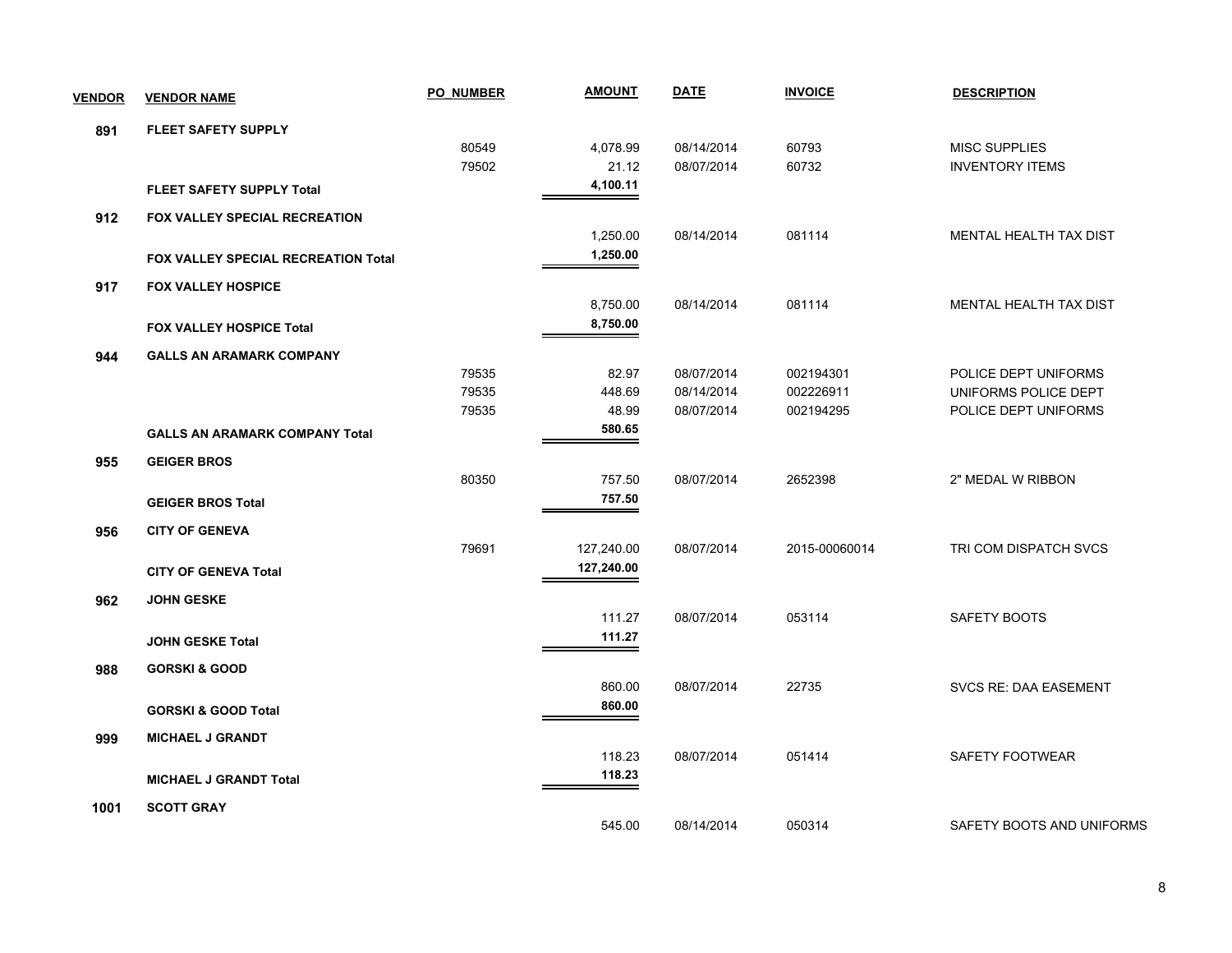| <b>VENDOR</b> | <b>VENDOR NAME</b>                      | <b>PO NUMBER</b> | <b>AMOUNT</b> | <b>DATE</b> | <b>INVOICE</b>       | <b>DESCRIPTION</b>                   |
|---------------|-----------------------------------------|------------------|---------------|-------------|----------------------|--------------------------------------|
|               | <b>SCOTT GRAY Total</b>                 |                  | 545.00        |             |                      |                                      |
| 1006          | <b>ST CHARLES CONVENTION</b>            |                  |               |             |                      |                                      |
|               |                                         |                  | 48,750.00     | 08/07/2014  | <b>VCCGRE063014</b>  | HTL TAX DIST JUNE 2014               |
|               | <b>ST CHARLES CONVENTION Total</b>      |                  | 48,750.00     |             |                      |                                      |
| 1028          | <b>HAINES MIDDLE SCHOOL</b>             |                  |               |             |                      |                                      |
|               |                                         |                  | 250.00        | 08/14/2014  | 081114               | MENTAL HEALTH TAX DIST               |
|               | <b>HAINES MIDDLE SCHOOL Total</b>       |                  | 250.00        |             |                      |                                      |
| 1036          | <b>HARRIS BANK NA</b>                   |                  |               |             |                      |                                      |
|               |                                         |                  | 1,365.00      | 08/08/2014  | UNF 140808135535FD ( | Union Dues - IAFF                    |
|               | <b>HARRIS BANK NA Total</b>             |                  | 1,365.00      |             |                      |                                      |
| 1040          | <b>BUILDERS PAVING LLC</b>              |                  |               |             |                      |                                      |
|               |                                         | 80352            | 16,382.50     | 08/14/2014  | 1404201              | <b>CURB REMOVAL 7TH ST/INDIANA S</b> |
|               | <b>BUILDERS PAVING LLC Total</b>        |                  | 16,382.50     |             |                      |                                      |
| 1066          | <b>STEVE HERRA</b>                      |                  |               |             |                      |                                      |
|               |                                         |                  | 107.99        | 08/14/2014  | 062714               | SAFETY BOOTS                         |
|               | <b>STEVE HERRA Total</b>                |                  | 107.99        |             |                      |                                      |
| 1078          | <b>HI-LINE UTILITY SUPPLY CO</b>        |                  |               |             |                      |                                      |
|               |                                         | 80620            | 913.61        | 08/14/2014  | 1/F40160             | TRAVELING GROUND & GRIPS             |
|               | <b>HI-LINE UTILITY SUPPLY CO Total</b>  |                  | 913.61        |             |                      |                                      |
| 1106          | <b>CAPITAL ONE NATIONAL ASSOC</b>       |                  |               |             |                      |                                      |
|               |                                         | 79523            | 6.04          | 08/07/2014  | 421338432000         | MISC SUPPLIES/PD                     |
|               |                                         |                  | $-31.01$      | 08/07/2014  | 420931804000         | CRED INVOICE 42093177800             |
|               |                                         | 80772            | 73.94         | 08/07/2014  | 421339004000         | <b>WELLNESS VENDING MACHINE</b>      |
|               |                                         | 80789            | 30.98         | 08/07/2014  | 421442457000         | <b>MISC REFRESHMENTS</b>             |
|               |                                         | 80869            | 38.13         | 08/14/2014  | 422411841000         | COFFEE SUPPLIES                      |
|               |                                         | 80892            | 83.63         | 08/14/2014  | 422411724000         | VENDING/HR COFFEE SUPPLIES           |
|               |                                         | 80807            | 299.70        | 08/14/2014  | 421849183000         | <b>INVENTORY ITEMS</b>               |
|               | <b>CAPITAL ONE NATIONAL ASSOC Total</b> |                  | 501.41        |             |                      |                                      |
| 1133          | <b>IBEW LOCAL 196</b>                   |                  |               |             |                      |                                      |
|               |                                         |                  | 661.72        | 08/08/2014  | UNEW140808135535PW   | Union Due - IBEW - percent           |
|               |                                         |                  | 151.42        | 08/08/2014  | UNE 140808135535PW   | Union Due - IBEW                     |
|               | <b>IBEW LOCAL 196 Total</b>             |                  | 813.14        |             |                      |                                      |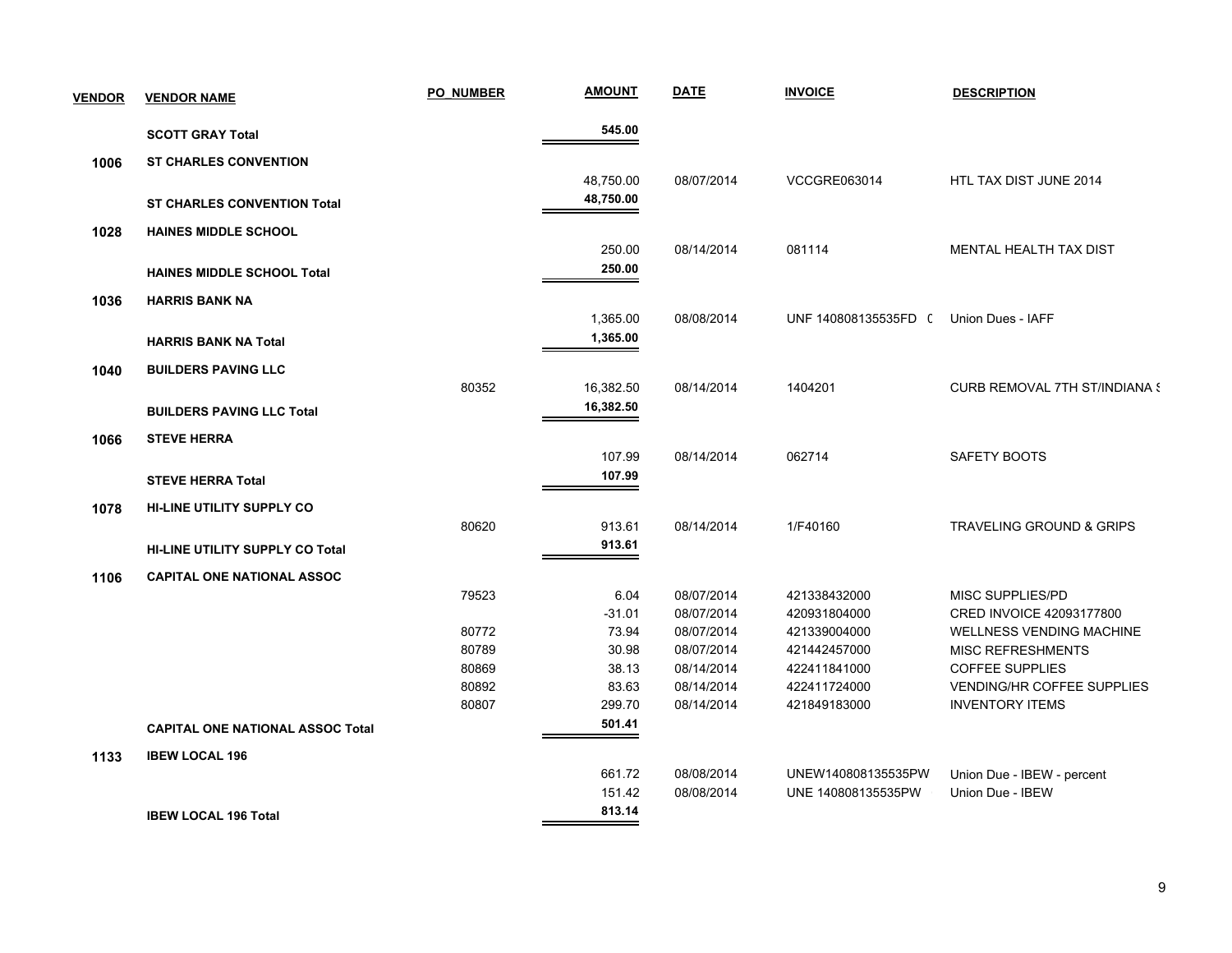| <b>VENDOR</b> | <b>VENDOR NAME</b>          | <b>PO NUMBER</b> | <b>AMOUNT</b> | <u>DATE</u> | <b>INVOICE</b>       | <b>DESCRIPTION</b>           |
|---------------|-----------------------------|------------------|---------------|-------------|----------------------|------------------------------|
| 1136          | <b>ICMA RETIREMENT CORP</b> |                  |               |             |                      |                              |
|               |                             |                  | 676.95        | 08/08/2014  | C401140808135535PW   | 401A Savings Plan Company    |
|               |                             |                  | 125.00        | 08/08/2014  | ROTH140808135535FD   | Roth IRA Deduction           |
|               |                             |                  | 695.47        | 08/08/2014  | ICMP140808135535FN   | ICMA Deductions - Percent    |
|               |                             |                  | 292.30        | 08/08/2014  | ROTH140808135535HR   | Roth IRA Deduction           |
|               |                             |                  | 1,670.80      | 08/08/2014  | ICMP140808135535IS 0 | ICMA Deductions - Percent    |
|               |                             |                  | 1,346.15      | 08/08/2014  | ICMA140808135535CA   | ICMA Deductions - Dollar Amt |
|               |                             |                  | 19.84         | 08/08/2014  | RTHP140808135535PW   | Roth 457 - Percent           |
|               |                             |                  | 389.56        | 08/08/2014  | C401140808135535IS 0 | 401A Savings Plan Company    |
|               |                             |                  | 372.76        | 08/08/2014  | ICMP140808135535CD   | ICMA Deductions - Percent    |
|               |                             |                  | 674.45        | 08/08/2014  | E401140808135535PD ( | 401A Savings Plan Employee   |
|               |                             |                  | 674.45        | 08/08/2014  | C401140808135535PD ( | 401A Savings Plan Company    |
|               |                             |                  | 1,507.08      | 08/08/2014  | ICMP140808135535FD   | ICMA Deductions - Percent    |
|               |                             |                  | 648.46        | 08/08/2014  | E401140808135535PW   | 401A Savings Plan Employee   |
|               |                             |                  | 305.55        | 08/08/2014  | ROTH140808135535IS   | Roth IRA Deduction           |
|               |                             |                  | 1,284.56      | 08/08/2014  | ICMP140808135535PD   | ICMA Deductions - Percent    |
|               |                             |                  | 1,658.00      | 08/08/2014  | ICMA140808135535CD   | ICMA Deductions - Dollar Amt |
|               |                             |                  | 375.00        | 08/08/2014  | ROTH140808135535PD   | Roth IRA Deduction           |
|               |                             |                  | 1,118.17      | 08/08/2014  | ICMP140808135535PW   | ICMA Deductions - Percent    |
|               |                             |                  | 1,575.00      | 08/08/2014  | ICMA140808135535FD   | ICMA Deductions - Dollar Amt |
|               |                             |                  | 551.67        | 08/08/2014  | ROTH140808135535PW   | Roth IRA Deduction           |
|               |                             |                  | 341.80        | 08/08/2014  | 080814               | PLAN 108930                  |
|               |                             |                  | 140.29        | 08/08/2014  | E401140808135535CA ( | 401A Savings Plan Employee   |
|               |                             |                  | 1,273.08      | 08/08/2014  | ICMA140808135535FN   | ICMA Deductions - Dollar Amt |
|               |                             |                  | 140.29        | 08/08/2014  | C401140808135535CA ( | 401A Savings Plan Company    |
|               |                             |                  | 10.00         | 08/08/2014  | RTHA140808135535CD   | Roth 457 - Dollar Amount     |
|               |                             |                  | 770.00        | 08/08/2014  | ICMA140808135535HR   | ICMA Deductions - Dollar Amt |
|               |                             |                  | 484.85        | 08/08/2014  | E401140808135535CD ( | 401A Savings Plan Employee   |
|               |                             |                  | 1,436.92      | 08/08/2014  | RTHA140808135535PW   | Roth 457 - Dollar Amount     |
|               |                             |                  | 198.91        | 08/08/2014  | ICMP140808135535CA   | ICMA Deductions - Percent    |
|               |                             |                  | 221.69        | 08/08/2014  | C401140808135535HR   | 401A Savings Plan Company    |
|               |                             |                  | 389.56        | 08/08/2014  | E401140808135535IS 0 | 401A Savings Plan Employee   |
|               |                             |                  | 473.67        | 08/08/2014  | C401140808135535FN ( | 401A Savings Plan Company    |
|               |                             |                  | 1,325.94      | 08/08/2014  | RTHA140808135535IS ( | Roth 457 - Dollar Amount     |
|               |                             |                  | 5,026.10      | 08/08/2014  | ICMA140808135535PW   | ICMA Deductions - Dollar Amt |
|               |                             |                  | 221.69        | 08/08/2014  | E401140808135535HR ( | 401A Savings Plan Employee   |
|               |                             |                  | 150.00        | 08/08/2014  | ICMA140808135535IS 0 | ICMA Deductions - Dollar Amt |
|               |                             |                  | 364.11        | 08/08/2014  | E401140808135535FD ( | 401A Savings Plan Employee   |
|               |                             |                  | 50.00         | 08/08/2014  | RTHA140808135535FD   | Roth 457 - Dollar Amount     |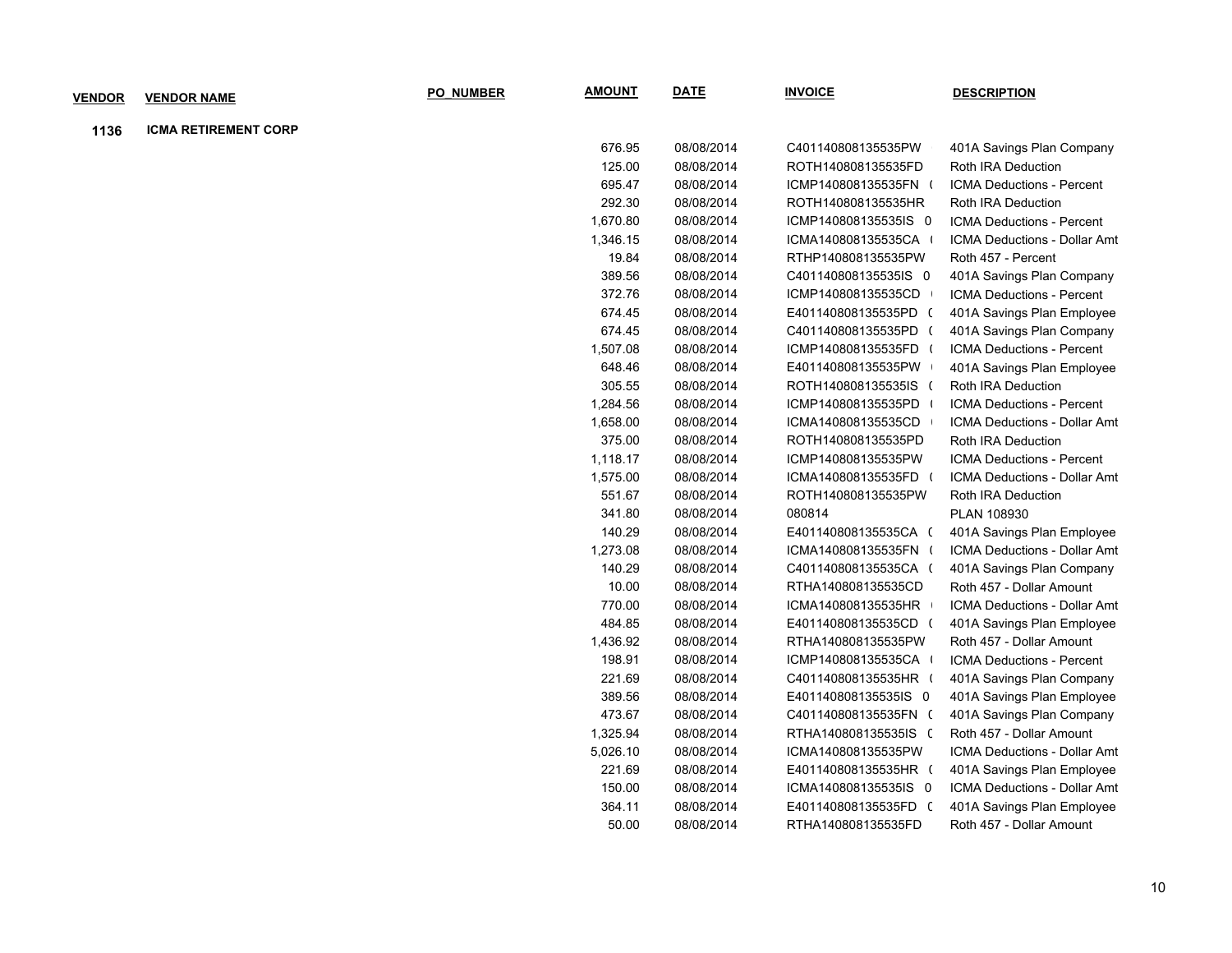| <b>VENDOR</b> | <b>VENDOR NAME</b>                        | <b>PO NUMBER</b> | <b>AMOUNT</b> | <b>DATE</b> | <b>INVOICE</b>       | <b>DESCRIPTION</b>             |
|---------------|-------------------------------------------|------------------|---------------|-------------|----------------------|--------------------------------|
|               |                                           |                  | 484.85        | 08/08/2014  | C401140808135535CD ( | 401A Savings Plan Company      |
|               |                                           |                  | 10,022.88     | 08/08/2014  | ICMA140808135535PD   | ICMA Deductions - Dollar Amt   |
|               |                                           |                  | 502.16        | 08/08/2014  | E401140808135535FN ( | 401A Savings Plan Employee     |
|               |                                           |                  | 60.00         | 08/08/2014  | RTHA140808135535HR   | Roth 457 - Dollar Amount       |
|               |                                           |                  | 364.11        | 08/08/2014  | C401140808135535FD ( | 401A Savings Plan Company      |
|               | <b>ICMA RETIREMENT CORP Total</b>         |                  | 40,414.12     |             |                      |                                |
| 1149          | <b>ILLINOIS ENVIRONMENTAL</b>             |                  |               |             |                      |                                |
|               |                                           |                  | 174,210.57    | 08/04/2014  | L172344-06           | DEBT SERVICE PROJECT L17-2344  |
|               | <b>ILLINOIS ENVIRONMENTAL Total</b>       |                  | 174,210.57    |             |                      |                                |
| 1156          | <b>ILLINOIS GIS ASSOCIATION</b>           |                  |               |             |                      |                                |
|               |                                           |                  | 50.00         | 08/07/2014  | 081814               | RGNAL MTG 8-18 = K NIGHTLINGEI |
|               | <b>ILLINOIS GIS ASSOCIATION Total</b>     |                  | 50.00         |             |                      |                                |
| 1171          | <b>ILLINOIS STATE POLICE</b>              |                  |               |             |                      |                                |
|               |                                           |                  | 255.50        | 08/07/2014  | 080814               | <b>FINGERPRINT FEES - 7</b>    |
|               | <b>ILLINOIS STATE POLICE Total</b>        |                  | 255.50        |             |                      |                                |
| 1185          | <b>ILLINOIS MUNICIPAL LEAGUE</b>          |                  |               |             |                      |                                |
|               |                                           |                  | 305.00        | 08/14/2014  | 091814               | IML CONF = LEMKE               |
|               | <b>ILLINOIS MUNICIPAL LEAGUE Total</b>    |                  | 305.00        |             |                      |                                |
| 1215          | <b>ILLINOIS MUNICIPAL UTILITIES</b>       |                  |               |             |                      |                                |
|               |                                           |                  | 3,934,512.26  | 08/14/2014  | 081414               | <b>JULY ELEC BILLING</b>       |
|               | <b>ILLINOIS MUNICIPAL UTILITIES Total</b> |                  | 3,934,512.26  |             |                      |                                |
| 1225          | <b>INSIGHT PUBLIC SECTOR</b>              |                  |               |             |                      |                                |
|               |                                           | 80683            | 431.91        | 08/14/2014  | 1100378684           | <b>TONER CARTRIDGE</b>         |
|               | <b>INSIGHT PUBLIC SECTOR Total</b>        |                  | 431.91        |             |                      |                                |
| 1275          | <b>JAMES D SKAAR LAW OFFICES</b>          |                  |               |             |                      |                                |
|               |                                           |                  | 900.11        | 08/07/2014  | 073114               | SVC RE: #14-475 & 602          |
|               | <b>JAMES D SKAAR LAW OFFICES Total</b>    |                  | 900.11        |             |                      |                                |
| 1278          | <b>EASTER SEALS DUPAGE AND</b>            |                  |               |             |                      |                                |
|               |                                           |                  | 3,750.00      | 08/14/2014  | 081114               | MENTAL HEALTH TAX DIST         |
|               | <b>EASTER SEALS DUPAGE AND Total</b>      |                  | 3,750.00      |             |                      |                                |
| 1306          | <b>TERRY JONES</b>                        |                  |               |             |                      |                                |
|               |                                           |                  | 109.99        | 08/07/2014  | 072914               | SAFTETY BOOT ALLOWANCE         |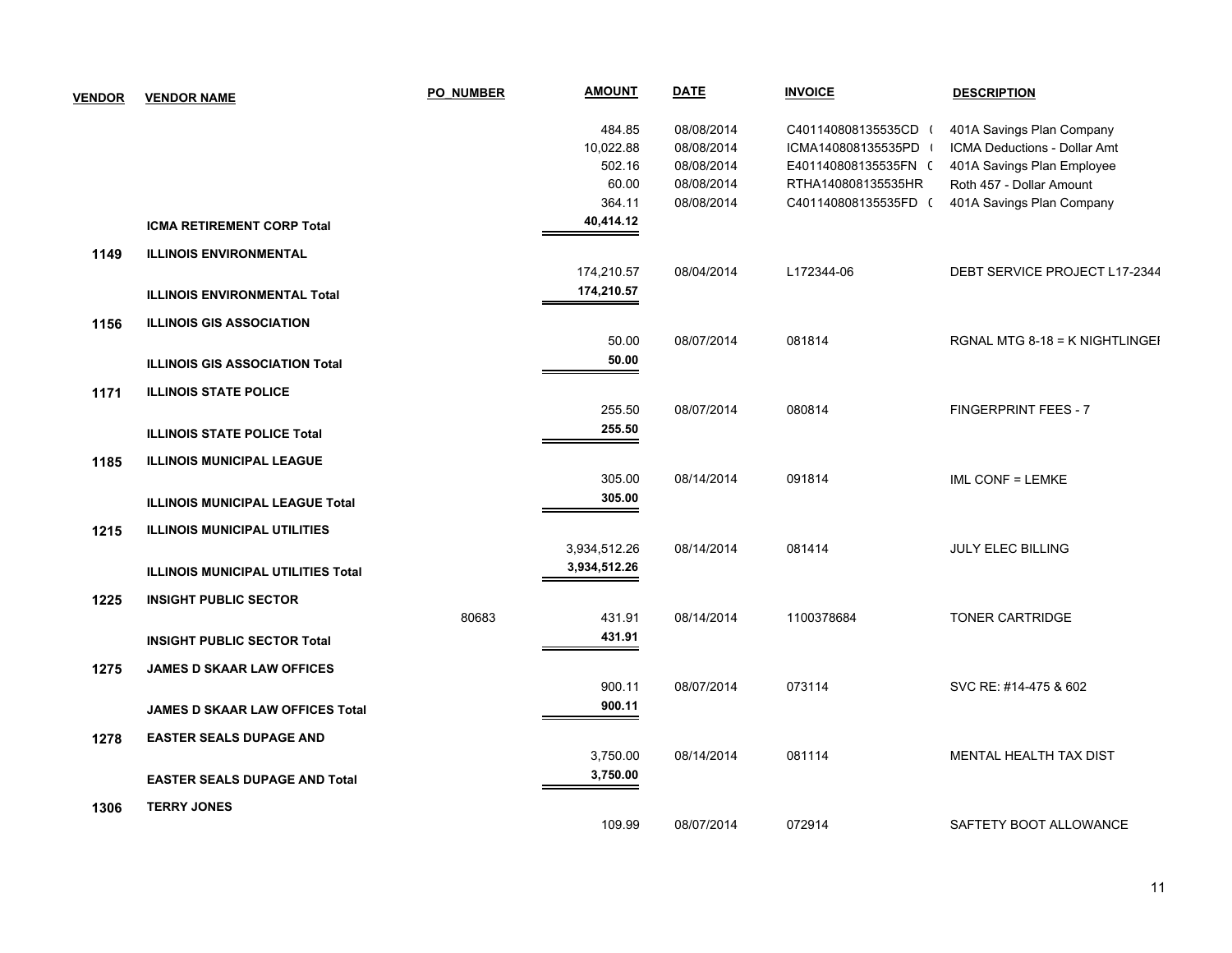| <b>VENDOR</b> | <b>VENDOR NAME</b>                        | <b>PO NUMBER</b> | <b>AMOUNT</b> | <b>DATE</b> | <b>INVOICE</b> | <b>DESCRIPTION</b>             |
|---------------|-------------------------------------------|------------------|---------------|-------------|----------------|--------------------------------|
|               | <b>TERRY JONES Total</b>                  |                  | 109.99        |             |                |                                |
| 1311          | <b>JULIE INC</b>                          |                  |               |             |                |                                |
|               |                                           | 79858            | 5,850.70      | 08/07/2014  | 2014-1450A     | SEMI ANNUAL JULIE LOCATES      |
|               | <b>JULIE INC Total</b>                    |                  | 5,850.70      |             |                |                                |
| 1313          | <b>KANE COUNTY RECORDERS OFFICE</b>       |                  |               |             |                |                                |
|               |                                           |                  | 32.00         | 08/07/2014  | 116844         | 2014K036162                    |
|               | <b>KANE COUNTY RECORDERS OFFICE Total</b> |                  | 32.00         |             |                |                                |
| 1353          | <b>SUSAN KEMPH</b>                        |                  |               |             |                |                                |
|               |                                           |                  | 217.81        | 08/14/2014  | 081114         | PETTY CASH                     |
|               | <b>SUSAN KEMPH Total</b>                  |                  | 217.81        |             |                |                                |
| 1363          | KIESLER POLICE SUPPLY INC                 |                  |               |             |                |                                |
|               |                                           | 78418            | 5,460.00      | 08/14/2014  | 0720149A       | FEDERAL BALLISTIC CLEAN        |
|               |                                           | 80642            | 174.00        | 08/07/2014  | 0733679        | SPEER GOLD DOT 380             |
|               | KIESLER POLICE SUPPLY INC Total           |                  | 5,634.00      |             |                |                                |
| 1364          | <b>KIEFT BROTHERS INC</b>                 |                  |               |             |                |                                |
|               |                                           | 80528            | 544.50        | 08/14/2014  | 203827         | <b>INVENTORY ITEMS</b>         |
|               | <b>KIEFT BROTHERS INC Total</b>           |                  | 544.50        |             |                |                                |
| 1387          | <b>KONICA MINOLTA BUS SOLUTIONS</b>       |                  |               |             |                |                                |
|               |                                           |                  | 211.59        | 08/14/2014  | 9000715096     | MONTHLY BILLING THRU 7/23/14   |
|               | <b>KONICA MINOLTA BUS SOLUTIONS Total</b> |                  | 211.59        |             |                |                                |
| 1412          | <b>JOHN LAMB</b>                          |                  |               |             |                |                                |
|               |                                           |                  | 85.00         | 08/07/2014  | 073114         | REIMB REGISTRATION IWEA 9-9-14 |
|               | <b>JOHN LAMB Total</b>                    |                  | 85.00         |             |                |                                |
| 1441          | <b>LAYNE CHRISTENSEN COMPANY</b>          |                  |               |             |                |                                |
|               |                                           | 79977            | 4,088.00      | 08/15/2014  | 89063931       | WELL 3 PUMP MAINTENANCE        |
|               | <b>LAYNE CHRISTENSEN COMPANY Total</b>    |                  | 4,088.00      |             |                |                                |
| 1442          | <b>LAZARUS HOUSE</b>                      |                  |               |             |                |                                |
|               |                                           |                  | 22,800.00     | 08/14/2014  | 081114         | MENTAL HEALTH TAX DIST         |
|               | <b>LAZARUS HOUSE Total</b>                |                  | 22,800.00     |             |                |                                |
| 1472          | LIVING WELL CANCER RES CTR                |                  |               |             |                |                                |
|               |                                           |                  | 5,000.00      | 08/14/2014  | 081114         | MENTAL HEALTH TAX DIST         |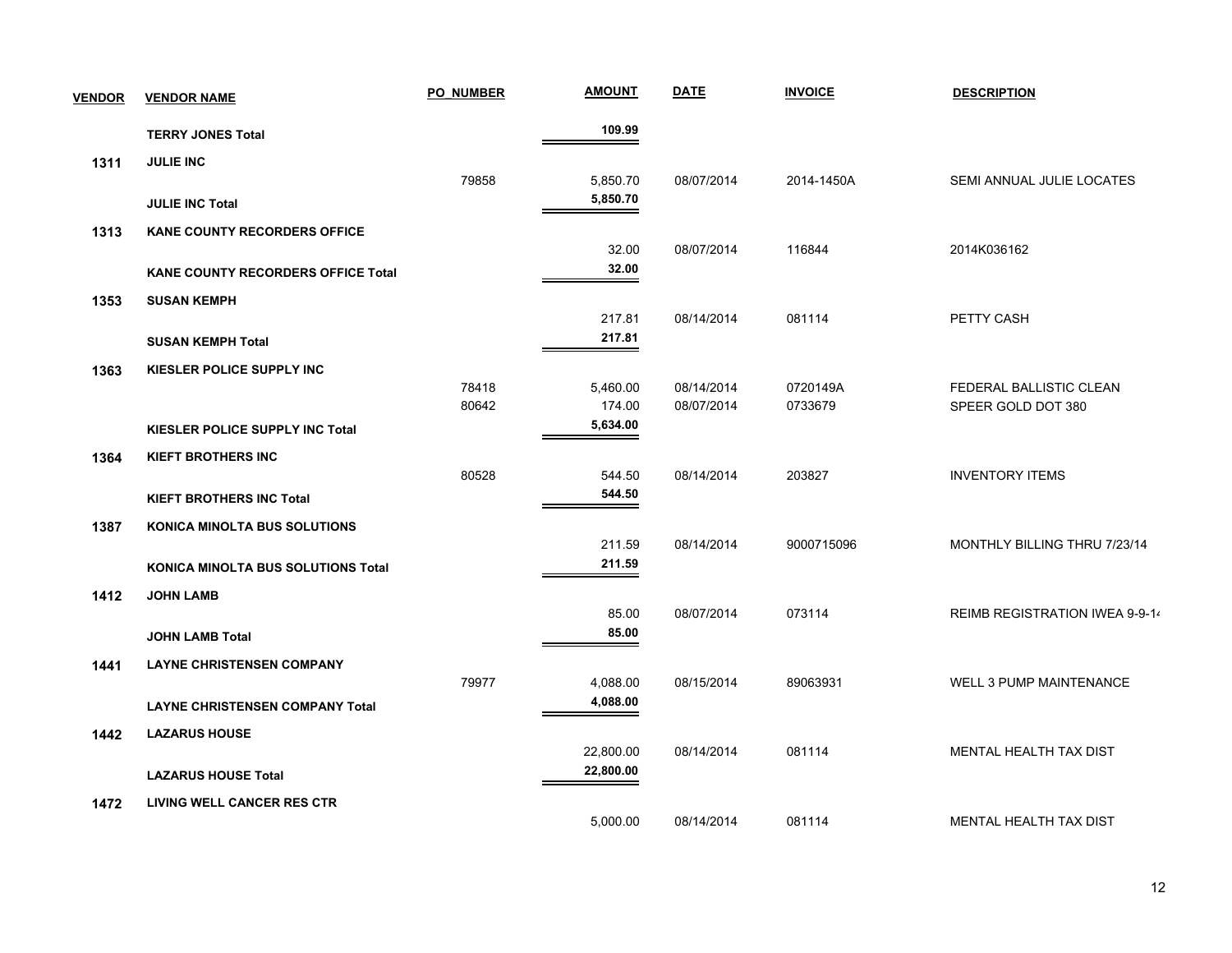| <b>VENDOR</b> | <b>VENDOR NAME</b>                           | <b>PO NUMBER</b> | <b>AMOUNT</b> | <b>DATE</b> | <b>INVOICE</b> | <b>DESCRIPTION</b>                   |
|---------------|----------------------------------------------|------------------|---------------|-------------|----------------|--------------------------------------|
|               |                                              |                  |               |             |                |                                      |
|               | <b>LIVING WELL CANCER RES CTR Total</b>      |                  | 5,000.00      |             |                |                                      |
| 1489          | <b>LOWES</b>                                 |                  |               |             |                |                                      |
|               |                                              | 80569            | 97.74         | 08/14/2014  | 83418          | <b>INVENTORY ITEMS</b>               |
|               |                                              | 79526            | 87.60         | 08/07/2014  | 02221          | MISC HARDWARE/SUPPLIES               |
|               |                                              | 80385            | 113.28        | 08/07/2014  | 83422          | <b>INVENTORY ITEMS</b>               |
|               |                                              | 80529            | 279.00        | 08/07/2014  | 83151          | <b>INVENTORY ITEMS</b>               |
|               |                                              | 80529            | 91.14         | 08/07/2014  | 83148          | <b>INVENTORY ITEMS</b>               |
|               |                                              | 79510            | 3.58          | 08/14/2014  | 02776          | MISC HARDWARE/SUPPLIES               |
|               |                                              | 80808            | 11.16         | 08/14/2014  | 90039          | <b>INVENTORY ITEMS</b>               |
|               |                                              |                  | 22.68         | 08/07/2014  | 02298C         | <b>BH FOLDING METRIC HEX KEY</b>     |
|               |                                              |                  | $-22.68$      | 08/07/2014  | 02297C         | RTRN ITEM ON IN#02298C               |
|               |                                              | 80601            | 211.68        | 08/14/2014  | 84876          | <b>INVENTORY ITEMS</b>               |
|               |                                              | 79510            | 64.96         | 08/14/2014  | 02353          | <b>PAINT SUPPLEIS PUBLIC SERVICE</b> |
|               |                                              | 79801            | 37.94         | 08/07/2014  | 910920         | MISC HARDWARE/SUPPLIES               |
|               |                                              | 79801            | 5.26          | 08/07/2014  | 909763         | MISC SUPPLIES/HARDWARE               |
|               |                                              | 79660            | 48.04         | 08/07/2014  | 02320          | MISC SUPPLIES/HARDWARE               |
|               |                                              | 79510            | 10.04         | 08/07/2014  | 02035          | MISC SUPPLIES/HARDWARE               |
|               |                                              | 80601            | 63.07         | 08/07/2014  | 02359A         | <b>INVENTORY ITEMS</b>               |
|               |                                              | 79660            | 6.16          | 08/07/2014  | 02358          | <b>MISC ELEC SUPPLIES</b>            |
|               | <b>LOWES Total</b>                           |                  | 1,130.65      |             |                |                                      |
| 1524          | <b>DAVE MARTIN</b>                           |                  |               |             |                |                                      |
|               |                                              |                  | 15.12         | 08/14/2014  | 081014         | <b>UNIFORMS</b>                      |
|               |                                              |                  | 145.00        | 08/14/2014  | 072914         | SAFETY BOOT ALLOWANCE                |
|               | <b>DAVE MARTIN Total</b>                     |                  | 160.12        |             |                |                                      |
|               |                                              |                  |               |             |                |                                      |
| 1525          | <b>JIM MARTIN</b>                            |                  |               |             |                |                                      |
|               |                                              |                  | 35.00         | 08/07/2014  | 080414         | INTERNET REIMB 7-23 TO 8-22-14       |
|               | <b>JIM MARTIN Total</b>                      |                  | 35.00         |             |                |                                      |
| 1532          | <b>MARSHALLS TOWING &amp; RECOVERY</b>       |                  |               |             |                |                                      |
|               |                                              | 79533            | 50.00         | 08/14/2014  | 19145          | <b>TOWING SQUAD 33</b>               |
|               | <b>MARSHALLS TOWING &amp; RECOVERY Total</b> |                  | 50.00         |             |                |                                      |
|               |                                              |                  |               |             |                |                                      |
| 1537          | <b>MARTENSON TURF PRODUCTS INC</b>           |                  |               |             |                |                                      |
|               |                                              | 80582            | 1,124.80      | 08/07/2014  | 46030          | STAPLES/QUIK SOD GRASS MIXTF         |
|               | <b>MARTENSON TURF PRODUCTS INC Total</b>     |                  | 1,124.80      |             |                |                                      |
|               |                                              |                  |               |             |                |                                      |

 **1550 MASCAL ELECTRIC INC**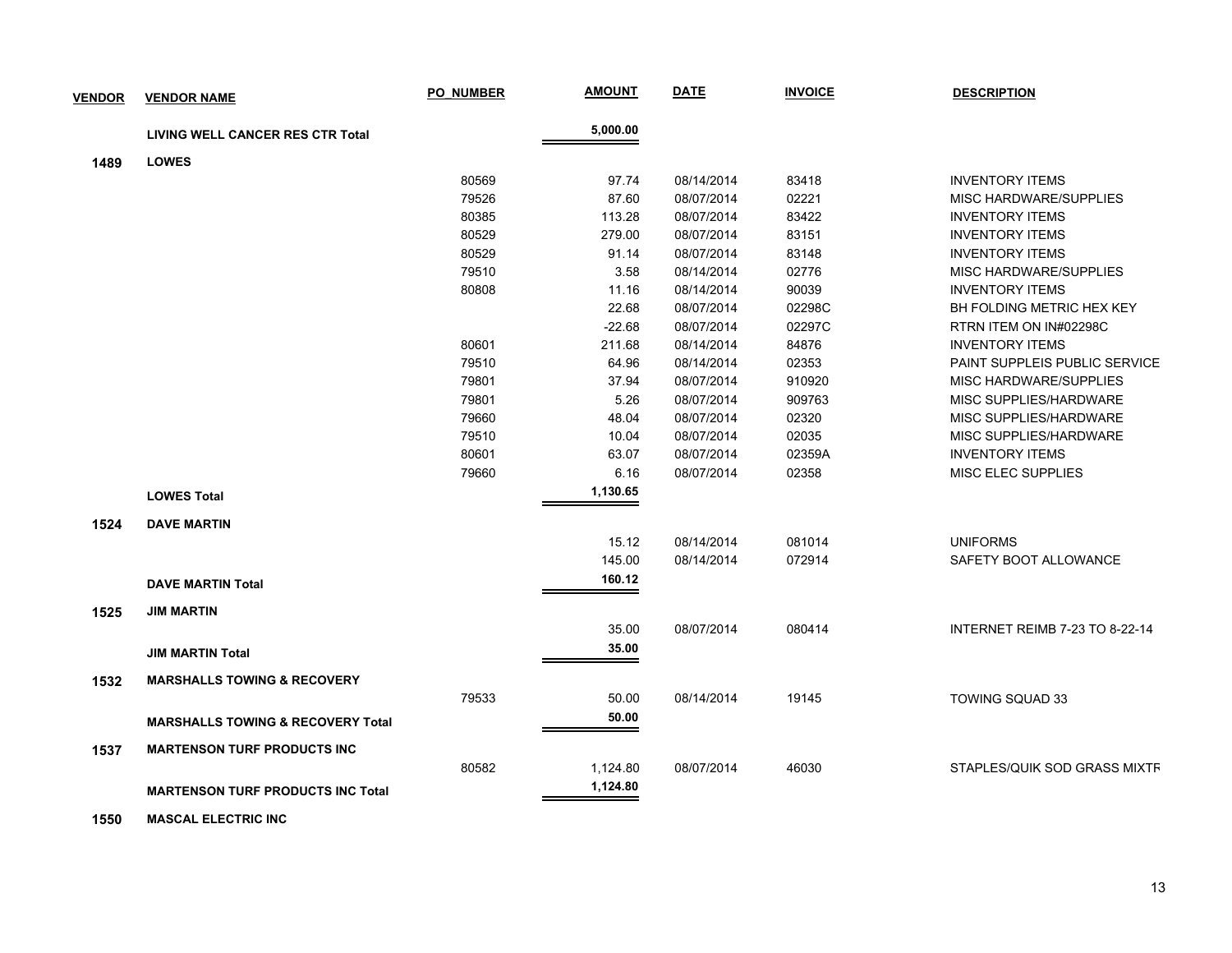| <b>VENDOR</b> | <b>VENDOR NAME</b>                        | <b>PO NUMBER</b> | <b>AMOUNT</b> | <b>DATE</b> | <b>INVOICE</b>       | <b>DESCRIPTION</b>            |
|---------------|-------------------------------------------|------------------|---------------|-------------|----------------------|-------------------------------|
|               |                                           | 79682            | 345.00        | 08/07/2014  | 1515109              | SVC - WP TIRE SCREEN/ SOLENOI |
|               |                                           | 80661            | 460.00        | 08/07/2014  | 1515133              | SVC RE: 1ST ST PARK GARAGE    |
|               |                                           | 79667            | 230.00        | 08/07/2014  | 1515135              | SVC PHEASANT RUN LIFT STATIOI |
|               | <b>MASCAL ELECTRIC INC Total</b>          |                  | 1,035.00      |             |                      |                               |
| 1559          | <b>MAURINE PATTEN ED D</b>                |                  |               |             |                      |                               |
|               |                                           | 79673            | 3,430.00      | 08/07/2014  | 080114               | SVCS JULY 2014 = 47           |
|               | <b>MAURINE PATTEN ED D Total</b>          |                  | 3,430.00      |             |                      |                               |
| 1565          | <b>SHANE MCCARTY</b>                      |                  |               |             |                      |                               |
|               |                                           |                  | 140.40        | 08/07/2014  | 073114               | SAFETY BOOTS                  |
|               | <b>SHANE MCCARTY Total</b>                |                  | 140.40        |             |                      |                               |
| 1582          | <b>MCMASTER CARR SUPPLY CO</b>            |                  |               |             |                      |                               |
|               |                                           | 80602            | 99.43         | 08/07/2014  | 94468842             | <b>INVENTORY ITEMS</b>        |
|               | <b>MCMASTER CARR SUPPLY CO Total</b>      |                  | 99.43         |             |                      |                               |
| 1606          | <b>METROPOLITAN MAYORS CAUCUS</b>         |                  |               |             |                      |                               |
|               |                                           | 80870            | 1,154.09      | 08/14/2014  | 2014-222             | <b>ANNUAL DUES</b>            |
|               | <b>METROPOLITAN MAYORS CAUCUS Total</b>   |                  | 1,154.09      |             |                      |                               |
| 1613          | <b>METROPOLITAN ALLIANCE OF POL</b>       |                  |               |             |                      |                               |
|               |                                           |                  | 99.00         | 08/08/2014  | UNPS140808135535PD   | Union Dues-Police Sergeants   |
|               |                                           |                  | 880.00        | 08/08/2014  | UNP 140808135535PD ( | Union Dues - IMAP             |
|               | <b>METROPOLITAN ALLIANCE OF POL Total</b> |                  | 979.00        |             |                      |                               |
| 1651          | <b>MNJ TECHNOLOGIES DIRECT INC</b>        |                  |               |             |                      |                               |
|               |                                           | 80568            | 666.11        | 08/07/2014  | 0003333664           | <b>IPAD AIR TABLET</b>        |
|               |                                           | 80568            | 14.50         | 08/07/2014  | 0003333772           | <b>VIRTUOSO STYLUS</b>        |
|               |                                           | 80655            | 145.72        | 08/14/2014  | 0003335339           | <b>TONER - BLACK</b>          |
|               |                                           | 80684            | 1,023.90      | 08/14/2014  | 0003336329           | <b>CISCO AIRONET WIRELESS</b> |
|               |                                           | 80653            | 400.96        | 08/14/2014  | 0003335338           | <b>FLASH DRIVES</b>           |
|               |                                           | 80627            | 142.18        | 08/07/2014  | 0003334679           | HP 90A LASERJET TONER         |
|               | <b>MNJ TECHNOLOGIES DIRECT INC Total</b>  |                  | 2,393.37      |             |                      |                               |
| 1664          | <b>TIM MORAN</b>                          |                  |               |             |                      |                               |
|               |                                           |                  | 172.76        | 08/14/2014  | 062414               | <b>CLOTHING ALLOWANCE</b>     |
|               | <b>TIM MORAN Total</b>                    |                  | 172.76        |             |                      |                               |
| 1668          | <b>FERGUSON ENTERPRISES INC</b>           |                  |               |             |                      |                               |
|               |                                           | 80128            | 95.31         | 08/07/2014  | 1888171              | <b>INVENTORY ITEMS</b>        |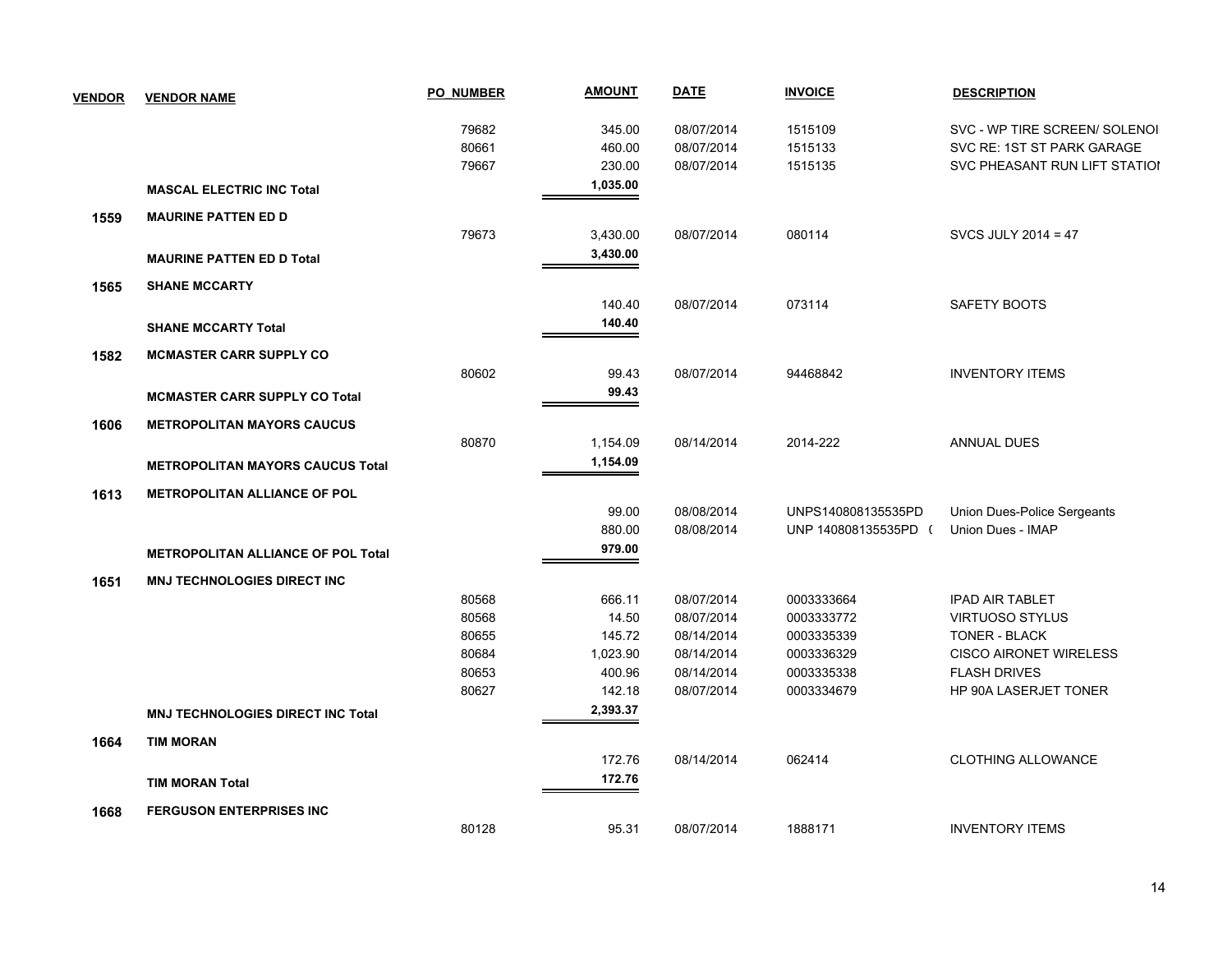| <b>VENDOR</b> | <b>VENDOR NAME</b>                          | <b>PO NUMBER</b> | <u>AMOUNT</u>  | <b>DATE</b>              | <b>INVOICE</b>                             | <b>DESCRIPTION</b>                                           |
|---------------|---------------------------------------------|------------------|----------------|--------------------------|--------------------------------------------|--------------------------------------------------------------|
|               |                                             | 79890            | 1,002.27       | 08/07/2014               | 1888172                                    | <b>MISC SUPPLIES</b>                                         |
|               |                                             | 80159            | 13.26          | 08/07/2014               | 1888169                                    | 3/4 X 1/2 GLV STL HEX BUSH                                   |
|               | <b>FERGUSON ENTERPRISES INC Total</b>       |                  | 1,110.84       |                          |                                            |                                                              |
| 1686          | <b>NAPA AUTO PARTS</b>                      |                  |                |                          |                                            |                                                              |
|               |                                             | 79560            | 88.29          | 08/14/2014               | 442308                                     | <b>FLEET DEPT PARTS</b>                                      |
|               | <b>NAPA AUTO PARTS Total</b>                |                  | 88.29          |                          |                                            |                                                              |
| 1696          | <b>NATIONAL TRUST FOR HISTORIC</b>          |                  |                |                          |                                            |                                                              |
|               |                                             |                  | 195.00         | 08/07/2014               | R711A4                                     | MBRSHP RENEWAL = R COLBY                                     |
|               | <b>NATIONAL TRUST FOR HISTORIC Total</b>    |                  | 195.00         |                          |                                            |                                                              |
| 1704          | <b>NCPERS IL IMRF</b>                       |                  |                |                          |                                            |                                                              |
|               |                                             |                  | 24.00          | 08/08/2014               | NCP2140808135535PW                         | <b>NCPERS 2</b>                                              |
|               |                                             |                  | 8.00           | 08/08/2014               | NCP2140808135535PD                         | <b>NCPERS 2</b>                                              |
|               | <b>NCPERS IL IMRF Total</b>                 |                  | 32.00          |                          |                                            |                                                              |
| 1705          | <b>NEENAH FOUNDRY COMPANY CORP</b>          |                  |                |                          |                                            |                                                              |
|               |                                             | 80678            | 1,760.00       | 08/07/2014               | 799893                                     | <b>INVENTORY ITEMS</b>                                       |
|               |                                             | 80678            | 740.00         | 08/07/2014               | 799938                                     | <b>INVENTORY ITEMS</b>                                       |
|               | <b>NEENAH FOUNDRY COMPANY CORP Total</b>    |                  | 2,500.00       |                          |                                            |                                                              |
| 1722          | NATIONAL FIRE PROTECTION ASSOC              |                  |                |                          |                                            |                                                              |
|               |                                             | 80622            | 157.90         | 08/07/2014               | 6194696Y                                   | NATIONAL ELEC CODE BOOK                                      |
|               | <b>NATIONAL FIRE PROTECTION ASSOC Total</b> |                  | 157.90         |                          |                                            |                                                              |
| 1745          | <b>NICOR</b>                                |                  |                |                          |                                            |                                                              |
|               |                                             |                  | 5,350.59       | 08/11/2014               | 0929 6 JULY 29 2014                        | MONTHLY BILLING THRU 7/24/14                                 |
|               |                                             |                  | 163.22         | 08/11/2014               | 9226 2 JULY 25 2014                        | MONTHLY BILLING THRU 8/11/14                                 |
|               |                                             |                  | 3,272.69       | 08/11/2014               | 8317 9 JULY 22 2014                        | MONTHLY BILLING THRU 7/17/14                                 |
|               |                                             |                  | 1,845.62       | 08/11/2014               | 7652 0 JULY 23 2014                        | MONTHLY BILLING THRU 7/22/14                                 |
|               |                                             |                  | 58.19<br>70.10 | 08/11/2014               | 4606 2 JULY 23 2014                        | MONTHLY BILLING THRU 7/22/14<br>MONTHLY BILLING THRU 7/22/14 |
|               |                                             |                  | 32.17          | 08/11/2014<br>08/11/2014 | 1829 0 JULY 23 2014<br>1000 4 JULY 23 2014 | MONTHLY BILLING THRU 7/22/14                                 |
|               | <b>NICOR Total</b>                          |                  | 10,792.58      |                          |                                            |                                                              |
|               |                                             |                  |                |                          |                                            |                                                              |
| 1747          | <b>NORTH AMERICAN SALT</b>                  | 80644            | 2,759.16       | 08/14/2014               | 71197033                                   | <b>COARSE ROCK SALT</b>                                      |
|               |                                             | 80646            | 2.728.83       | 08/14/2014               | 71197807                                   | <b>COARSE ROCK SALT</b>                                      |
|               |                                             |                  | 5,487.99       |                          |                                            |                                                              |
|               | <b>NORTH AMERICAN SALT Total</b>            |                  |                |                          |                                            |                                                              |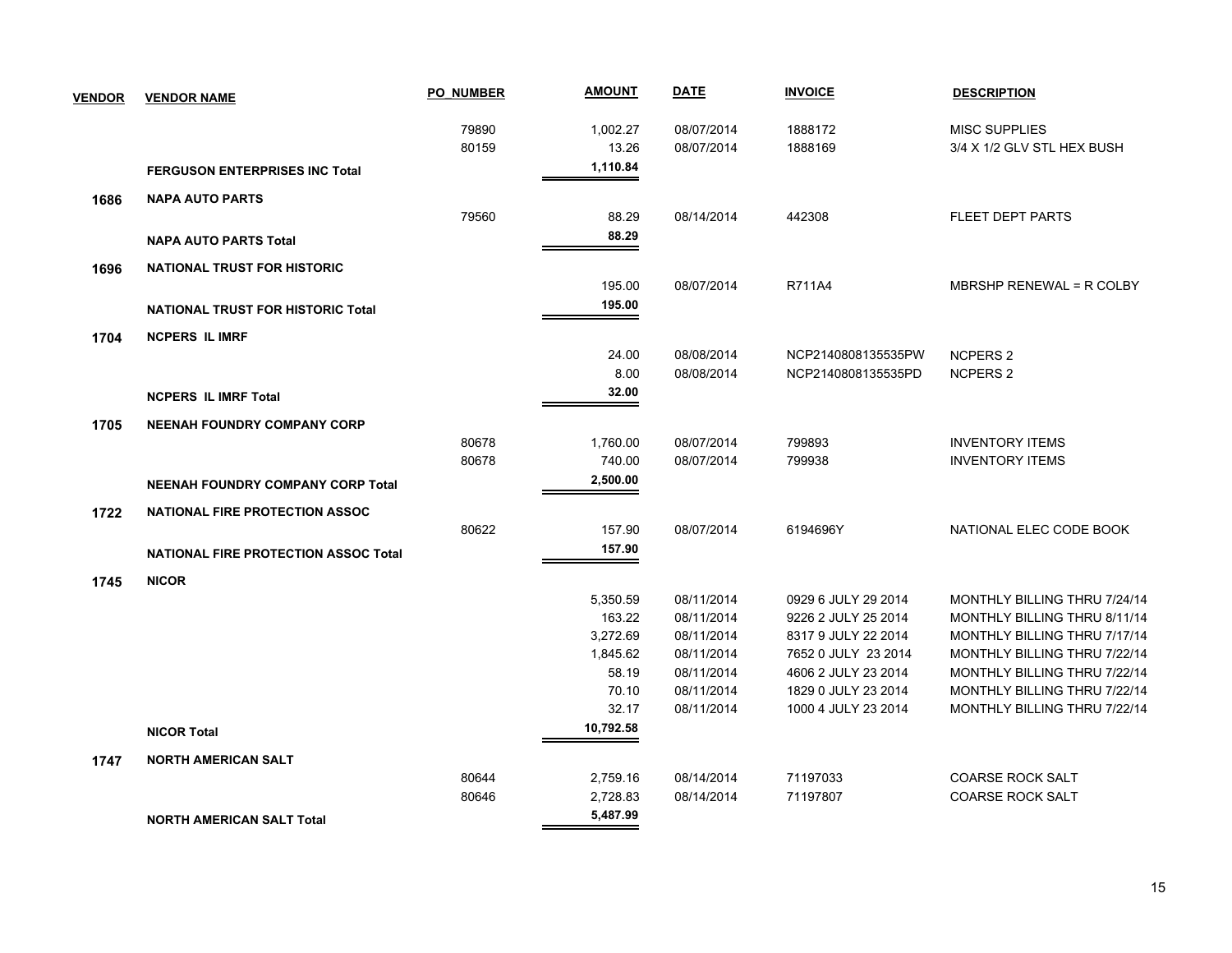| <b>VENDOR</b> | <b>VENDOR NAME</b>                      | <b>PO NUMBER</b> | <b>AMOUNT</b> | <b>DATE</b> | <b>INVOICE</b>       | <b>DESCRIPTION</b>                |
|---------------|-----------------------------------------|------------------|---------------|-------------|----------------------|-----------------------------------|
| 1756          | <b>NORTH CENTRAL LABORATORIES</b>       |                  |               |             |                      |                                   |
|               |                                         | 79584            | 1,481.31      | 08/07/2014  | 341848               | <b>LAB SUPPLIES</b>               |
|               | <b>NORTH CENTRAL LABORATORIES Total</b> |                  | 1,481.31      |             |                      |                                   |
| 1775          | <b>RAY O'HERRON CO</b>                  |                  |               |             |                      |                                   |
|               |                                         | 79538            | 19.14         | 08/07/2014  | 1440203-IN           | UNIFORMS POLICE DEPT              |
|               |                                         | 79639            | 450.45        | 08/14/2014  | 1441801-IN           | FIRE DEPT UNIFORMS                |
|               | <b>RAY O'HERRON CO Total</b>            |                  | 469.59        |             |                      |                                   |
| 1816          | <b>DAN PAULETTE</b>                     |                  |               |             |                      |                                   |
|               |                                         |                  | 179.94        | 08/14/2014  | 050414               | <b>UNIFORMS</b>                   |
|               | <b>DAN PAULETTE Total</b>               |                  | 179.94        |             |                      |                                   |
| 1825          | <b>PEDERSEN COMPANY</b>                 |                  |               |             |                      |                                   |
|               |                                         | 79712            | 9,675.00      | 08/14/2014  | 2014-3943            | <b>SVC PAVERS/WALLS</b>           |
|               | <b>PEDERSEN COMPANY Total</b>           |                  | 9,675.00      |             |                      |                                   |
| 1837          | <b>JASON PETERSON</b>                   |                  |               |             |                      |                                   |
|               |                                         |                  | 847.63        | 08/09/2014  | 080914               | <b>REIMBURSEMENT FOR PURCHASE</b> |
|               | <b>JASON PETERSON Total</b>             |                  | 847.63        |             |                      |                                   |
| 1858          | <b>PPG ARCHITECTURAL FINISHES</b>       |                  |               |             |                      |                                   |
|               |                                         | 80581            | 139.08        | 08/07/2014  | 947203020356         | <b>INVENTORY ITEMS</b>            |
|               | PPG ARCHITECTURAL FINISHES Total        |                  | 139.08        |             |                      |                                   |
| 1861          | <b>POLICE PENSION FUND</b>              |                  |               |             |                      |                                   |
|               |                                         |                  | 1,177.00      | 08/08/2014  | PLP2140808135535PD ( | Police Pension Tier 2             |
|               |                                         |                  | 705.52        | 08/08/2014  | POLP140808135535PD   | Police Pension - non deferred     |
|               |                                         |                  | 16,965.50     | 08/08/2014  | PLPN140808135535PD   | Police Pension                    |
|               | <b>POLICE PENSION FUND Total</b>        |                  | 18,848.02     |             |                      |                                   |
| 1890          | <b>LEGAL SHIELD</b>                     |                  |               |             |                      |                                   |
|               |                                         |                  | 222.08        | 08/08/2014  | PPLS140808135535PD   | Pre-Paid Legal Services           |
|               |                                         |                  | 36.34         | 08/08/2014  | PPLS140808135535FD   | Pre-Paid Legal Services           |
|               |                                         |                  | 7.36          | 08/08/2014  | PPLS140808135535CD   | Pre-Paid Legal Services           |
|               | <b>LEGAL SHIELD Total</b>               |                  | 265.78        |             |                      |                                   |
| 1898          | PRIORITY PRODUCTS INC                   |                  |               |             |                      |                                   |
|               |                                         | 79553            | 10.44         | 08/14/2014  | 844927               | <b>FLEET DEPT PARTS</b>           |
|               | <b>PRIORITY PRODUCTS INC Total</b>      |                  | 10.44         |             |                      |                                   |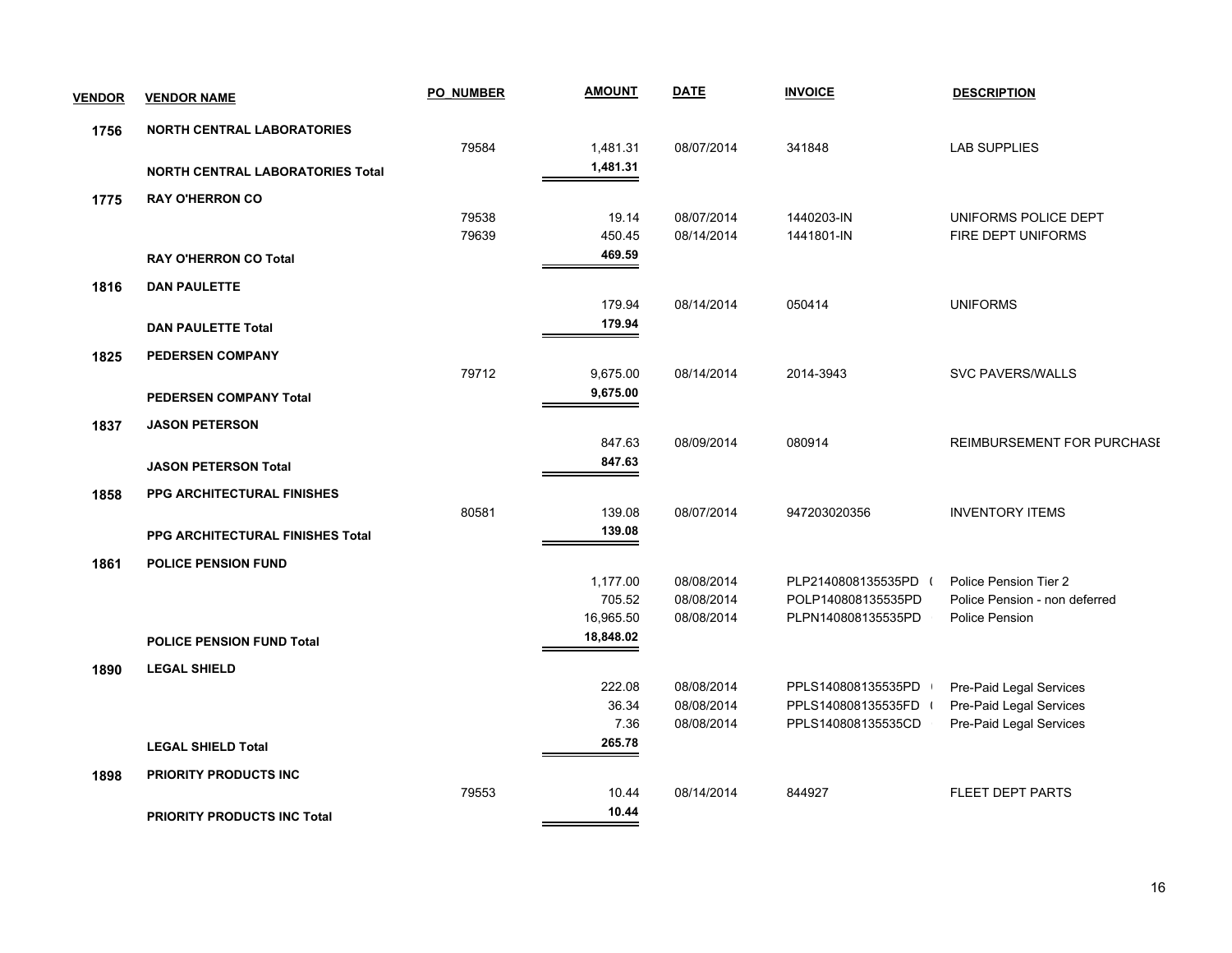| <b>VENDOR</b> | <b>VENDOR NAME</b>                         | <b>PO NUMBER</b> | <b>AMOUNT</b> | <b>DATE</b> | <b>INVOICE</b>     | <b>DESCRIPTION</b>          |
|---------------|--------------------------------------------|------------------|---------------|-------------|--------------------|-----------------------------|
| 1900          | <b>PROVIDENT LIFE &amp; ACCIDENT</b>       |                  |               |             |                    |                             |
|               |                                            |                  | 26.76         | 08/08/2014  | POPT140808135535FD | Provident Optional Life     |
|               | <b>PROVIDENT LIFE &amp; ACCIDENT Total</b> |                  | 26.76         |             |                    |                             |
| 1940          | <b>RADCO COMMUNICATIONS INC</b>            |                  |               |             |                    |                             |
|               |                                            | 79528            | 71.00         | 08/07/2014  | 80075              | SVC UNIT#44                 |
|               | <b>RADCO COMMUNICATIONS INC Total</b>      |                  | 71.00         |             |                    |                             |
| 1942          | <b>RAISE RITE CONCRETE LIFTING</b>         |                  |               |             |                    |                             |
|               |                                            | 79698            | 5,101.25      | 08/14/2014  | 00068469           | <b>SIDEWALK MAINT</b>       |
|               | <b>RAISE RITE CONCRETE LIFTING Total</b>   |                  | 5,101.25      |             |                    |                             |
| 1945          | <b>JOSEPH R RAMOS</b>                      |                  |               |             |                    |                             |
|               |                                            |                  | 550.00        | 08/07/2014  | 110-8-073114       | SVCS JULY 2014 ADMIN ADJUD  |
|               | <b>JOSEPH R RAMOS Total</b>                |                  | 550.00        |             |                    |                             |
| 1955          | <b>RDD IMAGING INC</b>                     |                  |               |             |                    |                             |
|               |                                            | 79654            | 180.00        | 08/07/2014  | 2788               | REMANUFACTURED TONER        |
|               | <b>RDD IMAGING INC Total</b>               |                  | 180.00        |             |                    |                             |
| 1992          | <b>RENZ ADDICTION COUNSELING CTR</b>       |                  |               |             |                    |                             |
|               |                                            |                  | 32,000.00     | 08/14/2014  | 081114             | MENTAL HEALTH TAX DIST      |
|               | <b>RENZ ADDICTION COUNSELING CTR Total</b> |                  | 32,000.00     |             |                    |                             |
| 2010          | <b>RIGGS BROS INC</b>                      |                  |               |             |                    |                             |
|               |                                            | 80633            | 275.00        | 08/07/2014  | 119415             | SVC V#1806 RO#50363         |
|               | <b>RIGGS BROS INC Total</b>                |                  | 275.00        |             |                    |                             |
| 2028          | <b>DAVE ROD</b>                            |                  |               |             |                    |                             |
|               |                                            |                  | 431.20        | 08/14/2014  | 050614             | SAFETY BOOTS AND UNIFORMS   |
|               | <b>DAVE ROD Total</b>                      |                  | 431.20        |             |                    |                             |
| 2031          | <b>RAYMOND ROGINA</b>                      |                  |               |             |                    |                             |
|               |                                            |                  | 54.73         | 08/14/2014  | 081314             | LUNCH W/MAYOR FUNDRAISER    |
|               | <b>RAYMOND ROGINA Total</b>                |                  | 54.73         |             |                    |                             |
| 2032          | <b>POMPS TIRE SERVICE INC</b>              |                  |               |             |                    |                             |
|               |                                            | 79561            | 40.00         | 08/07/2014  | 640021852          | <b>FLAT REPAIR ON TRUCK</b> |
|               |                                            | 80459            | 1,315.88      | 08/07/2014  | 410191326          | <b>INVENTORY ITEMS</b>      |
|               |                                            | 80446            | 498.62        | 08/14/2014  | 640022521          | <b>INVENTORY ITEMS</b>      |
|               |                                            | 79561            | 50.00         | 08/14/2014  | 640022758          | FLO THRU VALVE CAPS         |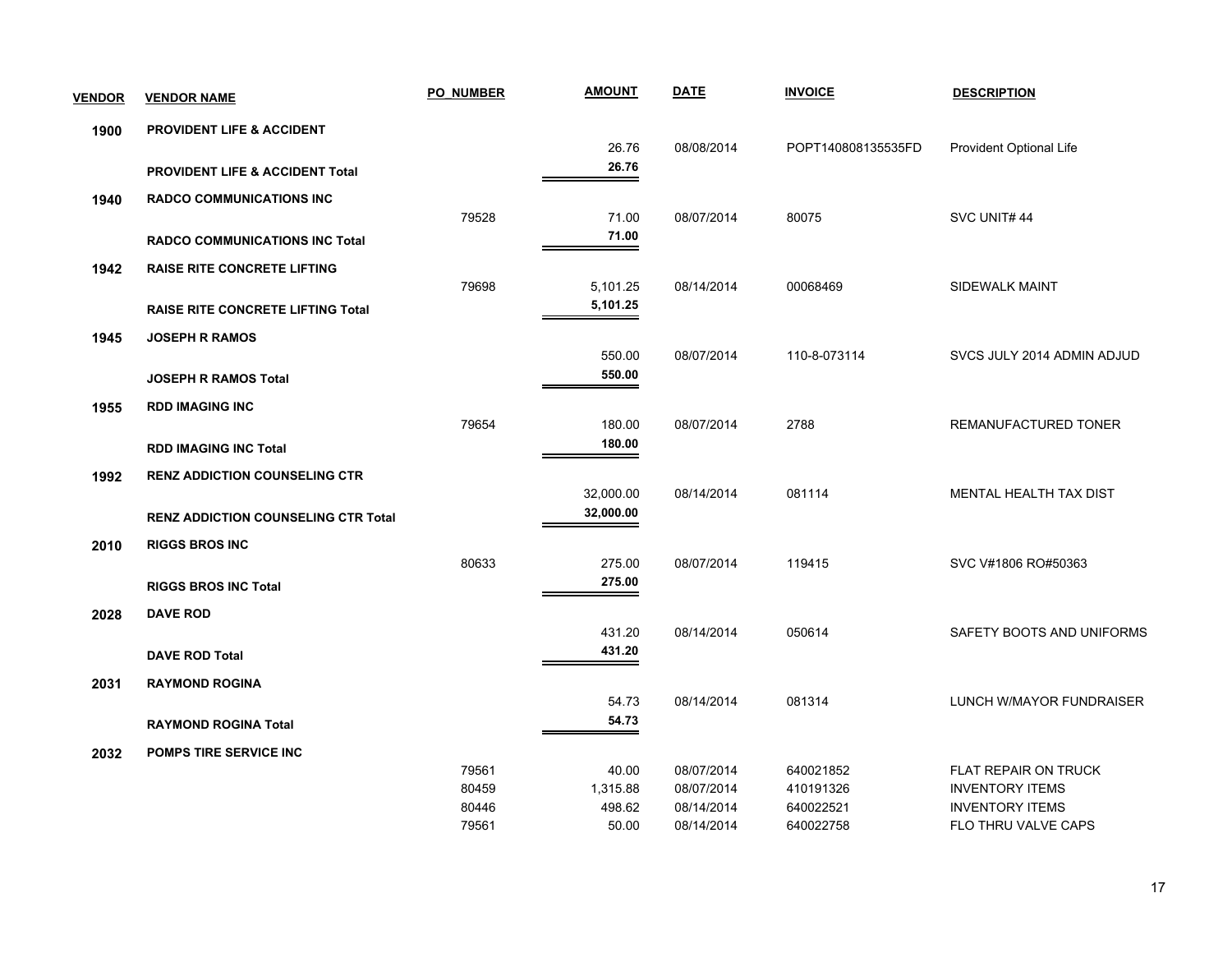| <b>VENDOR</b> | <b>VENDOR NAME</b>                          | <b>PO NUMBER</b> | <u>AMOUNT</u>        | <b>DATE</b> | <b>INVOICE</b> | <b>DESCRIPTION</b>            |
|---------------|---------------------------------------------|------------------|----------------------|-------------|----------------|-------------------------------|
|               | <b>POMPS TIRE SERVICE INC Total</b>         |                  | 1,904.50             |             |                |                               |
| 2055          | <b>SAFETY-KLEEN</b>                         |                  |                      |             |                |                               |
|               |                                             | 79563            | 160.04               | 08/07/2014  | 64167015       | FLEET DEPT BRAKE CLEANER      |
|               | <b>SAFETY-KLEEN Total</b>                   |                  | 160.04               |             |                |                               |
|               | <b>SANTANNA NATURAL GAS CORP</b>            |                  |                      |             |                |                               |
| 2064          |                                             |                  | 1,691.28             | 08/07/2014  | 080114         | SVCS JUNE-JULY 2014           |
|               | SANTANNA NATURAL GAS CORP Total             |                  | 1,691.28             |             |                |                               |
|               |                                             |                  |                      |             |                |                               |
| 2076          | <b>ST CHARLES HERITAGE CENTER</b>           |                  | 5,833.32             | 08/07/2014  | VCCSCH05614    | HTL TAX DIS MAY AND JUNE 2014 |
|               |                                             |                  | 5,833.32             |             |                |                               |
|               | <b>ST CHARLES HERITAGE CENTER Total</b>     |                  |                      |             |                |                               |
| 2086          | <b>SCHWEITZER ENGINEERING LABS</b>          |                  |                      |             |                |                               |
|               |                                             | 80388            | 1,904.00             | 08/14/2014  | 1159-13804     | <b>INVENTORY ITEMS</b>        |
|               |                                             | 80389            | 4,040.00<br>5,944.00 | 08/14/2014  | 13837-590012   | TRANSFORMER PROTECT RELAY     |
|               | <b>SCHWEITZER ENGINEERING LABS Total</b>    |                  |                      |             |                |                               |
| 2096          | <b>SCHINDLER ELEVATOR CORPORATION</b>       |                  |                      |             |                |                               |
|               |                                             | 80706            | 2,466.87             | 08/14/2014  | 7151994216     | SERVICE CALL 1ST ST PRK GARA( |
|               | <b>SCHINDLER ELEVATOR CORPORATION Total</b> |                  | 2,466.87             |             |                |                               |
| 2102          | <b>SEAGRAVE FIRE APPARATUS LLC</b>          |                  |                      |             |                |                               |
|               |                                             | 79564            | 322.23               | 08/07/2014  | 0086608        | SVCS/PARTS V#1779             |
|               | <b>SEAGRAVE FIRE APPARATUS LLC Total</b>    |                  | 322.23               |             |                |                               |
| 2137          | <b>SHERWIN WILLIAMS</b>                     |                  |                      |             |                |                               |
|               |                                             | 80497            | 66.78                | 08/07/2014  | 3976-2         | <b>STRIPING SUPPLIES</b>      |
|               |                                             | 80497            | 313.80               | 08/07/2014  | 0754-0         | <b>PAINT SUPPIES</b>          |
|               |                                             | 80497            | 257.84               | 08/14/2014  | 4119-8         | <b>PAINT SUPPLIES</b>         |
|               |                                             | 80497            | 370.78               | 08/07/2014  | 4021-6         | <b>PAINT SUPPLIES</b>         |
|               |                                             | 80114            | 976.64               | 08/14/2014  | 4312-9         | FIRE HYDRANT PAINT SUPPLIES   |
|               | <b>SHERWIN WILLIAMS Total</b>               |                  | 1,985.84             |             |                |                               |
| 2151          | <b>RON SILKAITIS</b>                        |                  |                      |             |                |                               |
|               |                                             |                  | 35.00                | 08/14/2014  | 081214         | REIMB INTERNET JULY 2014      |
|               | <b>RON SILKAITIS Total</b>                  |                  | 35.00                |             |                |                               |
| 2156          | <b>SIRCHIE FINGERPRINT LABS</b>             |                  |                      |             |                |                               |
|               |                                             | 80556            | 542.73               | 08/07/2014  | 0172085-IN     | <b>PD SUPPLIES</b>            |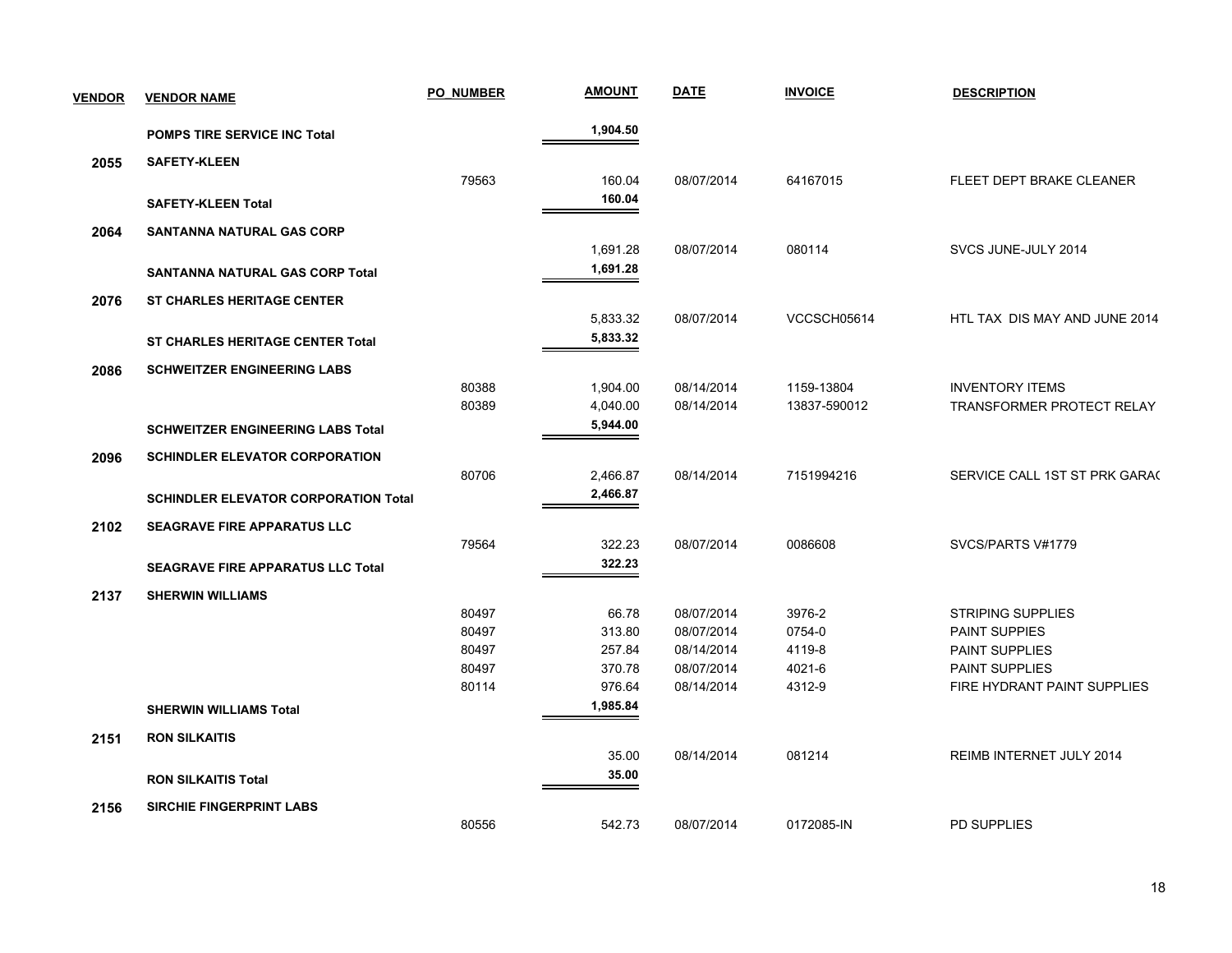| <b>VENDOR</b> | <b>VENDOR NAME</b>                       | <b>PO NUMBER</b> | <b>AMOUNT</b> | <b>DATE</b> | <b>INVOICE</b> | <b>DESCRIPTION</b>            |
|---------------|------------------------------------------|------------------|---------------|-------------|----------------|-------------------------------|
|               | SIRCHIE FINGERPRINT LABS Total           |                  | 542.73        |             |                |                               |
| 2157          | <b>SISLERS ICE &amp; DAIRY LTD</b>       |                  |               |             |                |                               |
|               |                                          | 79600            | 99.00         | 08/07/2014  | 140826         | ICE DELIVERY PUBLIC WORKS     |
|               | <b>SISLERS ICE &amp; DAIRY LTD Total</b> |                  | 99.00         |             |                |                               |
| 2163          | <b>SKYLINE TREE SERVICE &amp;</b>        |                  |               |             |                |                               |
|               |                                          | 80353            | 3,250.00      | 08/07/2014  | 1760           | SVC AT 3009 FOX CHASE BLVD    |
|               |                                          | 80007            | 2,715.00      | 08/07/2014  | 1766           | MISC PRUNING - ELEC           |
|               | <b>SKYLINE TREE SERVICE &amp; Total</b>  |                  | 5,965.00      |             |                |                               |
| 2165          | <b>JAMES SMITH</b>                       |                  |               |             |                |                               |
|               |                                          |                  | 38.73         | 08/14/2014  | 051714         | SAFETY FOOTWEAR               |
|               | <b>JAMES SMITH Total</b>                 |                  | 38.73         |             |                |                               |
| 2175          | <b>ISABEL SODERLIND</b>                  |                  |               |             |                |                               |
|               |                                          |                  | 161.96        | 08/14/2014  | 080714         | PETTY CASH OT MEALS           |
|               | <b>ISABEL SODERLIND Total</b>            |                  | 161.96        |             |                |                               |
| 2183          | <b>SOUND INC</b>                         |                  |               |             |                |                               |
|               |                                          | 80777            | 345.00        | 08/07/2014  | D1285213       | SVC PROJECTOR PD TRAINING RN  |
|               | <b>SOUND INC Total</b>                   |                  | 345.00        |             |                |                               |
| 2200          | <b>STATE TREASURER</b>                   |                  |               |             |                |                               |
|               |                                          | 80799            | 8,050.14      | 08/14/2014  | 41733A         | <b>TRAFFIC SIGNAL PROJECT</b> |
|               |                                          | 76674            | 1,200.00      | 08/14/2014  | 41733          | <b>TRAFFIC SIGNAL PROJECT</b> |
|               | <b>STATE TREASURER Total</b>             |                  | 9,250.14      |             |                |                               |
| 2205          | <b>STATE FIRE MARSHAL</b>                |                  |               |             |                |                               |
|               |                                          | 80880            | 500.00        | 08/14/2014  | 5125059523     | CONVEYANCE RENEWAL            |
|               |                                          | 80880            | 125.00        | 08/14/2014  | 5125059556     | CONVEYANCE RENEWAL            |
|               | <b>STATE FIRE MARSHAL Total</b>          |                  | 625.00        |             |                |                               |
| 2214          | <b>ST CHARLES CHAMBER OF COMMERCE</b>    |                  |               |             |                |                               |
|               |                                          | 79958            | 1,250.00      | 08/14/2014  | 54620A         | <b>SCHOLARSHIP FUND</b>       |
|               | ST CHARLES CHAMBER OF COMMERCE Total     |                  | 1,250.00      |             |                |                               |
| 2235          | <b>STEINER ELECTRIC COMPANY</b>          |                  |               |             |                |                               |
|               |                                          | 79991            | 265.68        | 08/07/2014  | S004693752.005 | <b>INVENTORY ITEMS</b>        |
|               |                                          | 80843            | 50.92         | 08/14/2014  | S004773767.001 | <b>INVENTORY ITEMS</b>        |
|               |                                          | 79913            | 292.94        | 08/14/2014  | S004693497.004 | <b>INVENTORY ITEMS</b>        |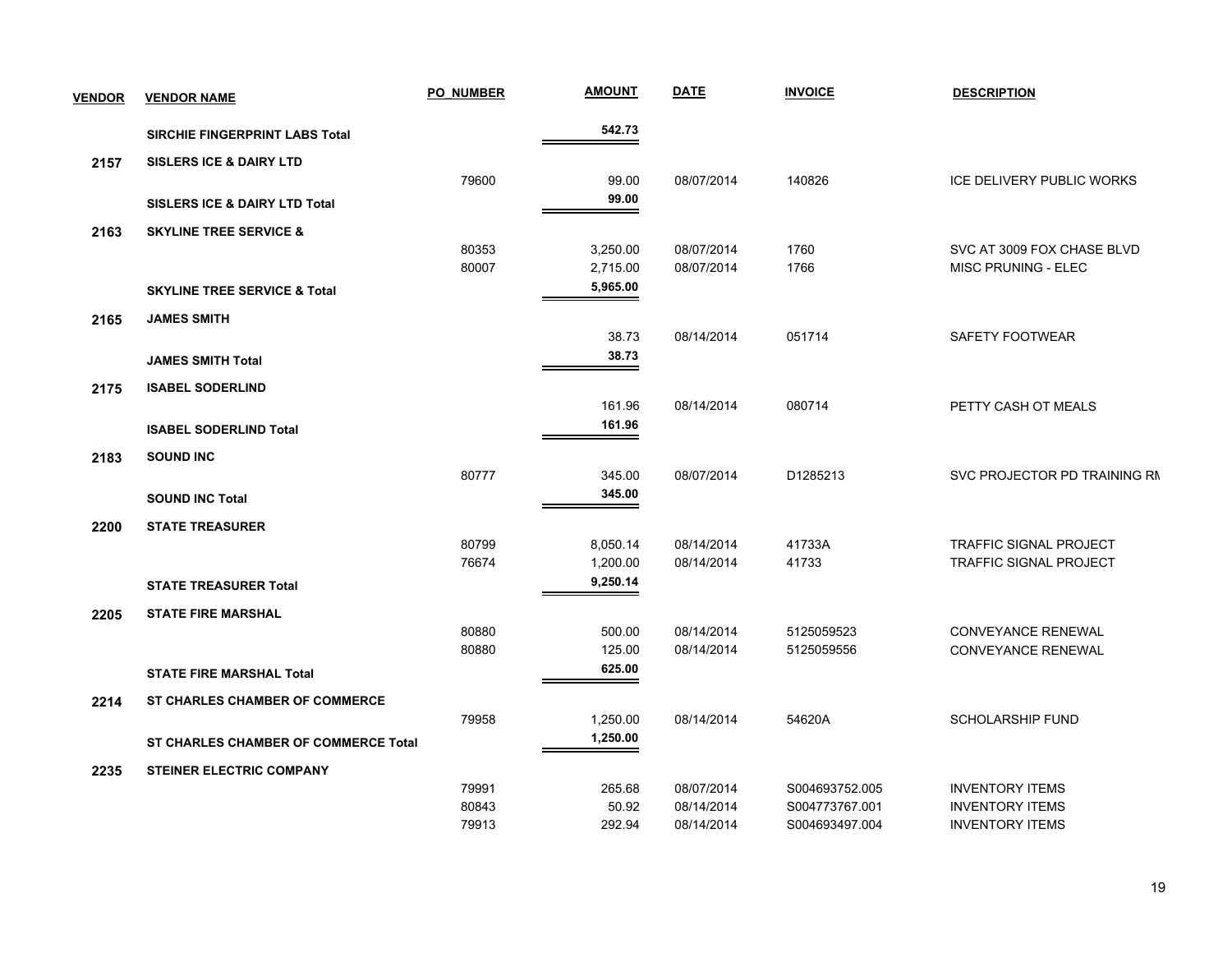| <b>VENDOR</b> | <b>VENDOR NAME</b>                       | <b>PO NUMBER</b> | <b>AMOUNT</b> | <b>DATE</b> | <b>INVOICE</b>       | <b>DESCRIPTION</b>              |
|---------------|------------------------------------------|------------------|---------------|-------------|----------------------|---------------------------------|
|               |                                          | 80692            | 210.25        | 08/14/2014  | S004761185.001       | <b>INVENTORY ITEMS</b>          |
|               |                                          | 80637            | 470.36        | 08/07/2014  | S004755555.001       | BELDEN 8760 - 1000 FT           |
|               |                                          | 80769            | 3.58          | 08/07/2014  | S004759574.001       | <b>INVENTORY ITEMS</b>          |
|               |                                          | 79913            | 4,101.17      | 08/14/2014  | S004693497.002       | <b>INVENTORY ITEMS</b>          |
|               |                                          | 80533            | 290.10        | 08/07/2014  | S004745937.002       | <b>INVENTORY ITEMS</b>          |
|               |                                          | 80539            | 325.00        | 08/07/2014  | S004746092.002       | <b>INVENTORY ITEMS</b>          |
|               |                                          | 80501            | 428.17        | 08/14/2014  | S004742682.004       | <b>INVENTORY ITEMS</b>          |
|               |                                          | 79991            | 673.55        | 08/07/2014  | S004693752.006       | <b>INVENTORY ITEMS</b>          |
|               |                                          | 80604            | 83.80         | 08/14/2014  | S004747955.004       | <b>INVENTORY ITEMS</b>          |
|               |                                          | 80604            | 5.94          | 08/14/2014  | S004747955.003       | <b>INVENTORY ITEMS</b>          |
|               |                                          | 80604            | 637.88        | 08/07/2014  | S004747955.001       | <b>INVENTORY ITEMS</b>          |
|               |                                          | 80604            | 29.70         | 08/14/2014  | S004747955.002       | <b>INVENTORY ITEMS</b>          |
|               | <b>STEINER ELECTRIC COMPANY Total</b>    |                  | 7,869.04      |             |                      |                                 |
| 2238          | STEPHEN A LASER ASSOCIATES               |                  |               |             |                      |                                 |
|               |                                          |                  | 1,000.00      | 08/07/2014  | 2003668              | PD POST OFFER ASSESSMENT        |
|               | <b>STEPHEN A LASER ASSOCIATES Total</b>  |                  | 1,000.00      |             |                      |                                 |
| 2250          | <b>STREICHERS</b>                        |                  |               |             |                      |                                 |
|               |                                          | 79539            | 71.00         | 08/07/2014  | 11101557             | <b>MAG HOLDERS</b>              |
|               |                                          | 79539            | 46.22         | 08/07/2014  | 11101396             | <b>MOUNT PLATFORM - SCHOMER</b> |
|               |                                          | 79539            | 124.97        | 08/14/2014  | 11103221             | RUNKLE/PANTS & SCHOMER/SHIR     |
|               |                                          | 79539            | 118.98        | 08/14/2014  | 11103459             | STRONG BOX - FINLEY             |
|               |                                          | 79539            | 106.17        | 08/14/2014  | 11103466             | LOSURDO = FORE GRIP/PMAG M3     |
|               | <b>STREICHERS Total</b>                  |                  | 467.34        |             |                      |                                 |
| 2264          | <b>SUICIDE PREVENTION SERVICES</b>       |                  |               |             |                      |                                 |
|               |                                          |                  | 8,500.00      | 08/14/2014  | 081114               | MENTAL HEALTH TAX DIST          |
|               |                                          |                  | 8,500.00      |             |                      |                                 |
|               | <b>SUICIDE PREVENTION SERVICES Total</b> |                  |               |             |                      |                                 |
| 2300          | <b>TEMCO MACHINERY INC</b>               |                  |               |             |                      |                                 |
|               |                                          | 79566            | 235.11        | 08/14/2014  | AG40494              | <b>FLEET DEPT PARTS</b>         |
|               |                                          | 79566            | 458.35        | 08/14/2014  | AG40591              | VEH 1728 SERVICE/SENSOR OIL     |
|               |                                          | 80502            | 59.65         | 08/14/2014  | AG40406              | <b>INVENTORY ITEMS</b>          |
|               | <b>TEMCO MACHINERY INC Total</b>         |                  | 753.11        |             |                      |                                 |
| 2301          | <b>GENERAL CHAUFFERS SALES DRIVER</b>    |                  |               |             |                      |                                 |
|               |                                          |                  | 145.50        | 08/08/2014  | UNT 140808135535CD ( | Union Dues - Teamsters          |
|               |                                          |                  | 111.50        | 08/08/2014  | UNT 140808135535FN 0 | Union Dues - Teamsters          |
|               |                                          |                  | 2,115.00      | 08/08/2014  | UNT 140808135535PW   | Union Dues - Teamsters          |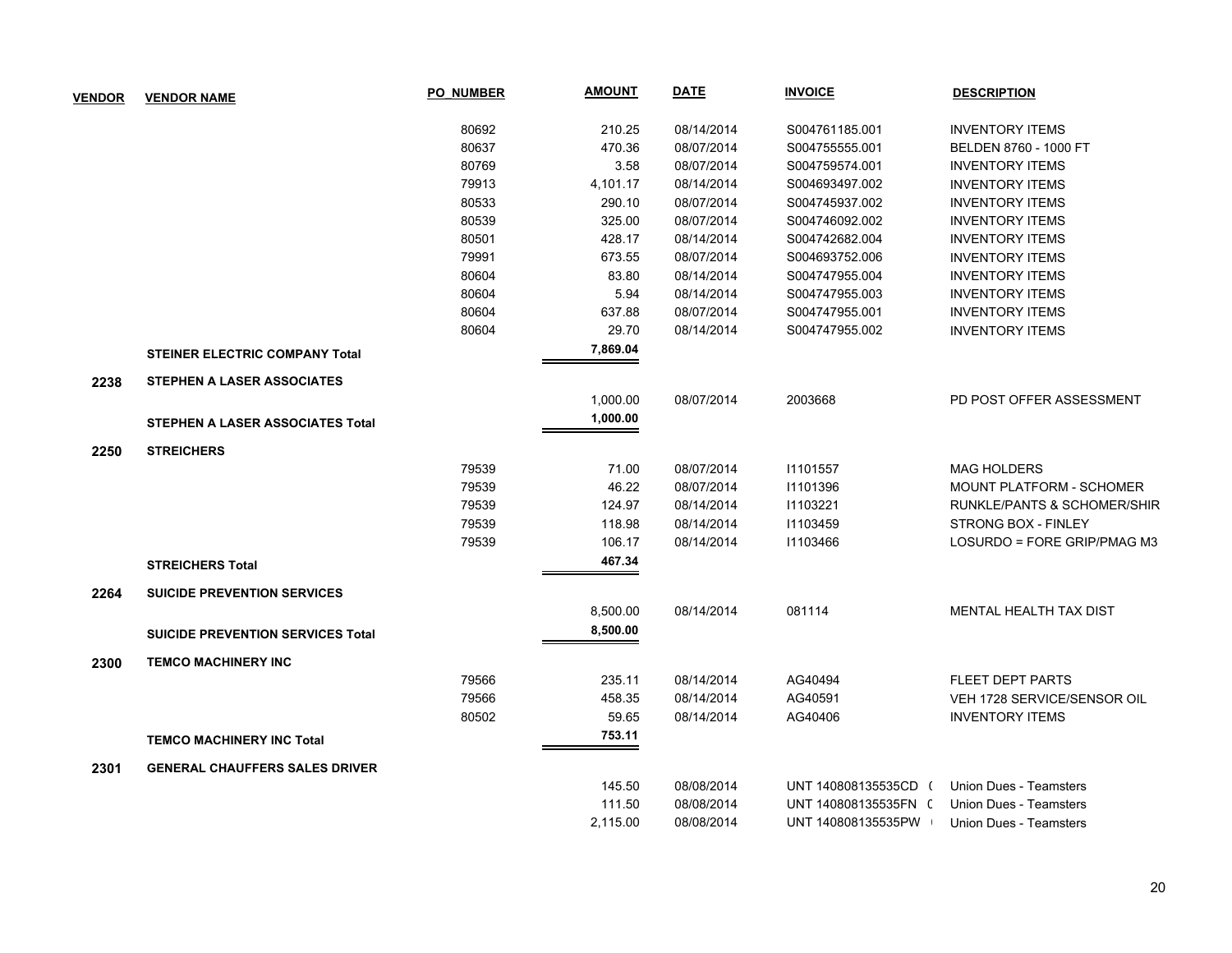| <b>VENDOR</b> | <b>VENDOR NAME</b>                            | <b>PO NUMBER</b> | <b>AMOUNT</b>    | <b>DATE</b>              | <b>INVOICE</b>     | <b>DESCRIPTION</b>                               |
|---------------|-----------------------------------------------|------------------|------------------|--------------------------|--------------------|--------------------------------------------------|
|               | <b>GENERAL CHAUFFERS SALES DRIVER Total</b>   |                  | 2,372.00         |                          |                    |                                                  |
| 2316          | <b>THOMPSON AUTO SUPPLY INC</b>               |                  |                  |                          |                    |                                                  |
|               |                                               | 80834            | 337.36           | 08/14/2014               | #2-274461          | <b>INVENTORY ITEMS</b>                           |
|               |                                               | 80711            | 279.42           | 08/14/2014               | #2-2736030         | <b>INVENTORY ITEMS</b>                           |
|               |                                               | 79567            | 1,783.21         | 08/07/2014               | 4177-0714          | SVCS/PARTS FLEET JULY 2014                       |
|               |                                               | 80711            | 251.46           | 08/07/2014               | 2-273629           | <b>INVENTORY ITEMS</b>                           |
|               |                                               | 80605            | 52.14            | 08/07/2014               | 2-272655           | <b>INVENTORY ITEMS</b>                           |
|               | <b>THOMPSON AUTO SUPPLY INC Total</b>         |                  | 2,703.59         |                          |                    |                                                  |
| 2345          | <b>TRAFFIC CONTROL &amp; PROTECTION</b>       |                  |                  |                          |                    |                                                  |
|               |                                               | 80595            | 653.75           | 08/14/2014               | 80662              | <b>GLASS BEADS</b>                               |
|               | <b>TRAFFIC CONTROL &amp; PROTECTION Total</b> |                  | 653.75           |                          |                    |                                                  |
| 2356          | <b>TRICITY HEALTH PARTNERSHIP</b>             |                  |                  |                          |                    |                                                  |
|               |                                               |                  | 4,500.00         | 08/14/2014               | 081114             | MENTAL HEALTH TAX DIST                           |
|               | <b>TRICITY HEALTH PARTNERSHIP Total</b>       |                  | 4,500.00         |                          |                    |                                                  |
| 2357          | <b>TRI CITY FAMILY SERVICES</b>               |                  |                  |                          |                    |                                                  |
|               |                                               |                  | 95,000.00        | 08/14/2014               | 081114             | <b>MENTAL HEALTH TAX DIST</b>                    |
|               | TRI CITY FAMILY SERVICES Total                |                  | 95,000.00        |                          |                    |                                                  |
| 2370          | <b>WILLIAM TURNER</b>                         |                  |                  |                          |                    |                                                  |
|               |                                               |                  | 35.00            | 08/14/2014               | 081214             | <b>REIMB INTERNET AUGUST 2014</b>                |
|               | <b>WILLIAM TURNER Total</b>                   |                  | 35.00            |                          |                    |                                                  |
| 2393          | <b>RAILROAD MANAGEMENT CO LLC</b>             |                  |                  |                          |                    |                                                  |
|               |                                               |                  | 7,182.58         | 08/14/2014               | 311649+            | <b>WR LICENSE FEES</b>                           |
|               |                                               |                  | 7,182.58         |                          |                    |                                                  |
|               | <b>RAILROAD MANAGEMENT CO LLC Total</b>       |                  |                  |                          |                    |                                                  |
| 2401          | UNIVERSAL UTILITY SUPPLY INC                  |                  |                  |                          |                    |                                                  |
|               |                                               | 80761            | 92.50            | 08/14/2014               | 3017437            | <b>INVENTORY ITEMS</b>                           |
|               |                                               | 80470            | 590.00           | 08/14/2014               | 3017436            | <b>INVENTORY ITEMS</b>                           |
|               |                                               | 80448<br>80770   | 605.00<br>944.00 | 08/14/2014<br>08/14/2014 | 3017435<br>3017438 | <b>INVENTORY ITEMS</b><br><b>INVENTORY ITEMS</b> |
|               |                                               | 79581            | 18,395.00        | 08/14/2014               | 3017441            | <b>INVENTORY ITEMS</b>                           |
|               |                                               | 80672            | 538.00           | 08/14/2014               | 3017466            | <b>MOUNTING BRACKET</b>                          |
|               |                                               | 80835            | 539.00           | 08/14/2014               | 3017465            | <b>INVENTORY ITEMS</b>                           |
|               |                                               | 79581            | 16,077.00        | 08/14/2014               | 3017473            | <b>INVENTORY ITEMS</b>                           |
|               |                                               |                  | 37,780.50        |                          |                    |                                                  |
|               | UNIVERSAL UTILITY SUPPLY INC Total            |                  |                  |                          |                    |                                                  |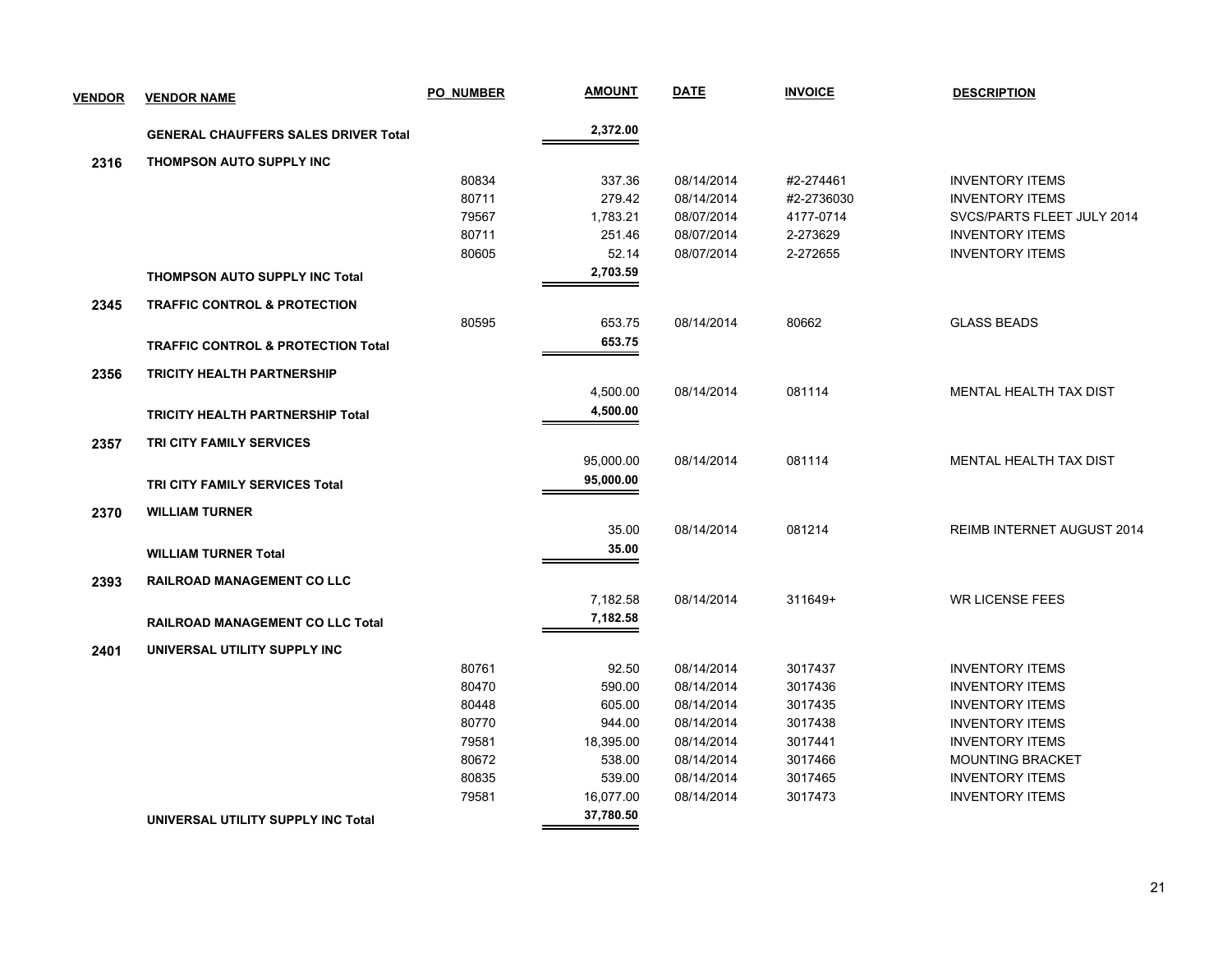| <b>VENDOR</b> | <b>VENDOR NAME</b>                       | <b>PO NUMBER</b> | <b>AMOUNT</b> | <b>DATE</b> | <b>INVOICE</b> | <b>DESCRIPTION</b>                |
|---------------|------------------------------------------|------------------|---------------|-------------|----------------|-----------------------------------|
| 2403          | <b>UNITED PARCEL SERVICE</b>             |                  |               |             |                |                                   |
|               |                                          |                  | 206.92        | 08/07/2014  | 0000650961304  | <b>SHIPPING</b>                   |
|               |                                          |                  | 29.78         | 08/14/2014  | 0000650961314  | <b>SHIPPING</b>                   |
|               | <b>UNITED PARCEL SERVICE Total</b>       |                  | 236.70        |             |                |                                   |
| 2410          | <b>VALLEY LOCK CO</b>                    |                  |               |             |                |                                   |
|               |                                          | 80597            | 28.50         | 08/07/2014  | 56425          | SVC V#1707 RO#50353               |
|               | <b>VALLEY LOCK CO Total</b>              |                  | 28.50         |             |                |                                   |
| 2425          | <b>VEHICLE MAINTENANCE PROGRAM</b>       |                  |               |             |                |                                   |
|               |                                          | 80606            | 103.20        | 08/07/2014  | INV-227306     | <b>INVENTORY ITEMS</b>            |
|               | <b>VEHICLE MAINTENANCE PROGRAM Total</b> |                  | 103.20        |             |                |                                   |
| 2428          | <b>VERMEER MIDWEST</b>                   |                  |               |             |                |                                   |
|               |                                          | 80592            | 53.49         | 08/07/2014  | P77229         | SVC V#2188 RO#50335               |
|               |                                          | 80571            | 43.90         | 08/07/2014  | P77230         | SVC V#2025 RO#50367               |
|               |                                          | 80662            | 403.27        | 08/14/2014  | P77431         | ROPE FIBER FLEET DEPT             |
|               | <b>VERMEER MIDWEST Total</b>             |                  | 500.66        |             |                |                                   |
| 2429          | <b>VERIZON WIRELESS</b>                  |                  |               |             |                |                                   |
|               |                                          |                  | 7,663.05      | 08/14/2014  | 9729737875     | SVCS 7-4 THRU 8-3-14              |
|               | <b>VERIZON WIRELESS Total</b>            |                  | 7,663.05      |             |                |                                   |
| 2444          | <b>XEROX CORPORATION</b>                 |                  |               |             |                |                                   |
|               |                                          |                  | 1,530.00      | 08/14/2014  | 080814A        | FHETS= GRAY/ANDERSON              |
|               |                                          |                  | 895.00        | 08/14/2014  | 081214         | <b>FHETS CONF = K NIGHTLINGER</b> |
|               | <b>XEROX CORPORATION Total</b>           |                  | 2,425.00      |             |                |                                   |
| 2447          | <b>DAN VOGT</b>                          |                  |               |             |                |                                   |
|               |                                          |                  | 358.20        | 08/07/2014  | 080414         | GLEMS METER 8-11 THRU 8-14-14     |
|               |                                          |                  | 61.41         | 08/14/2014  | 081114         | <b>CDL LICENSE REIMB</b>          |
|               | <b>DAN VOGT Total</b>                    |                  | 419.61        |             |                |                                   |
| 2470          | <b>WAREHOUSE DIRECT</b>                  |                  |               |             |                |                                   |
|               |                                          | 80120            | 43.04         | 08/14/2014  | 2392426-0      | OFFICE SUPPLIES BC&E              |
|               |                                          | 80120            | 29.49         | 08/07/2014  | 2373019-0      | OFFICE SUPPLIES                   |
|               |                                          | 80654            | 35.00         | 08/14/2014  | 2389133-0      | OFFICE SUPPLIES BOARD             |
|               |                                          | 79818            | 9.94          | 08/14/2014  | 2387630-0      | OFFICE SUPPLIES                   |
|               |                                          | 80630            | 568.79        | 08/14/2014  | 2386637-0      | <b>CABINET</b>                    |
|               |                                          | 79644            | 60.58         | 08/14/2014  | 2392723-0      | <b>OFFICE SUPPLIES - ELEC</b>     |
|               |                                          | 80014            | 65.99         | 08/07/2014  | 2379559-0      | OFFICE SUPPLIES FINANCE DEPT      |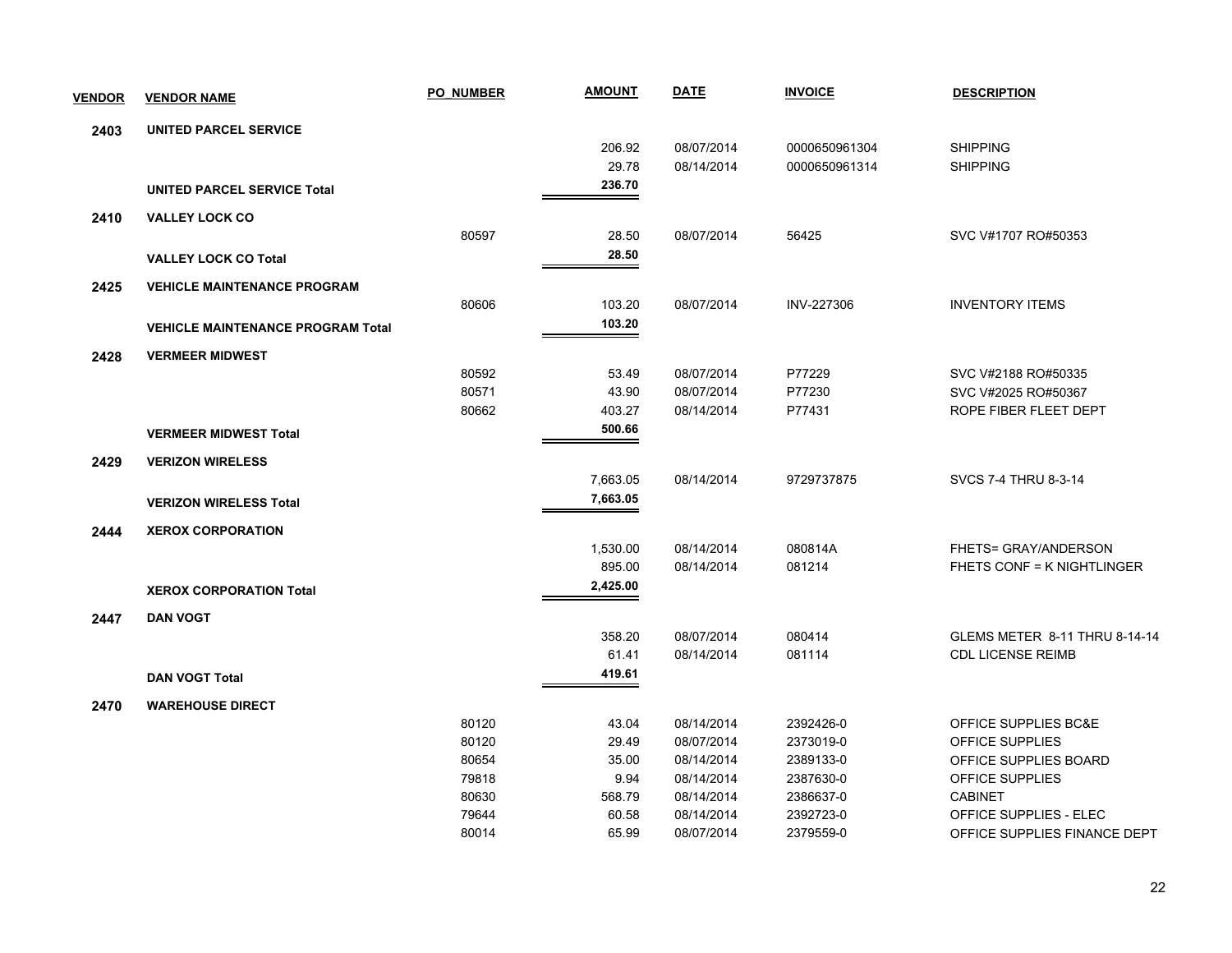| <b>VENDOR</b> | <b>VENDOR NAME</b>                      | <b>PO NUMBER</b> | <b>AMOUNT</b> | <u>DATE</u> | <b>INVOICE</b> | <b>DESCRIPTION</b>            |
|---------------|-----------------------------------------|------------------|---------------|-------------|----------------|-------------------------------|
|               |                                         | 80033            | 60.57         | 08/07/2014  | 2379801-0      | OFFICE SUPPLIES               |
|               |                                         | 79675            | 43.30         | 08/07/2014  | 2379967-0      | OFFICE SUPPLIES HR DEPT       |
|               |                                         | 79952            | 11.96         | 08/07/2014  | 2380328-0      | OFFICE SUPPLIES CITY HALL     |
|               |                                         | 79818            | 55.55         | 08/07/2014  | 2384784-0      | OFFICE SUPPLIES               |
|               |                                         | 80120            | 17.72         | 08/07/2014  | 2384612-0      | OFFICE SUPPLIES               |
|               |                                         | 79952            | 52.90         | 08/07/2014  | 2383397-0      | OFFICE SUPPLIES               |
|               |                                         | 80120            | 29.12         | 08/07/2014  | 2382587-0      | OFFICE SUPPLIES               |
|               | <b>WAREHOUSE DIRECT Total</b>           |                  | 1,083.95      |             |                |                               |
| 2473          | <b>WASCO TRUCK REPAIR CO</b>            |                  |               |             |                |                               |
|               |                                         | 79652            | 85.00         | 08/07/2014  | 128264         | TEST V#1794,1864,2172,1905    |
|               |                                         | 79652            | 32.00         | 08/07/2014  | 128240         | TESTING V#1859                |
|               | <b>WASCO TRUCK REPAIR CO Total</b>      |                  | 117.00        |             |                |                               |
| 2478          | <b>WATER PRODUCTS AURORA</b>            |                  |               |             |                |                               |
|               |                                         | 80463            | 216.71        | 08/07/2014  | 0250423        | <b>INVENTORY ITEMS</b>        |
|               | <b>WATER PRODUCTS AURORA Total</b>      |                  | 216.71        |             |                |                               |
| 2490          | <b>WELCH BROS INC</b>                   |                  |               |             |                |                               |
|               |                                         | 80645            | 506.20        | 08/07/2014  | 1487031        | <b>BASE</b>                   |
|               | <b>WELCH BROS INC Total</b>             |                  | 506.20        |             |                |                               |
| 2495          | <b>WEST SIDE TRACTOR SALES CO</b>       |                  |               |             |                |                               |
|               |                                         | 80547            | 9,703.30      | 08/07/2014  | B02126         | <b>BACKHOE LOADER</b>         |
|               |                                         |                  | 9,703.30      |             |                |                               |
|               | <b>WEST SIDE TRACTOR SALES CO Total</b> |                  |               |             |                |                               |
| 2503          | <b>INLAND POWER GROUP INC</b>           |                  |               |             |                |                               |
|               |                                         | 80647            | 6,657.17      | 08/14/2014  | 5484019-00     | REPAIR FIRE TRUCK 101         |
|               |                                         | 80699            | 710.33        | 08/14/2014  | 5487034-00     | SVCS V#1737 RO#50411          |
|               | <b>INLAND POWER GROUP INC Total</b>     |                  | 7,367.50      |             |                |                               |
| 2506          | <b>EESCO</b>                            |                  |               |             |                |                               |
|               |                                         | 80396            | 71.50         | 08/07/2014  | 022763         | <b>INVENTORY ITEMS</b>        |
|               |                                         | 80464            | 22.25         | 08/07/2014  | 031247         | <b>INVENTORY ITEMS</b>        |
|               |                                         | 80065            | 42.00         | 08/14/2014  | 050395         | <b>INVENTORY ITEMS</b>        |
|               |                                         | 80178            | 1,725.00      | 08/14/2014  | 102089         | COVERS                        |
|               | <b>EESCO Total</b>                      |                  | 1,860.75      |             |                |                               |
| 2543          | <b>WREDLING MIDDLE SCHOOL</b>           |                  |               |             |                |                               |
|               |                                         |                  | 1,000.00      | 08/14/2014  | 081114         | <b>MENTAL HEALTH TAX DIST</b> |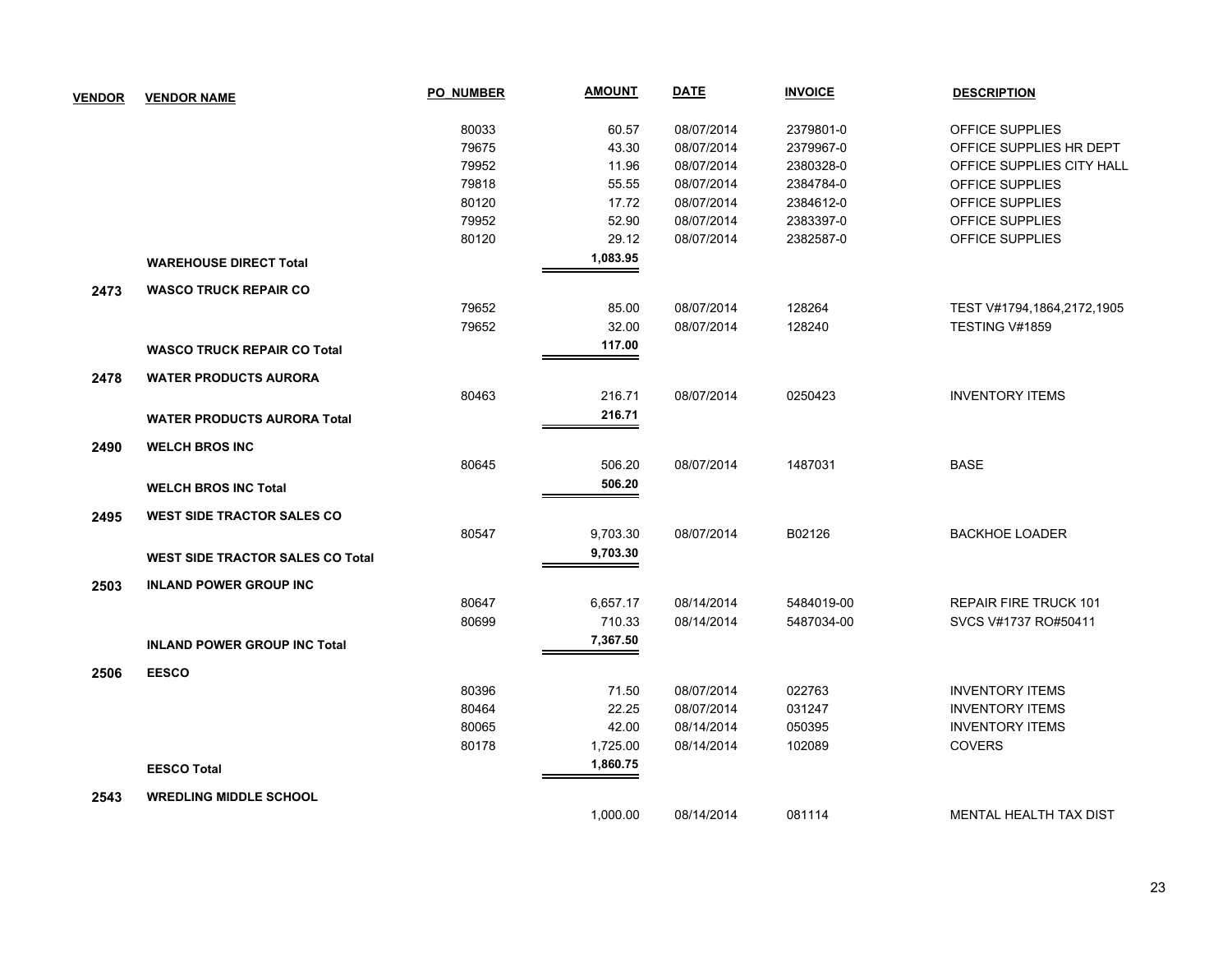| <b>VENDOR</b> | <b>VENDOR NAME</b>                    | <b>PO NUMBER</b> | <b>AMOUNT</b> | <b>DATE</b> | <b>INVOICE</b>       | <b>DESCRIPTION</b>        |
|---------------|---------------------------------------|------------------|---------------|-------------|----------------------|---------------------------|
|               | <b>WREDLING MIDDLE SCHOOL Total</b>   |                  | 1,000.00      |             |                      |                           |
| 2545          | <b>GRAINGER INC</b>                   |                  |               |             |                      |                           |
|               |                                       | 80631            | 141.30        | 08/07/2014  | 9496371395           | <b>INVENTORY ITEMS</b>    |
|               |                                       | 80624            | 118.94        | 08/07/2014  | 9495509326           | BEVERAGE COOLER/WIRE RACK |
|               |                                       | 80685            | 96.00         | 08/14/2014  | 9501537303           | <b>INVENTORY ITEMS</b>    |
|               |                                       | 80686            | 1,427.04      | 08/14/2014  | 9502135685           | PORTABLE GENERATOR        |
|               |                                       | 80845            | 102.15        | 08/14/2014  | 9511664771           | <b>INVENTORY ITEMS</b>    |
|               | <b>GRAINGER INC Total</b>             |                  | 1,885.43      |             |                      |                           |
| 2629          | <b>ZEP MANUFACTURING CO</b>           |                  |               |             |                      |                           |
|               |                                       | 80607            | 308.52        | 08/07/2014  | 9001090994           | <b>INVENTORY ITEMS</b>    |
|               | <b>ZEP MANUFACTURING CO Total</b>     |                  | 308.52        |             |                      |                           |
| 2630          | ZIEBELL WATER SERVICE PRODUCTS        |                  |               |             |                      |                           |
|               |                                       | 80680            | 936.00        | 08/14/2014  | 225660-000           | <b>INVENTORY ITEMS</b>    |
|               |                                       | 80536            | 245.50        | 08/07/2014  | 225417-000           | <b>INVENTORY ITEMS</b>    |
|               | ZIEBELL WATER SERVICE PRODUCTS Total  |                  | 1,181.50      |             |                      |                           |
| 2631          | <b>ZIMMERMAN FORD INC</b>             |                  |               |             |                      |                           |
|               |                                       | 79555            | 6,329.67      | 08/07/2014  | S43-0714             | MONTHLY BILLING JULY 2014 |
|               |                                       | 80467            | 543.57        | 08/07/2014  | 68859                | <b>INVENTORY ITEMS</b>    |
|               | <b>ZIMMERMAN FORD INC Total</b>       |                  | 6,873.24      |             |                      |                           |
| 2637          | <b>ILLINOIS DEPT OF REVENUE</b>       |                  |               |             |                      |                           |
|               |                                       |                  | 9,196.22      | 08/08/2014  | ILST140808135535PD 0 | Illinois State Tax        |
|               |                                       |                  | 12,280.43     | 08/08/2014  | ILST140808135535PW ( | Illinois State Tax        |
|               |                                       |                  | 757.34        | 08/08/2014  | ILST140808135535HR 0 | Illinois State Tax        |
|               |                                       |                  | 1,416.27      | 08/08/2014  | ILST140808135535IS 0 | Illinois State Tax        |
|               |                                       |                  | 155,411.96    | 08/13/2014  | 081314               | ELECTRICITY EXCISE TAX    |
|               |                                       |                  | 2,126.39      | 08/08/2014  | ILST140808135535FN 0 | Illinois State Tax        |
|               |                                       |                  | 7,806.10      | 08/08/2014  | ILST140808135535FD 0 | Illinois State Tax        |
|               |                                       |                  | 1,801.85      | 08/08/2014  | ILST140808135535CD 0 | Illinois State Tax        |
|               |                                       |                  | 896.46        | 08/08/2014  | ILST140808135535CA 0 | Illinois State Tax        |
|               | <b>ILLINOIS DEPT OF REVENUE Total</b> |                  | 191,693.02    |             |                      |                           |
| 2638          | <b>INTERNAL REVENUE SERVICE</b>       |                  |               |             |                      |                           |
|               |                                       |                  | 241.90        | 08/08/2014  | MEDR140808135535HR   | Medicare Employer         |
|               |                                       |                  | 3,900.74      | 08/08/2014  | MEDE140808135535PW   | Medicare Employee         |
|               |                                       |                  | 2,028.93      | 08/08/2014  | FICA140808135535PD ( | <b>FICA Employee</b>      |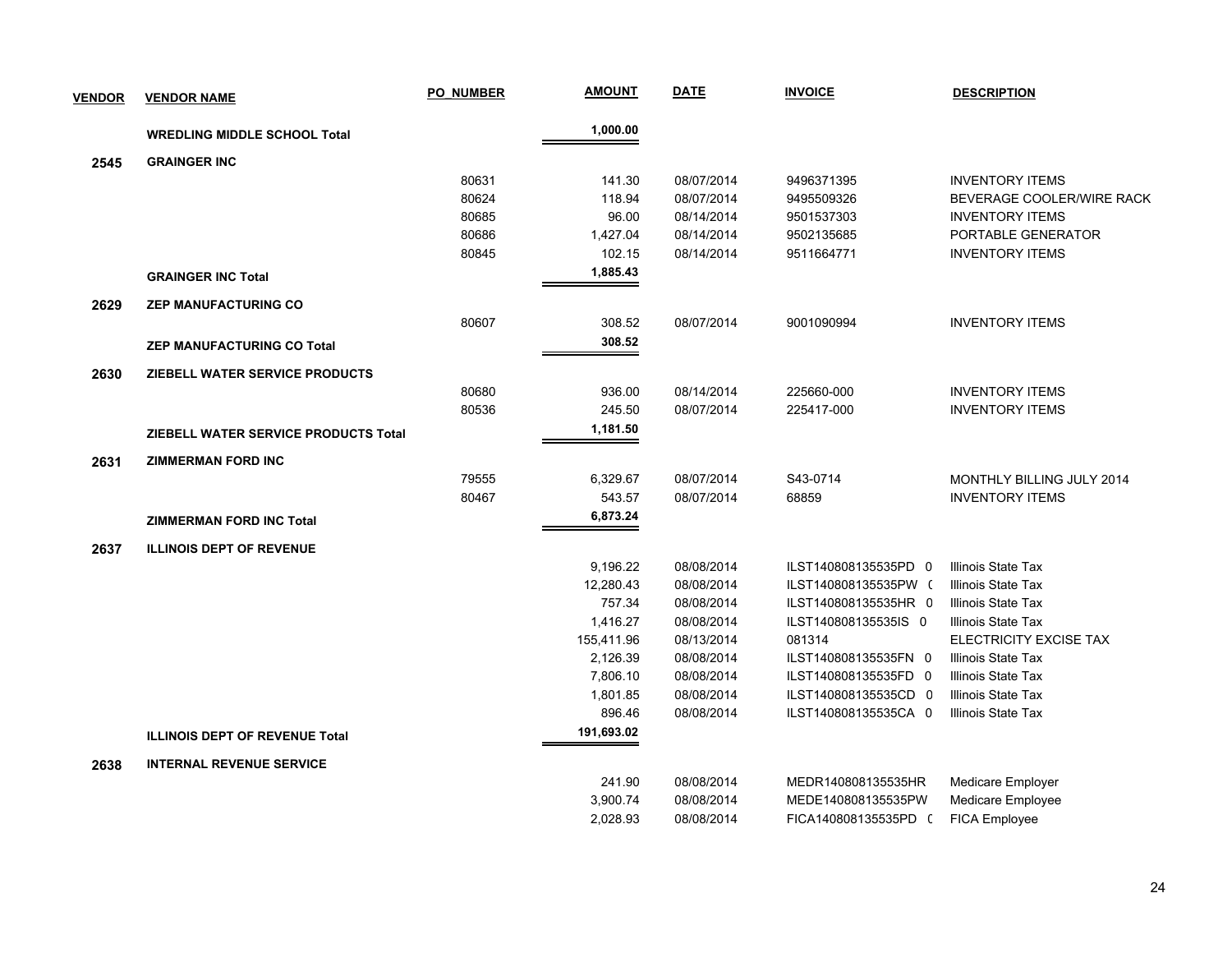| <b>VENDOR</b> | <b>VENDOR NAME</b>                    | <b>PO NUMBER</b> | <u>AMOUNT</u> | <u>DATE</u> | <b>INVOICE</b>       | <b>DESCRIPTION</b>      |
|---------------|---------------------------------------|------------------|---------------|-------------|----------------------|-------------------------|
|               |                                       |                  | 5,685.29      | 08/08/2014  | FIT 140808135535FN 0 | Federal Withholding Tax |
|               |                                       |                  | 16,679.27     | 08/08/2014  | FICA140808135535PW   | FICA Employee           |
|               |                                       |                  | 484.63        | 08/08/2014  | MEDR140808135535IS   | Medicare Employer       |
|               |                                       |                  | 2,378.96      | 08/08/2014  | FIT 140808135535HR 0 | Federal Withholding Tax |
|               |                                       |                  | 3,145.64      | 08/08/2014  | MEDR140808135535PD   | Medicare Employer       |
|               |                                       |                  | 1,374.90      | 08/08/2014  | FICE140808135535CA ( | FICA Employer           |
|               |                                       |                  | 3,959.08      | 08/08/2014  | FIT 140808135535IS 0 | Federal Withholding Tax |
|               |                                       |                  | 2,565.36      | 08/08/2014  | FICE140808135535CD ( | FICA Employer           |
|               |                                       |                  | 3,927.17      | 08/08/2014  | MEDR140808135535PW   | Medicare Employer       |
|               |                                       |                  | 25,392.57     | 08/08/2014  | FIT 140808135535PD 0 | Federal Withholding Tax |
|               |                                       |                  | 393.67        | 08/08/2014  | FICA140808135535FD C | FICA Employee           |
|               |                                       |                  | 701.70        | 08/08/2014  | MEDE140808135535FN   | Medicare Employee       |
|               |                                       |                  | 2,028.93      | 08/08/2014  | FICE140808135535PD ( | FICA Employer           |
|               |                                       |                  | 321.56        | 08/08/2014  | MEDR140808135535CA   | Medicare Employer       |
|               |                                       |                  | 3,119.14      | 08/08/2014  | FIT 140808135535CA 0 | Federal Withholding Tax |
|               |                                       |                  | 599.97        | 08/08/2014  | MEDR140808135535CD   | Medicare Employer       |
|               |                                       |                  | 241.90        | 08/08/2014  | MEDE140808135535HR   | Medicare Employee       |
|               |                                       |                  | 3,000.36      | 08/08/2014  | FICA140808135535FN C | FICA Employee           |
|               |                                       |                  | 16,792.25     | 08/08/2014  | FICE140808135535PW   | FICA Employer           |
|               |                                       |                  | 1,034.33      | 08/08/2014  | FICA140808135535HR ( | FICA Employee           |
|               |                                       |                  | 2,510.28      | 08/08/2014  | MEDR140808135535FD   | Medicare Employer       |
|               |                                       |                  | 484.63        | 08/08/2014  | MEDE140808135535IS ( | Medicare Employee       |
|               |                                       |                  | 4,682.48      | 08/08/2014  | FIT 140808135535CD 0 | Federal Withholding Tax |
|               |                                       |                  | 2,072.27      | 08/08/2014  | FICA140808135535IS 0 | FICA Employee           |
|               |                                       |                  | 675.27        | 08/08/2014  | MEDR140808135535FN   | Medicare Employer       |
|               |                                       |                  | 3,145.64      | 08/08/2014  | MEDE140808135535PD   | Medicare Employee       |
|               |                                       |                  | 23,390.35     | 08/08/2014  | FIT 140808135535FD 0 | Federal Withholding Tax |
|               |                                       |                  | 2,887.38      | 08/08/2014  | FICE140808135535FN C | FICA Employer           |
|               |                                       |                  | 321.56        | 08/08/2014  | MEDE140808135535CA   | Medicare Employee       |
|               |                                       |                  | 33,322.13     | 08/08/2014  | FIT 140808135535PW 0 | Federal Withholding Tax |
|               |                                       |                  | 393.67        | 08/08/2014  | FICE140808135535FD C | FICA Employer           |
|               |                                       |                  | 2,565.36      | 08/08/2014  | FICA140808135535CD ( | FICA Employee           |
|               |                                       |                  | 2,510.28      | 08/08/2014  | MEDE140808135535FD   | Medicare Employee       |
|               |                                       |                  | 2,072.27      | 08/08/2014  | FICE140808135535IS 0 | FICA Employer           |
|               |                                       |                  | 1,374.90      | 08/08/2014  | FICA140808135535CA ( | FICA Employee           |
|               |                                       |                  | 599.97        | 08/08/2014  | MEDE140808135535CD   | Medicare Employee       |
|               |                                       |                  | 1,034.33      | 08/08/2014  | FICE140808135535HR ( | FICA Employer           |
|               | <b>INTERNAL REVENUE SERVICE Total</b> |                  | 184,041.02    |             |                      |                         |
|               |                                       |                  |               |             |                      |                         |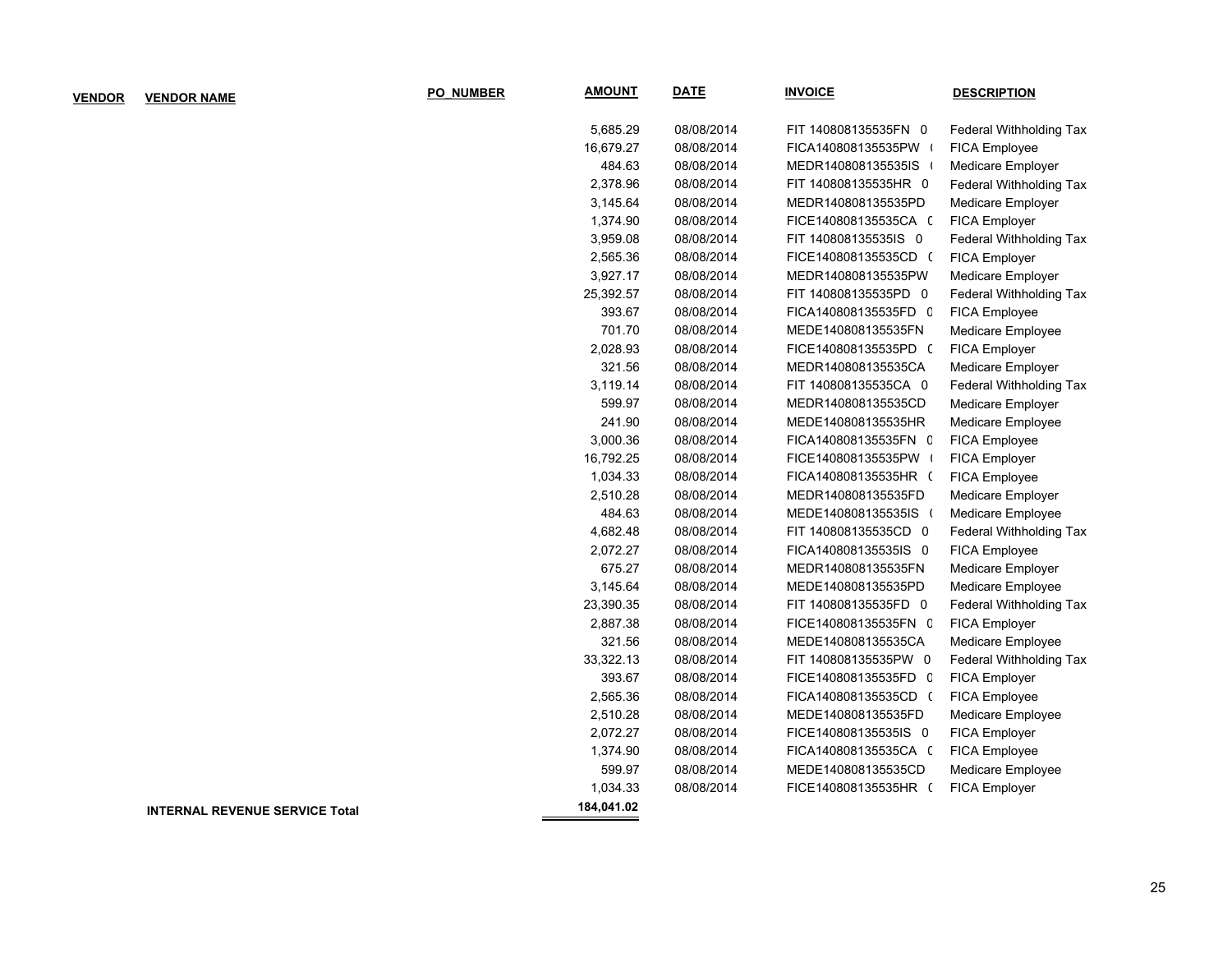| <b>VENDOR</b> | <b>VENDOR NAME</b>                          | <b>PO NUMBER</b> | <b>AMOUNT</b> | <b>DATE</b> | <b>INVOICE</b>        | <b>DESCRIPTION</b>          |
|---------------|---------------------------------------------|------------------|---------------|-------------|-----------------------|-----------------------------|
| 2639          | <b>STATE DISBURSEMENT UNIT</b>              |                  |               |             |                       |                             |
|               |                                             |                  | 465.36        | 08/07/2014  | 000000064140808135535 | IL Child Support Amount 2   |
|               |                                             |                  | 795.70        | 08/07/2014  | 000000135140808135535 | IL Child Support Amount 1   |
|               |                                             |                  | 334.16        | 08/07/2014  | 000001163140808135535 | IL Child Support Amount 1   |
|               |                                             |                  | 440.93        | 08/07/2014  | 000000037140808135535 | IL Child Support Amount 1   |
|               |                                             |                  | 347.26        | 08/07/2014  | 000000064140808135535 | IL Child Support Amount 1   |
|               |                                             |                  | 461.54        | 08/07/2014  | 000000291140808135535 | IL Child Support Amount 1   |
|               |                                             |                  | 545.00        | 08/07/2014  | 000000206140808135535 | IL Child Support Amount 1   |
|               |                                             |                  | 1,661.54      | 08/07/2014  | 000000202140808135535 | IL CS Maintenance 1         |
|               |                                             |                  | 600.00        | 08/07/2014  | 000000191140808135535 | IL Child Support Amount 1   |
|               |                                             |                  | 286.62        | 08/07/2014  | 000001162140808135535 | IL Child Support Amount 1   |
|               |                                             |                  | 369.23        | 08/07/2014  | 000000486140808135535 | IL Child Support Amount 1   |
|               |                                             |                  | 580.00        | 08/07/2014  | 000000292140808135535 | IL Child Support Amount 1   |
|               | <b>STATE DISBURSEMENT UNIT Total</b>        |                  | 6,887.34      |             |                       |                             |
| 2643          | <b>DELTA DENTAL</b>                         |                  |               |             |                       |                             |
|               |                                             |                  | 4,358.78      | 08/04/2014  | 080414                | <b>DENTAL CLAIMS</b>        |
|               |                                             |                  | 3,617.50      | 08/12/2014  | 081214                | <b>DELTAL DENTAL CLAIMS</b> |
|               | <b>DELTA DENTAL Total</b>                   |                  | 7,976.28      |             |                       |                             |
| 2648          | <b>HEALTH CARE SERVICE CORP</b>             |                  |               |             |                       |                             |
|               |                                             |                  | 89,988.34     | 08/04/2014  | 080414                | <b>MEDICAL CLAIMS</b>       |
|               | <b>HEALTH CARE SERVICE CORP Total</b>       |                  | 89,988.34     |             |                       |                             |
| 2652          | <b>JPMORGAN CHASE BANK NA</b>               |                  |               |             |                       |                             |
|               |                                             |                  | 148,563.18    | 08/08/2014  | 080814                | CREDIT CARD - JULY ACTIVITY |
|               | <b>JPMORGAN CHASE BANK NA Total</b>         |                  | 148,563.18    |             |                       |                             |
| 2683          | <b>CONTINENTAL AMERICAN INSURANCE</b>       |                  |               |             |                       |                             |
|               |                                             |                  | 59.89         | 08/08/2014  | ACCG140808135535FD    | <b>AFLAC Accident Plan</b>  |
|               |                                             |                  | 34.94         | 08/08/2014  | ACCG140808135535FN    | <b>AFLAC Accident Plan</b>  |
|               |                                             |                  | 7.48          | 08/08/2014  | ACCG140808135535HR    | <b>AFLAC Accident Plan</b>  |
|               |                                             |                  | 78.06         | 08/08/2014  | ACCG140808135535PW    | <b>AFLAC Accident Plan</b>  |
|               |                                             |                  | 201.75        | 08/08/2014  | ACCG140808135535PD    | <b>AFLAC Accident Plan</b>  |
|               |                                             |                  | 17.48         | 08/08/2014  | ACCG140808135535IS (  | <b>AFLAC Accident Plan</b>  |
|               | <b>CONTINENTAL AMERICAN INSURANCE Total</b> |                  | 399.60        |             |                       |                             |
| 2711          | UNITED SEPTIC INC                           |                  |               |             |                       |                             |
|               |                                             | 80105            | 65.000.00     | 08/07/2014  | 22571                 | <b>SVC CATCH BASINS</b>     |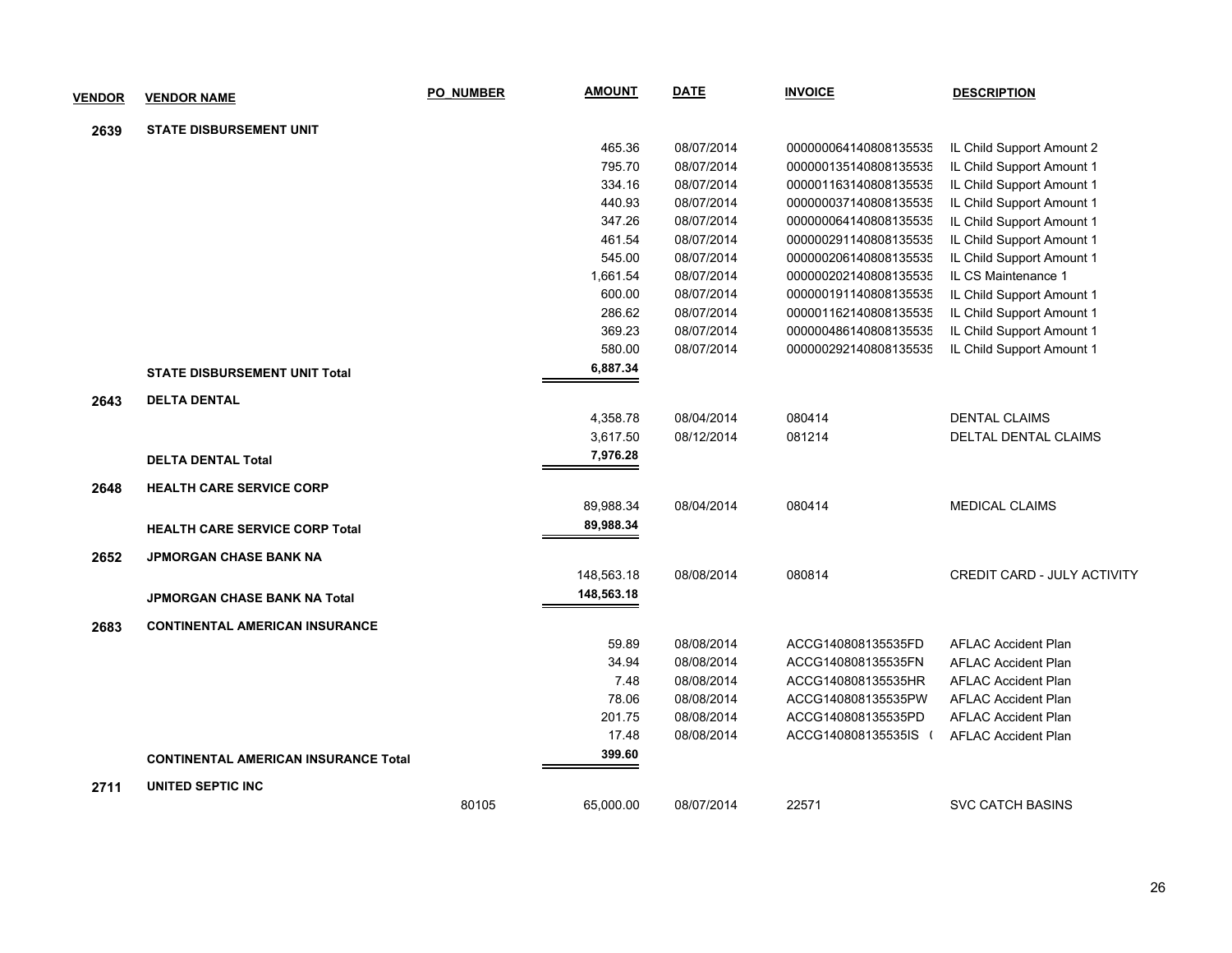| <b>VENDOR</b> | <b>VENDOR NAME</b>                            | <b>PO NUMBER</b> | <b>AMOUNT</b> | <b>DATE</b> | <b>INVOICE</b>       | <b>DESCRIPTION</b>               |
|---------------|-----------------------------------------------|------------------|---------------|-------------|----------------------|----------------------------------|
|               | <b>UNITED SEPTIC INC Total</b>                |                  | 65,000.00     |             |                      |                                  |
| 2756          | <b>RXBENEFITS, INC.</b>                       |                  |               |             |                      |                                  |
|               |                                               |                  | 49,065.09     | 08/07/2014  | 30927                | PRESCRIPTION CLAIMS              |
|               | <b>RXBENEFITS, INC. Total</b>                 |                  | 49,065.09     |             |                      |                                  |
| 2769          | <b>GENWORTH LIFE INSURANCE COMPAN</b>         |                  |               |             |                      |                                  |
|               |                                               |                  | 61.46         | 08/08/2014  | LTCI140808135535CA 0 | Long Term Care Insurance         |
|               |                                               |                  | 94.71         | 08/08/2014  | LTCI140808135535HR C | Long Term Care Insurance         |
|               | <b>GENWORTH LIFE INSURANCE COMPAN Total</b>   |                  | 156.17        |             |                      |                                  |
| 2779          | <b>CMS SAFETY INSTITUTE INC</b>               |                  |               |             |                      |                                  |
|               |                                               | 80551            | 383.14        | 08/07/2014  | 2865                 | RECHARGEABLE BATTERY             |
|               | <b>CMS SAFETY INSTITUTE INC Total</b>         |                  | 383.14        |             |                      |                                  |
| 2797          | <b>ARROWHEAD SCIENTIFIC INC</b>               |                  |               |             |                      |                                  |
|               |                                               | 80552            | 255.09        | 08/07/2014  | 72104                | <b>MISC SUPPLIES/PD</b>          |
|               | <b>ARROWHEAD SCIENTIFIC INC Total</b>         |                  | 255.09        |             |                      |                                  |
| 2881          | <b>SERVER SUPPLY.COM INC</b>                  |                  |               |             |                      |                                  |
|               |                                               | 80640            | 320.00        | 08/07/2014  | 2407246              | <b>FIBER CHANNEL</b>             |
|               | <b>SERVER SUPPLY.COM INC Total</b>            |                  | 320.00        |             |                      |                                  |
| 2883          | <b>ADVANCED DISPOSAL SERVICES</b>             |                  |               |             |                      |                                  |
|               |                                               | 79979            | 1,156.31      | 08/14/2014  | T00001097680         | <b>MONTHLY BILLING</b>           |
|               | <b>ADVANCED DISPOSAL SERVICES Total</b>       |                  | 1,156.31      |             |                      |                                  |
| 2929          | <b>FOOTE MIELKE CHAVEZ &amp; O'NEIL</b>       |                  |               |             |                      |                                  |
|               |                                               | 79554            | 3,200.00      | 08/14/2014  | 2315                 | SVCS JULY 2014                   |
|               | <b>FOOTE MIELKE CHAVEZ &amp; O'NEIL Total</b> |                  | 3,200.00      |             |                      |                                  |
| 2932          | <b>ROBERT DEROSA</b>                          |                  |               |             |                      |                                  |
|               |                                               |                  | 145.00        | 08/14/2014  | 051214               | SAFETY BOOTS                     |
|               | <b>ROBERT DEROSA Total</b>                    |                  | 145.00        |             |                      |                                  |
| 2950          | <b>SAFETY SUPPLY ILLINOIS LLC</b>             |                  |               |             |                      |                                  |
|               |                                               | 80651            | 13.36         | 08/14/2014  | 1902563740           | <b>BZK ANTISEPTIC TOWELETTES</b> |
|               |                                               | 80651            | 42.70         | 08/14/2014  | 1902563734           | MISC MEDICAL SUPPLIES            |
|               |                                               | 80401            | 306.47        | 08/07/2014  | 1902563493           | <b>INVENTORY ITEMS</b>           |
|               |                                               | 80479            | 51.33         | 08/07/2014  | 1902563489           | <b>INVENTORY ITEMS</b>           |
|               |                                               | 80537            | 177.24        | 08/07/2014  | 1902563426           | <b>INVENTORY ITEMS</b>           |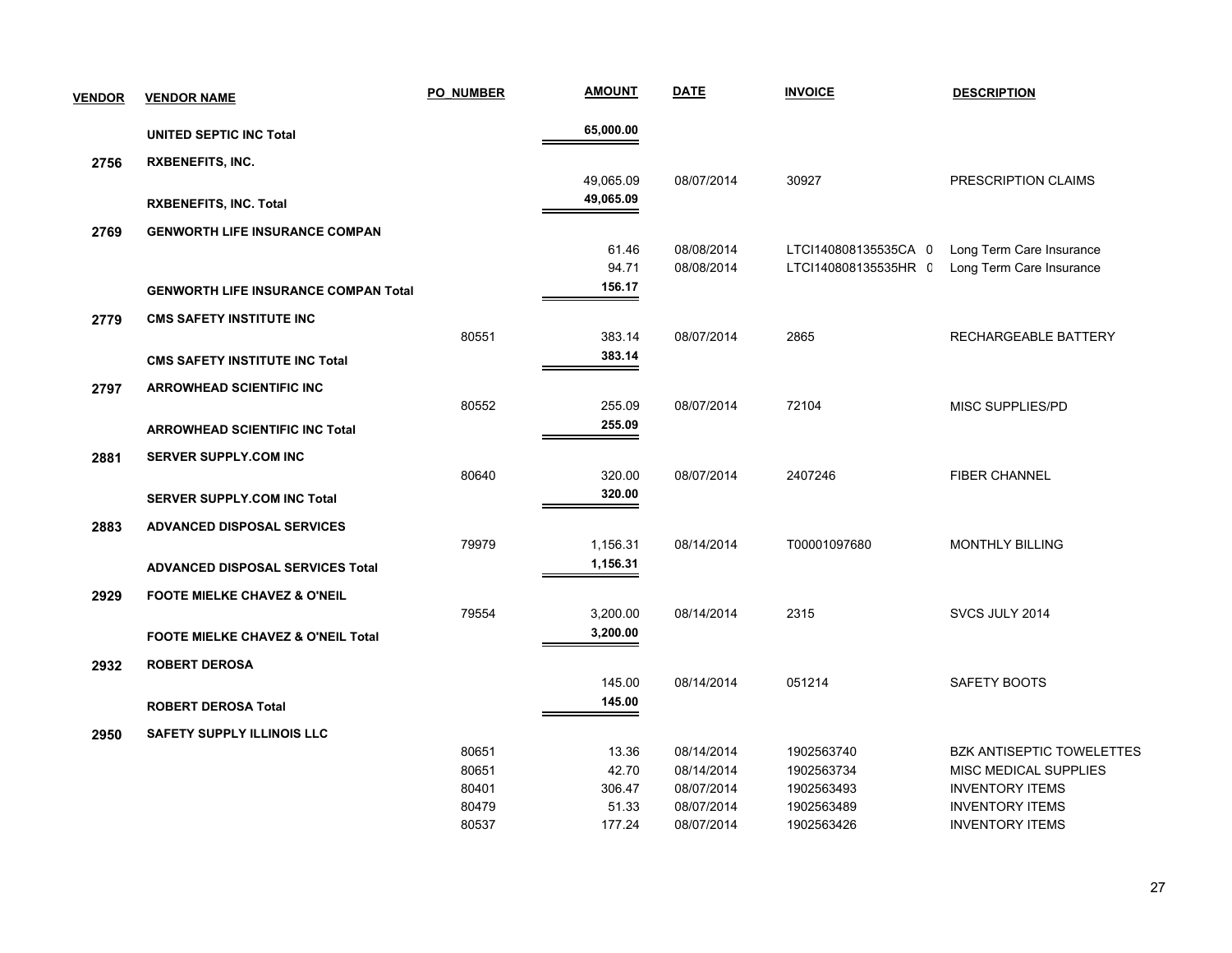| <b>VENDOR</b> | <b>VENDOR NAME</b>                      | PO NUMBER | <b>AMOUNT</b> | <b>DATE</b> | <b>INVOICE</b>        | <b>DESCRIPTION</b>               |
|---------------|-----------------------------------------|-----------|---------------|-------------|-----------------------|----------------------------------|
|               | <b>SAFETY SUPPLY ILLINOIS LLC Total</b> |           | 591.10        |             |                       |                                  |
| 2956          | <b>LAI LTD</b>                          |           |               |             |                       |                                  |
|               |                                         | 79021     | 6,444.77      | 08/07/2014  | 14-12138              | <b>MISC PARTS/SUPPLIES</b>       |
|               |                                         | 80545     | 580.00        | 08/07/2014  | 14-12393              | <b>INLET FILTERS</b>             |
|               | <b>LAI LTD Total</b>                    |           | 7,024.77      |             |                       |                                  |
| 2971          | <b>LYDIA MEYER</b>                      |           |               |             |                       |                                  |
|               |                                         |           | 432.00        | 08/08/2014  | 000000291140808135535 | <b>Bankruptcy</b>                |
|               | <b>LYDIA MEYER Total</b>                |           | 432.00        |             |                       |                                  |
| 2986          | <b>MORPHOTRUST USA INC</b>              |           |               |             |                       |                                  |
|               |                                         | 80010     | 209.33        | 08/14/2014  | 82166                 | MAINTENANCE THRU 7/31/14         |
|               | <b>MORPHOTRUST USA INC Total</b>        |           | 209.33        |             |                       |                                  |
| 2999          | <b>ARTHUR LEMKE</b>                     |           |               |             |                       |                                  |
|               |                                         |           | 35.00         | 08/07/2014  | 080514                | INTERNET REIMB JULY 2014         |
|               | <b>ARTHUR LEMKE Total</b>               |           | 35.00         |             |                       |                                  |
| 3002          | <b>JET SERVICES INC</b>                 |           |               |             |                       |                                  |
|               |                                         | 79524     | 25.00         | 08/14/2014  | 990005129             | MONTHLY BILLING PW DEPT          |
|               |                                         | 79524     | 35.00         | 08/14/2014  | 990005128             | <b>MONTHLY BILLING CITY HALL</b> |
|               |                                         | 79524     | 25.00         | 08/14/2014  | 990005127             | MONTHLY BILLING CSTATIONS        |
|               |                                         | 79524     | 45.00         | 08/14/2014  | 990005126             | MONTHLY BILLING FS#1             |
|               | <b>JET SERVICES INC Total</b>           |           | 130.00        |             |                       |                                  |
| 3008          | <b>RIVER CORRIDOR FOUNDATION</b>        |           |               |             |                       |                                  |
|               |                                         |           | 1,250.00      | 08/07/2014  | 080514                | SPON 2014 B LEONARD RUN-WALK     |
|               | <b>RIVER CORRIDOR FOUNDATION Total</b>  |           | 1,250.00      |             |                       |                                  |
| 3013          | <b>COUNTRYSIDE INDUSTRIES INC</b>       |           |               |             |                       |                                  |
|               |                                         | 80290     | 2,041.00      | 08/07/2014  | 22823                 | SVC FIRST STREET 7-11-14         |
|               | <b>COUNTRYSIDE INDUSTRIES INC Total</b> |           | 2,041.00      |             |                       |                                  |
| 3020          | <b>TALLMAN EQUIPMENT CO INC</b>         |           |               |             |                       |                                  |
|               |                                         | 80292     | 3,163.10      | 08/14/2014  | 3101180               | CONDUCTOR HOLDERS                |
|               | <b>TALLMAN EQUIPMENT CO INC Total</b>   |           | 3,163.10      |             |                       |                                  |
| 3026          | <b>ST FRANCIS PET CREMATORY</b>         |           |               |             |                       |                                  |
|               |                                         | 80543     | 75.00         | 08/14/2014  | 67228                 | <b>DESTRUCTION OF DRUGS</b>      |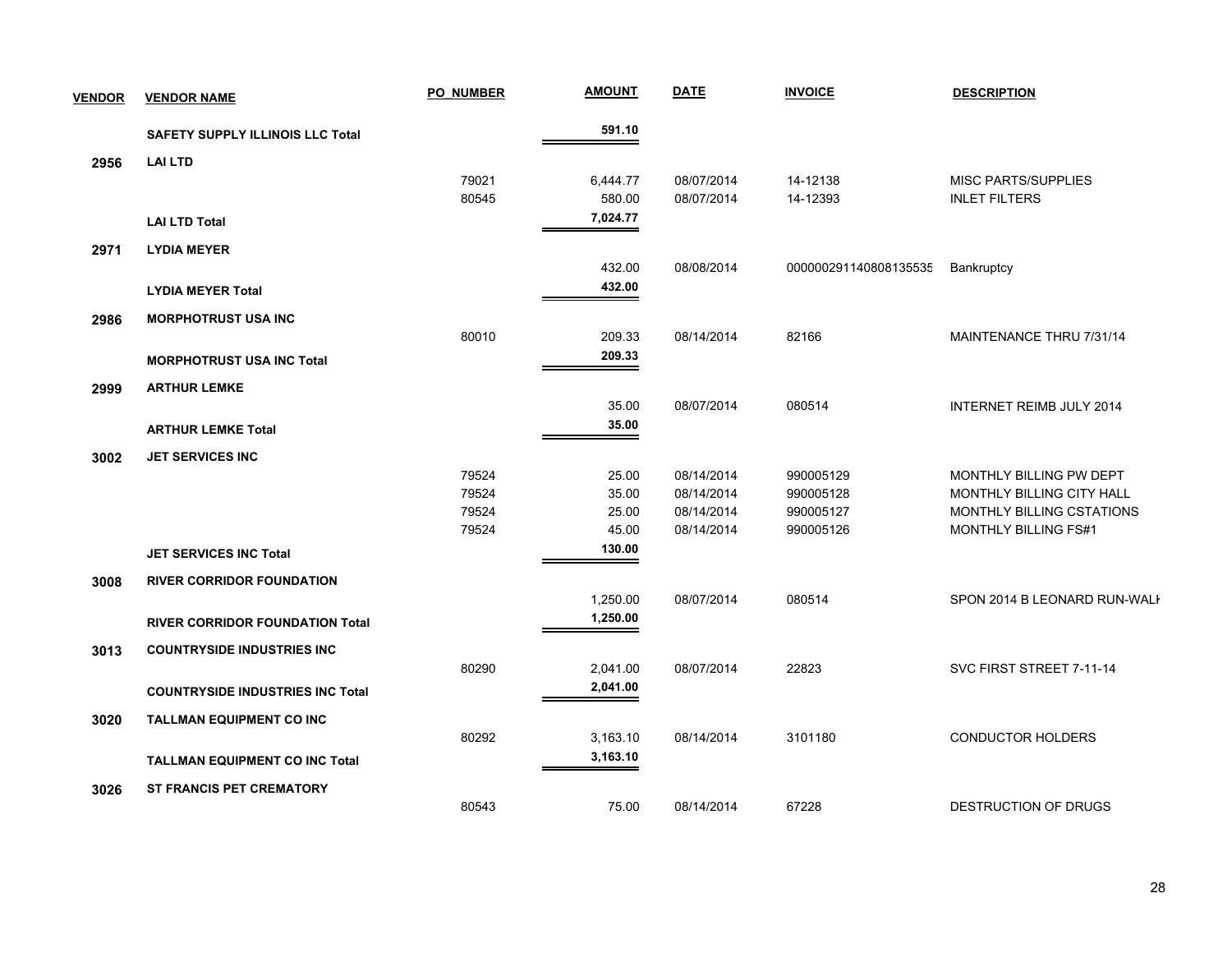| <b>VENDOR</b> | <b>VENDOR NAME</b>                           | <b>PO NUMBER</b> | <b>AMOUNT</b>       | <b>DATE</b> | <b>INVOICE</b>        | <b>DESCRIPTION</b>          |
|---------------|----------------------------------------------|------------------|---------------------|-------------|-----------------------|-----------------------------|
|               | ST FRANCIS PET CREMATORY Total               |                  | 75.00               |             |                       |                             |
| 3027          | <b>VOLOGY INC</b>                            |                  |                     |             |                       |                             |
|               |                                              | 80559            | 1,500.00            | 08/07/2014  | INV339833             | <b>CISCO MODULES</b>        |
|               |                                              | 80560            | 2,590.00            | 08/07/2014  | INV340006             | OCH 48 PORT REPLACEMENT     |
|               |                                              | 80705            | 1,400.00            | 08/14/2014  | INV340850             | <b>CISCO PHONE</b>          |
|               | <b>VOLOGY INC Total</b>                      |                  | 5,490.00            |             |                       |                             |
| 3081          | <b>ADVANCED COOLER INC</b>                   |                  |                     |             |                       |                             |
|               |                                              | 80787            | 75.00               | 08/14/2014  | 2165                  | MOW LAWN @ 1108 EDWARD AVE  |
|               | <b>ADVANCED COOLER INC Total</b>             |                  | 75.00               |             |                       |                             |
| 3095          | <b>CHAD TINSLEY</b>                          |                  |                     |             |                       |                             |
|               |                                              |                  | 40.00               | 08/14/2014  | 080814                | REIMB EMT-P LICENSE RENEWAL |
|               | <b>CHAD TINSLEY Total</b>                    |                  | 40.00               |             |                       |                             |
|               |                                              |                  |                     |             |                       |                             |
| 3102          | <b>RUSH TRUCK CENTERS OF ILLINOIS</b>        |                  |                     |             |                       |                             |
|               |                                              |                  | $-270.71$           | 08/14/2014  | CM16225281            | CREDIT RE: V#1899 RO#50395  |
|               |                                              | 79557            | 247.39              | 08/14/2014  | 16225513              | SVCS V#1886 RO#50401        |
|               |                                              | 80619<br>79557   | 10,995.63<br>478.36 | 08/14/2014  | 1143471<br>16225281   | REPAIR UNIT 1797            |
|               |                                              |                  | 11,450.67           | 08/14/2014  |                       | <b>FLEET DEPT PARTS</b>     |
|               | <b>RUSH TRUCK CENTERS OF ILLINOIS Total</b>  |                  |                     |             |                       |                             |
| 3116          | <b>CRAWFORD MURPHY &amp; TILLY INC</b>       |                  |                     |             |                       |                             |
|               |                                              | 80626            | 286.66              | 08/07/2014  | 101389A               | <b>SVCS THRU 7-14-14</b>    |
|               |                                              | 78842            | 4,455.84            | 08/07/2014  | 101389                | SVCS THRU 7-4-14            |
|               | <b>CRAWFORD MURPHY &amp; TILLY INC Total</b> |                  | 4,742.50            |             |                       |                             |
| 3131          | <b>VCNA PRAIRIE INC</b>                      |                  |                     |             |                       |                             |
|               |                                              | 80165            | 600.00              | 08/14/2014  | 885706177             | <b>CONCRETE BLOCKS</b>      |
|               |                                              | 80165            | 400.00              | 08/14/2014  | 885702703             | <b>CONCRETE BLOCKS</b>      |
|               | <b>VCNA PRAIRIE INC Total</b>                |                  | 1,000.00            |             |                       |                             |
| 3132          | <b>GLENN STEARNS CH 13 TRUSTEE</b>           |                  |                     |             |                       |                             |
|               |                                              |                  | 976.50              | 08/08/2014  | 000000554140808135535 | Bankruptcy-Verhaeghe        |
|               | <b>GLENN STEARNS CH 13 TRUSTEE Total</b>     |                  | 976.50              |             |                       |                             |
| 3138          | <b>SUBSURFACE SOLUTIONS</b>                  |                  |                     |             |                       |                             |
|               |                                              | 80621            | 368.49              | 08/07/2014  | 169860                | 4' RING CLAMP               |
|               |                                              |                  | 368.49              |             |                       |                             |
|               | <b>SUBSURFACE SOLUTIONS Total</b>            |                  |                     |             |                       |                             |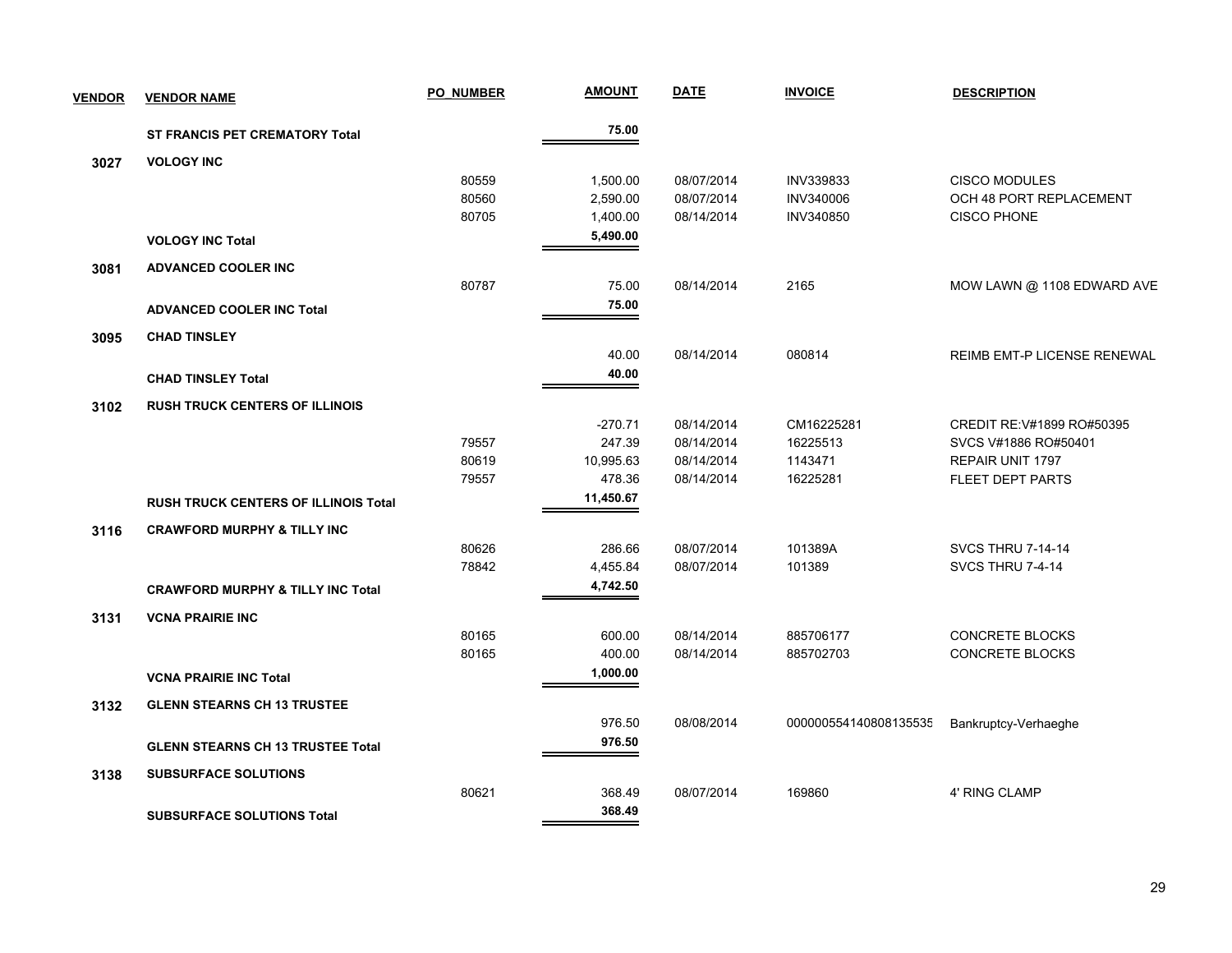| <b>VENDOR</b> | <b>VENDOR NAME</b>                             | <b>PO NUMBER</b> | <b>AMOUNT</b> | <b>DATE</b> | <b>INVOICE</b> | <b>DESCRIPTION</b>          |
|---------------|------------------------------------------------|------------------|---------------|-------------|----------------|-----------------------------|
| 3156          | <b>TRANSUNION RISK &amp; ALTERNATIVE</b>       |                  |               |             |                |                             |
|               |                                                | 79715            | 25.25         | 08/07/2014  | 252639-0714    | SVCS JULY 2014              |
|               | <b>TRANSUNION RISK &amp; ALTERNATIVE Total</b> |                  | 25.25         |             |                |                             |
| 3171          | <b>WEAVER BOOS HOLDINGS LLC</b>                |                  |               |             |                |                             |
|               |                                                | 80276            | 2,350.00      | 08/14/2014  | 17865          | SVCS 6-28 THRU 7-25-14      |
|               | <b>WEAVER BOOS HOLDINGS LLC Total</b>          |                  | 2,350.00      |             |                |                             |
| 3176          | <b>MARSHAL L SUDRALA</b>                       |                  |               |             |                |                             |
|               |                                                | 80358            | 421.95        | 08/07/2014  | 4520           | THE BEAST 18" LG/XLG PAIR   |
|               | <b>MARSHAL L SUDRALA Total</b>                 |                  | 421.95        |             |                |                             |
| 3178          | <b>SEALY MATTRESS COMPANY</b>                  |                  |               |             |                |                             |
|               |                                                | 80431            | 13,160.00     | 08/14/2014  | 18224075       | SEALY MATTRESS FIRE STATION |
|               | <b>SEALY MATTRESS COMPANY Total</b>            |                  | 13,160.00     |             |                |                             |
| 3182          | <b>OZINGA READY MIX CONCRETE INC</b>           |                  |               |             |                |                             |
|               |                                                | 80490            | 478.00        | 08/07/2014  | 440781         | <b>B6.0 PERFORM</b>         |
|               |                                                | 80490            | 306.25        | 08/07/2014  | 436819         | <b>CONCRETE</b>             |
|               |                                                | 80490            | 306.25        | 08/14/2014  | 444422         | CONCRETE - 1001 ALLEN LN    |
|               |                                                | 80490            | 469.38        | 08/14/2014  | 446547         | CONCRETE                    |
|               | <b>OZINGA READY MIX CONCRETE INC Total</b>     |                  | 1,559.88      |             |                |                             |
| 3196          | <b>DECIPHER FORENSICS LLC</b>                  |                  |               |             |                |                             |
|               |                                                | 80813            | 900.00        | 08/07/2014  | 77             | MOBILE DEVICE ANALYSIS      |
|               | <b>DECIPHER FORENSICS LLC Total</b>            |                  | 900.00        |             |                |                             |
| 3198          | <b>TRACI CONTI</b>                             |                  |               |             |                |                             |
|               |                                                |                  | 113.89        | 08/14/2014  | 080714         | PETTY CASH                  |
|               | <b>TRACI CONTI Total</b>                       |                  | 113.89        |             |                |                             |
| 99900039      | <b>BETH ANN BOCK</b>                           |                  |               |             |                |                             |
|               |                                                |                  | 900.00        | 08/14/2014  | 081114         | PRKWY TREE REIMB - 3        |
|               | <b>BETH ANN BOCK Total</b>                     |                  | 900.00        |             |                |                             |